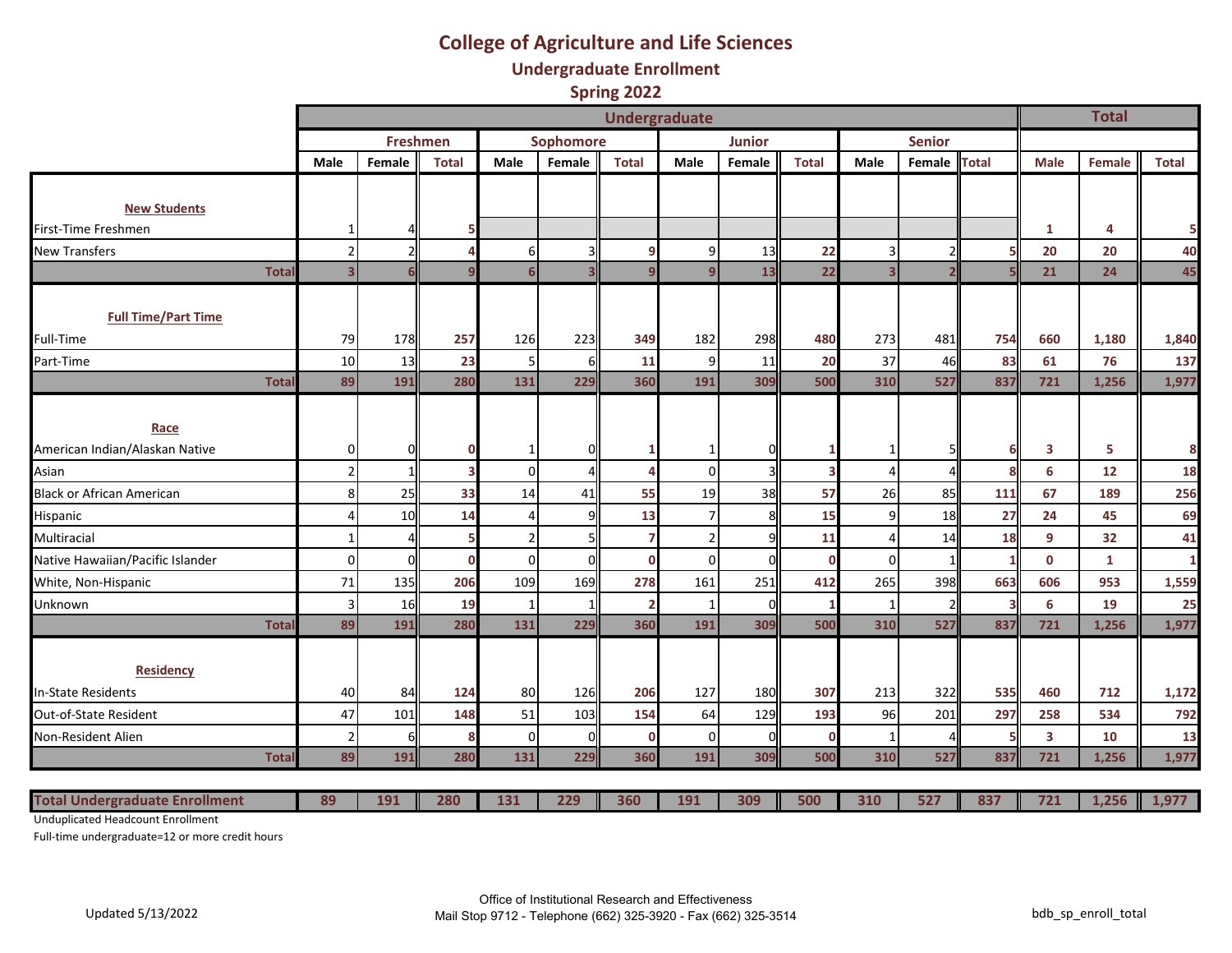### **College of Agriculture and Life Sciences Graduate Enrollment Spring 2022**

|                                  |                                                                    |               | <b>Graduate</b> |              |                         |              |              | <b>Total</b>   |              |
|----------------------------------|--------------------------------------------------------------------|---------------|-----------------|--------------|-------------------------|--------------|--------------|----------------|--------------|
|                                  |                                                                    | <b>Master</b> |                 |              | <b>Doctoral</b>         |              |              |                |              |
|                                  | <b>Male</b>                                                        | Female        | <b>Total</b>    | Male         | Female                  | <b>Total</b> | <b>Male</b>  | Female         | <b>Total</b> |
|                                  |                                                                    |               |                 |              |                         |              |              |                |              |
| <b>New Students</b>              |                                                                    |               |                 |              |                         |              |              |                |              |
| <b>New Graduates</b>             | 10                                                                 | 18            | 28              | 0            |                         |              | 10           | 20             | 30           |
| <b>Total</b>                     | 10                                                                 | 18            | 28              | $\mathbf{0}$ | $\overline{\mathbf{z}}$ |              | 10           | 20             | 30           |
|                                  |                                                                    |               |                 |              |                         |              |              |                |              |
| <b>Full Time/Part Time</b>       |                                                                    |               |                 |              |                         |              |              |                |              |
| Full-Time                        | 55                                                                 | 114           | 169             | 26           | 34                      | 60           | 81           | 148            | 229          |
| Part-Time                        | 72                                                                 | 81            | 153             | 16           | 40                      | 56           | 88           | 121            | 209          |
| <b>Total</b>                     | 127                                                                | 195           | 322             | 42           | 74                      | 116          | 169          | 269            | 438          |
|                                  |                                                                    |               |                 |              |                         |              |              |                |              |
| Race                             |                                                                    |               |                 |              |                         |              |              |                |              |
| American Indian/Alaskan Native   | 0                                                                  |               |                 |              |                         |              | 1            | $\overline{2}$ | 3            |
| Asian                            | 9                                                                  | 12            | 21              | 11           | 8                       | 19           | 20           | 20             | 40           |
| <b>Black or African American</b> | 6                                                                  | 33            | 39              |              | 14                      | 18           | 10           | 47             | 57           |
| Hispanic                         | 6                                                                  | 8             | 14              |              | 5                       |              | 8            | 13             | 21           |
| Multiracial                      |                                                                    | 2             |                 |              | $\overline{\mathbf{z}}$ |              | $\mathbf{3}$ | 5              | 8            |
| White                            | 104                                                                | 139           | 243             | 22           | 43                      | 65           | 126          | 182            | 308          |
| Unknown                          | $\Omega$                                                           |               | $\Omega$        |              | $\Omega$                |              | $\mathbf{1}$ | $\mathbf 0$    | $\mathbf{1}$ |
| <b>Total</b>                     | 127                                                                | 195           | 322             | 42           | 74                      | 116          | 169          | 269            | 438          |
|                                  |                                                                    |               |                 |              |                         |              |              |                |              |
| <b>Residency</b>                 |                                                                    |               |                 |              |                         |              |              |                |              |
| In-State Residents               | 64                                                                 | 109           | 173             | 13           | 39                      | 52           | 77           | 148            | 225          |
| Out-of-State Resident            | 48                                                                 | 68            | 116             | 13           | 15                      | 28           | 61           | 83             | 144          |
| Non-Resident Alien               | 15                                                                 | 18            | 33              | 16           | 20                      | 36           | 31           | 38             | 69           |
| <b>Total</b>                     | 127                                                                | 195           | 322             | 42           | 74                      | 116          | 169          | 269            | 438          |
|                                  |                                                                    |               |                 |              |                         |              |              |                |              |
| <b>Total Graduate Enrollment</b> | 127                                                                | 195           | 322             | 116          | 169                     | 269          | 438          |                |              |
|                                  | <b>Total College of Agriculture &amp; Life Sciences Enrollment</b> |               |                 |              |                         |              | 890          | 1,525          | 2,415        |

Unduplicated Headcount Enrollment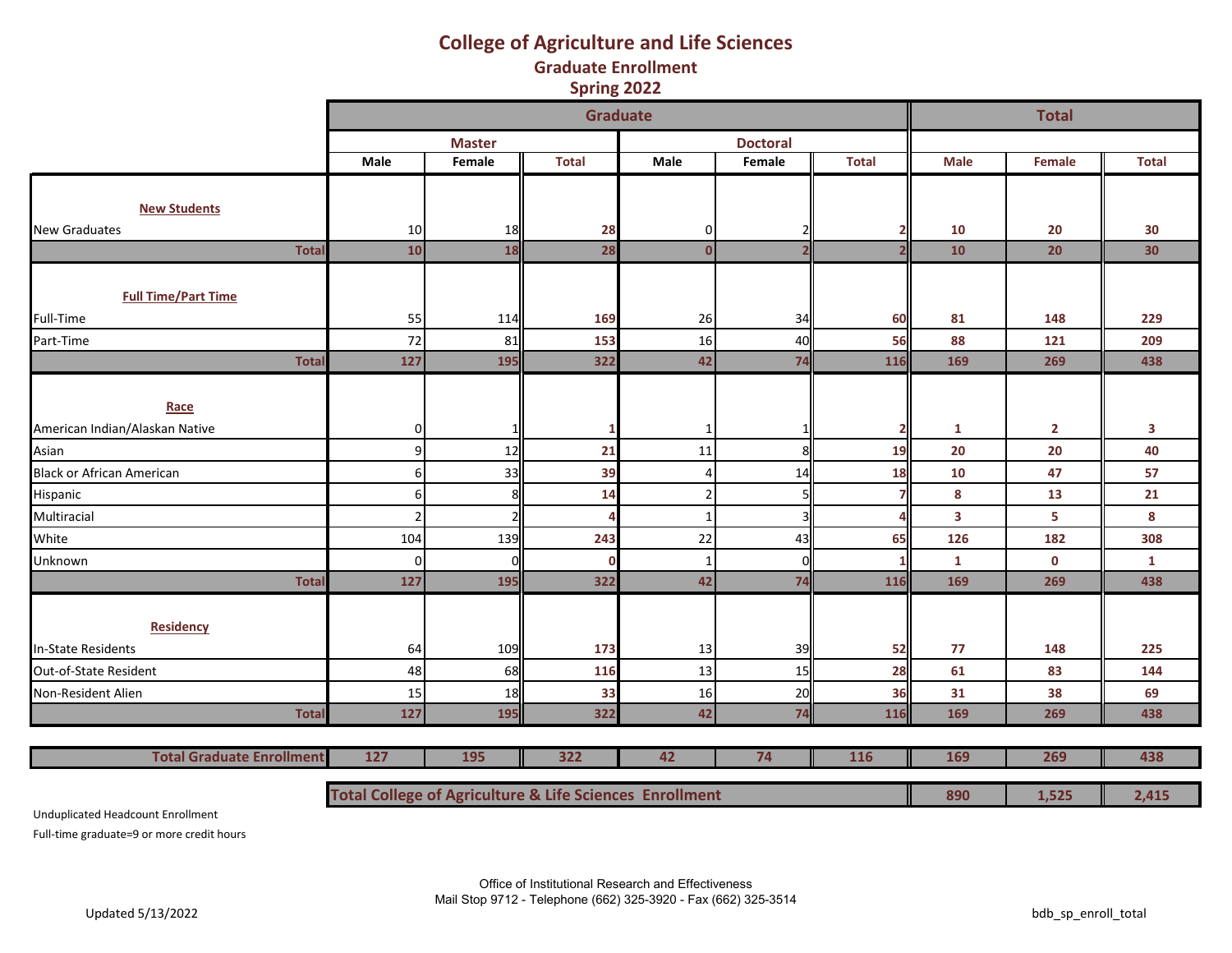## **College of Architecture, Art and Design Undergraduate Enrollment**

**Spring 2022**

|                                        |                     |          |                         |                |           | <b>Undergraduate</b> |                |               |              |          |               |                         |                | <b>Total</b>   |                |
|----------------------------------------|---------------------|----------|-------------------------|----------------|-----------|----------------------|----------------|---------------|--------------|----------|---------------|-------------------------|----------------|----------------|----------------|
|                                        |                     | Freshmen |                         |                | Sophomore |                      |                | <b>Junior</b> |              |          | <b>Senior</b> |                         |                |                |                |
|                                        | Male                | Female   | <b>Total</b>            | Male           | Female    | <b>Total</b>         | Male           | Female        | <b>Total</b> | Male     | Female        | <b>Total</b>            | <b>Male</b>    | <b>Female</b>  | <b>Total</b>   |
|                                        |                     |          |                         |                |           |                      |                |               |              |          |               |                         |                |                |                |
| <b>New Students</b>                    |                     |          |                         |                |           |                      |                |               |              |          |               |                         |                |                |                |
| First-Time Freshmen                    | 1                   |          |                         |                |           |                      |                |               |              |          |               |                         | 1              | $\mathbf 0$    | 1              |
| <b>New Transfers</b>                   | $\mathbf{1}$        |          |                         | $\Omega$       |           | $\mathbf 0$          |                |               |              | 0        | ſ             | $\Omega$                | $\overline{2}$ | $\overline{2}$ | 4              |
| <b>Total</b>                           | 2                   |          | $\overline{\mathbf{3}}$ | $\Omega$       |           | $\Omega$             |                |               |              | $\Omega$ | r             | $\Omega$                | 3 <sup>1</sup> | 2 <sup>1</sup> | 5 <sup>1</sup> |
| <b>Full Time/Part Time</b>             |                     |          |                         |                |           |                      |                |               |              |          |               |                         |                |                |                |
| Full-Time                              | 50                  | 64       | 114                     | 60             | 82        | 142                  | 78             | 79            | 157          | 129      | 152           | 281                     | 317            | 377            | 694            |
| Part-Time                              | $\overline{0}$      | $\Omega$ | $\mathbf 0$             |                |           |                      | 5              |               | 6            | 49       | 27            | 76                      | 55             | 28             | 83             |
| <b>Total</b>                           | 50                  | 64       | 114                     | 61             | 82        | 143                  | 83             | 80            | 163          | 178      | 179           | 357                     | 372            | 405            | 777            |
| Race<br>American Indian/Alaskan Native |                     |          | $\mathbf 0$             | ი              |           | 0                    | 0              |               | $\mathbf 0$  |          | n             |                         |                | $\mathbf 0$    |                |
| Asian                                  | 0<br>$\overline{0}$ |          |                         |                |           |                      |                |               |              |          |               | 1 <sup>1</sup><br>6     | 1<br>6         | 11             | 1<br>17        |
| <b>Black or African American</b>       | 6 <sup>1</sup>      | 8        | 14                      | $6 \mid$       |           | 11                   | 9              |               | 16           | 29       | 27            | 56                      | 50             | 47             | 97             |
| Hispanic                               | $\vert$ 3           |          | q                       | 2              |           |                      |                |               | 6            |          | 10            | 17                      | 13             | 24             | 37             |
| Multiracial                            | $\mathsf{S}$        |          | 8                       | $\mathfrak{p}$ |           | з                    | $\mathfrak z$  |               | 6            |          |               | 6                       | 12             | 11             | 23             |
| White                                  | 35                  | 44       | 79                      | 50             | 70        | 120                  | 70             | 61            | 131          | 133      | 137           | 270                     | 288            | 312            | 600            |
| Unknown                                | $\mathbf{1}$        | $\Omega$ |                         | $\Omega$       | O         | $\mathbf 0$          | $\overline{0}$ | 0l            | $\mathbf 0$  |          | $\Omega$      | $\mathbf{1}$            | $\overline{2}$ | $\mathbf 0$    | $\overline{2}$ |
| <b>Total</b>                           | 50                  | 64       | 114                     | 61             | 82        | 143                  | 83             | 80            | 163          | 178      | 179           | 357                     | 372            | 405            | 777            |
| <b>Residency</b>                       |                     |          |                         |                |           |                      |                |               |              |          |               |                         |                |                |                |
| <b>In-State Residents</b>              | 32                  | 37       | 69                      | 31             | 47        | 78                   | 56             | 52            | 108          | 138      | 131           | 269                     | 257            | 267            | 524            |
| Out-of-State Resident                  | 18                  | 26       | 44                      | 29             | 34        | 63                   | 27             | 27            | 54           | 39       | 46            | 85                      | 113            | 133            | 246            |
| Non-Resident Alien                     | $\overline{0}$      |          |                         | 1              |           |                      | $\overline{0}$ |               | $\mathbf{1}$ |          |               | $\overline{\mathbf{3}}$ | $\overline{2}$ | 5              | $\overline{7}$ |
| <b>Total</b>                           | 50                  | 64       | 114                     | 61             | 82        | 143                  | 83             | 80            | 163          | 178      | 179           | 357                     | 372            | 405            | 777            |
| <b>Total Enrollment</b>                | 50                  | 64       | 114                     | 61             | 82        | 143                  | 83             | 80            | 163          | 178      | 179           | 357                     | 372            | 405            | 777            |

Unduplicated Headcount Enrollment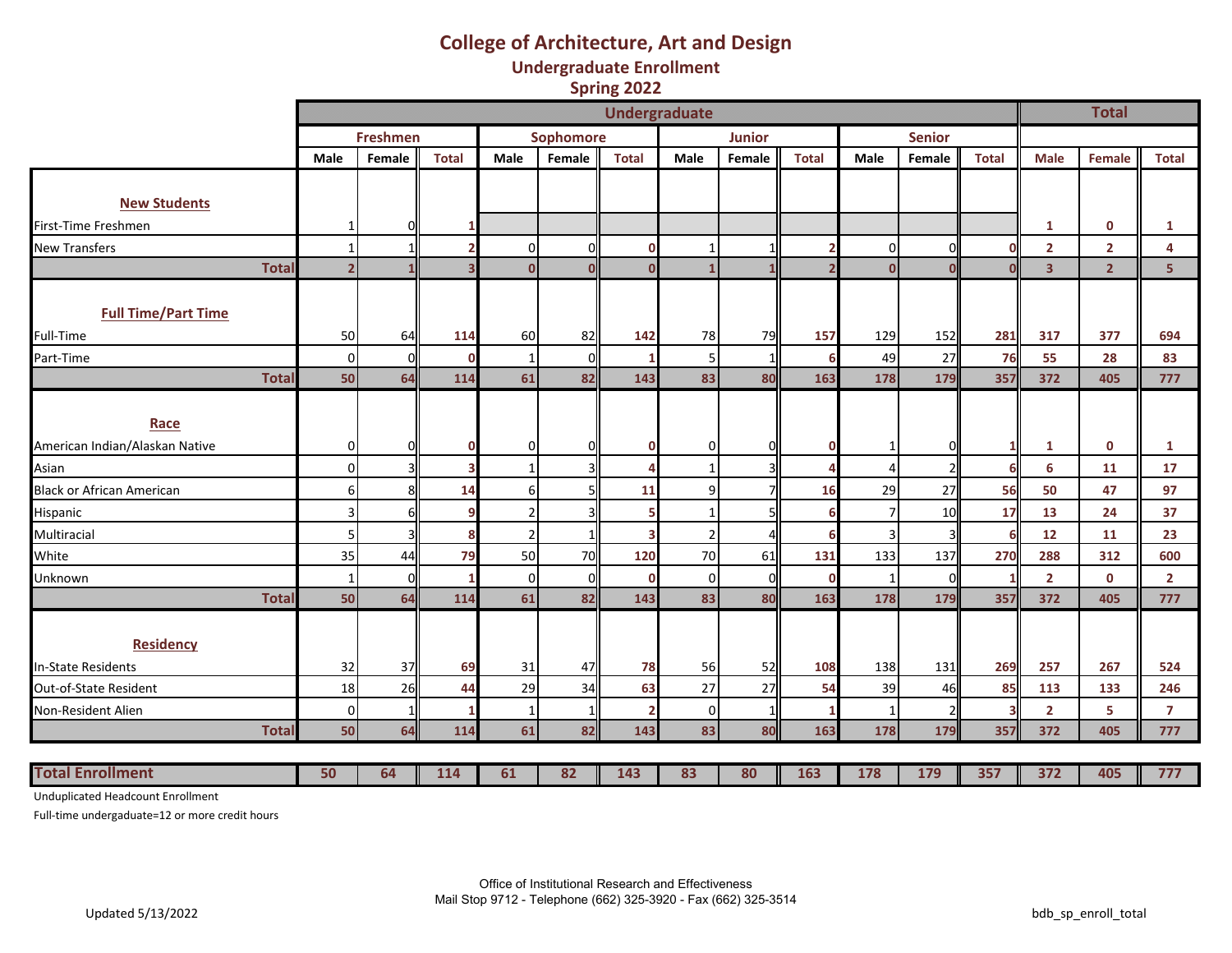## **College of Architecture, Art and Design Graduate Enrollment**

**Spring 2022**

|                                                      |                |                | Graduate     |             |                 |              |              | <b>Total</b>   |                         |
|------------------------------------------------------|----------------|----------------|--------------|-------------|-----------------|--------------|--------------|----------------|-------------------------|
|                                                      |                | <b>Master</b>  |              |             | <b>Doctoral</b> |              |              |                |                         |
|                                                      | Male           | Female         | <b>Total</b> | <b>Male</b> | Female          | <b>Total</b> | <b>Male</b>  | Female         | <b>Total</b>            |
|                                                      |                |                |              |             |                 |              |              |                |                         |
| <b>New Students</b>                                  |                |                |              |             |                 |              |              |                |                         |
| <b>New Graduates</b>                                 |                |                |              |             |                 |              |              |                |                         |
| <b>Total</b>                                         |                |                |              |             |                 |              |              |                |                         |
|                                                      |                |                |              |             |                 |              |              |                |                         |
| <b>Full Time/Part Time</b>                           |                |                |              |             |                 |              |              |                |                         |
| Full-Time                                            | $\overline{0}$ |                |              |             |                 |              | 0            | 1              | 1                       |
| Part-Time                                            | 0              |                |              |             |                 |              | $\mathbf 0$  | 1              | $\mathbf{1}$            |
| Total                                                | $\Omega$       |                |              |             |                 |              | $\mathbf{0}$ | $\overline{2}$ | $\overline{2}$          |
|                                                      |                |                |              |             |                 |              |              |                |                         |
| Race                                                 |                |                |              |             |                 |              |              |                |                         |
|                                                      | $\mathbf 0$    | n              | n            |             |                 |              | $\mathbf 0$  | $\mathbf 0$    | $\mathbf 0$             |
| American Indian/Alaskan Native<br>Asian              | $\mathbf 0$    | U              | $\Omega$     |             |                 |              | $\pmb{0}$    | $\pmb{0}$      | $\pmb{0}$               |
| Black or African American<br>Hispanic<br>Multiracial | $\Omega$       | n              | n            |             |                 |              | $\mathbf 0$  | $\mathbf 0$    | $\mathbf 0$             |
|                                                      | $\Omega$       |                |              |             |                 |              | $\mathbf 0$  | $\mathbf 0$    | $\mathbf 0$             |
|                                                      | $\Omega$       | n              | $\Omega$     |             |                 |              | $\mathbf 0$  | $\mathbf 0$    | $\mathbf 0$             |
| Native Hawaiian or Pacific Islander                  | $\mathbf 0$    |                | n            |             |                 |              | $\pmb{0}$    | $\mathbf 0$    | $\mathbf 0$             |
|                                                      | 0              |                |              |             |                 |              | $\mathbf 0$  | $\mathbf{2}$   | $\mathbf{2}$            |
| White<br>Unknown                                     | $\Omega$       |                |              |             |                 |              | $\pmb{0}$    | $\pmb{0}$      | $\pmb{0}$               |
| <b>Total</b>                                         | $\Omega$       |                |              |             |                 |              | $\mathbf{0}$ | $\overline{2}$ | $\overline{2}$          |
|                                                      |                |                |              |             |                 |              |              |                |                         |
| Residency                                            |                |                |              |             |                 |              |              |                |                         |
| <b>In-State Residents</b>                            | $\mathbf 0$    |                |              |             |                 |              | $\mathbf 0$  | 1              | 1                       |
| Out-of-State Resident                                | $\mathbf 0$    |                |              |             |                 |              | $\mathbf 0$  | $\mathbf{1}$   | $\mathbf{1}$            |
| Non-Resident Alien                                   | $\Omega$       | n              | n            |             |                 |              | $\mathbf 0$  | $\mathbf 0$    | $\pmb{0}$               |
| <b>Total</b>                                         | $\mathbf{0}$   |                |              |             |                 |              | $\mathbf{0}$ | $\overline{2}$ | $\overline{\mathbf{2}}$ |
|                                                      |                |                |              |             |                 |              |              |                |                         |
| <b>Total Graduate Enrollment</b>                     | $\mathbf{0}$   | $\overline{2}$ |              |             |                 |              | $\mathbf{0}$ | $\overline{2}$ | $\overline{\mathbf{2}}$ |

**Total College of Architecture, Art & Design Enrollment 1988 1988 1988 1988 1988 1989 1989 1989 1989 1989 1989 1989 1989 1989 1989 1989 1989 1989 1989 1989 1989 1989 1989 198** 

Unduplicated Headcount Enrollment Full-time graduate=9 or more credit hours \*Includes School of Accountancy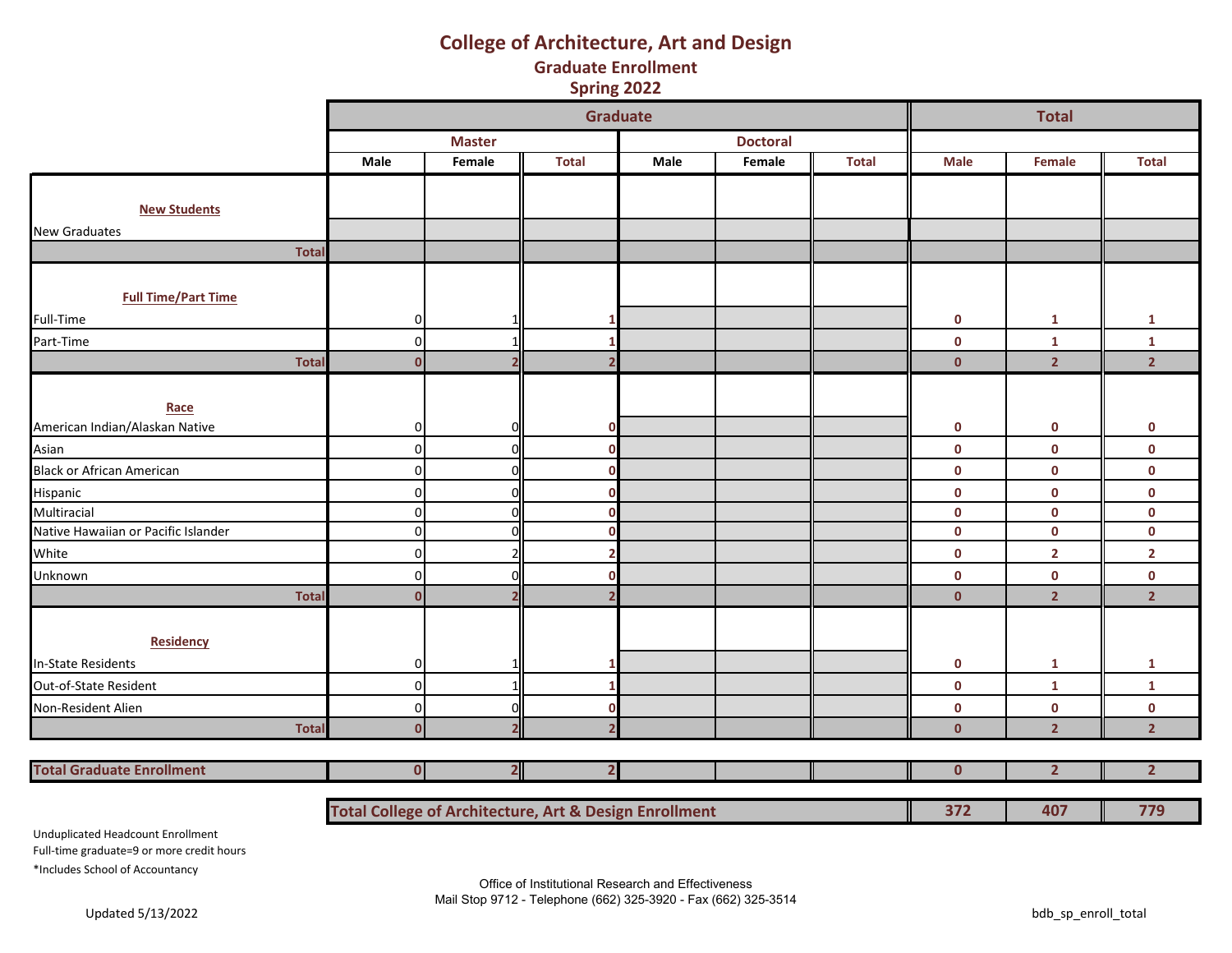## **College of Arts and Sciences Undergraduate Enrollment Spring 2022**

|                                         |                | <b>Undergraduate</b> |              |                 |           |              |              |               |                |                |               |              |                | <b>Total</b> |                |
|-----------------------------------------|----------------|----------------------|--------------|-----------------|-----------|--------------|--------------|---------------|----------------|----------------|---------------|--------------|----------------|--------------|----------------|
|                                         |                | <b>Freshmen</b>      |              |                 | Sophomore |              |              | <b>Junior</b> |                |                | <b>Senior</b> |              |                |              |                |
|                                         | Male           | Female               | <b>Total</b> | Male            | Female    | <b>Total</b> | Male         | Female        | <b>Total</b>   | Male           | Female        | <b>Total</b> | <b>Male</b>    | Female       | <b>Total</b>   |
| <b>New Students</b>                     |                |                      |              |                 |           |              |              |               |                |                |               |              |                |              |                |
| First-Time Freshmen                     | 7 <sup>1</sup> | 13                   | 20           |                 |           |              |              |               |                |                |               |              | $\overline{7}$ | 13           | 20             |
| <b>New Transfers</b>                    | 2              | 71                   | 9            | 10              |           | 19           | 19           | 43            | 62             |                | 13            | 20           | 38             | 72           | 110            |
| <b>Tota</b>                             | $\overline{9}$ | 20                   | 29           | 10              |           | 19           | 19           | 43            | 62             | 7              | 13            | 20           | 45             | 85           | 130            |
| <b>Full Time/Part Time</b><br>Full-Time | 142            | 347                  | 489          | 175             | 449       | 624          | 334          | 650           | 984            | 463            | 939           | 1,402        | 1,114          | 2,385        | 3,499          |
| Part-Time                               | 10             | 16                   | 26           | 21              | 10        | 31           | 30           | 59            | 89             | 169            | 223           | 392          | 230            | 308          | 538            |
| <b>Total</b>                            | 152            | 363                  | 515          | 196             | 459       | 655          | 364          | 709           | 1,073          | 632            | 1,162         | 1,794        | 1,344          | 2,693        | 4,037          |
| Race<br>American Indian/Alaskan Native  | οI             |                      |              |                 |           |              | 3            |               | 12             | 3              | 11            | 14           | $\overline{7}$ | 22           | 29             |
| Asian                                   | $\overline{5}$ | Δ                    |              | $\mathbf{1}$    |           |              | 5            |               | 13             | $\overline{7}$ | 10            | 17           | 18             | 26           | 44             |
| <b>Black or African American</b>        | 30             | 103                  | 133          | 41              | 72        | 113          | 63           | 156           | 219            | 128            | 241           | 369          | 262            | 572          | 834            |
| Hispanic                                | 5 <sup>1</sup> | 14                   | 19           | 10 <sup>1</sup> | 19        | 29           | 13           | 22            | 35             | 33             | 59            | 92           | 61             | 114          | 175            |
| Multiracial                             | 5 <sub>l</sub> | 15                   | 20           | 5               | 15        | 20           | 12           | 20            | 32             | 14             | 29            | 43           | 36             | 79           | 115            |
| Native Hawaiian or Pacific Islander     | οI             | $\Omega$             | O            | $\overline{0}$  | ΩI        | $\mathbf{0}$ | $\mathbf{1}$ | 1             | $\overline{2}$ | $\mathbf 0$    | $\Omega$      | C            | $\mathbf{1}$   | $\mathbf{1}$ | $\overline{2}$ |
| White                                   | 106            | 223                  | 329          | 134             | 342       | 476          | 262          | 486           | 748            | 441            | 805           | 1,246        | 943            | 1,856        | 2,799          |
| Unknown                                 | 1              |                      |              | 4               |           | 10           | 5            |               | 12             | 6              |               | 13           | 16             | 23           | 39             |
| <b>Total</b>                            | 152            | 363                  | 515          | 196             | 459       | 655          | 364          | 709           | 1,073          | 632            | 1,162         | 1,794        | 1.344          | 2.693        | 4,037          |
| <b>Residency</b><br>In-State Residents  | 81             | 221                  | 302          | 124             | 293       | 417          | 255          | 498           | 753            | 395            | 770           | 1,165        | 855            | 1,782        | 2,637          |
| Out-of-State Resident                   | 67             | 138                  | 205          | 65              | 163       | 228          | 105          | 205           | 310            | 234            | 384           | 618          | 471            | 890          | 1,361          |
| Non-Resident Alien                      | $\overline{4}$ |                      | Я            | 7               |           | 10           | 4            | 6             | 10             | 3              | 8             | 11           | 18             | 21           | 39             |
| <b>Total</b>                            | 152            | 363                  | 515          | 196             | 459       | 655          | 364          | 709           | 1,073          | 632            | 1,162         | 1,794        | 1,344          | 2.693        | 4,037          |
|                                         |                |                      |              |                 |           |              |              |               |                |                |               |              |                |              |                |
| <b>Total Undergraduate Enrollment</b>   | 152            | 363                  | 515          | 196             | 459       | 655          | 364          | 709           | 1,073          | 632            | 1,162         | 1,794        | 1,344          | 2,693        | 4,037          |

Unduplicated Headcount Enrollment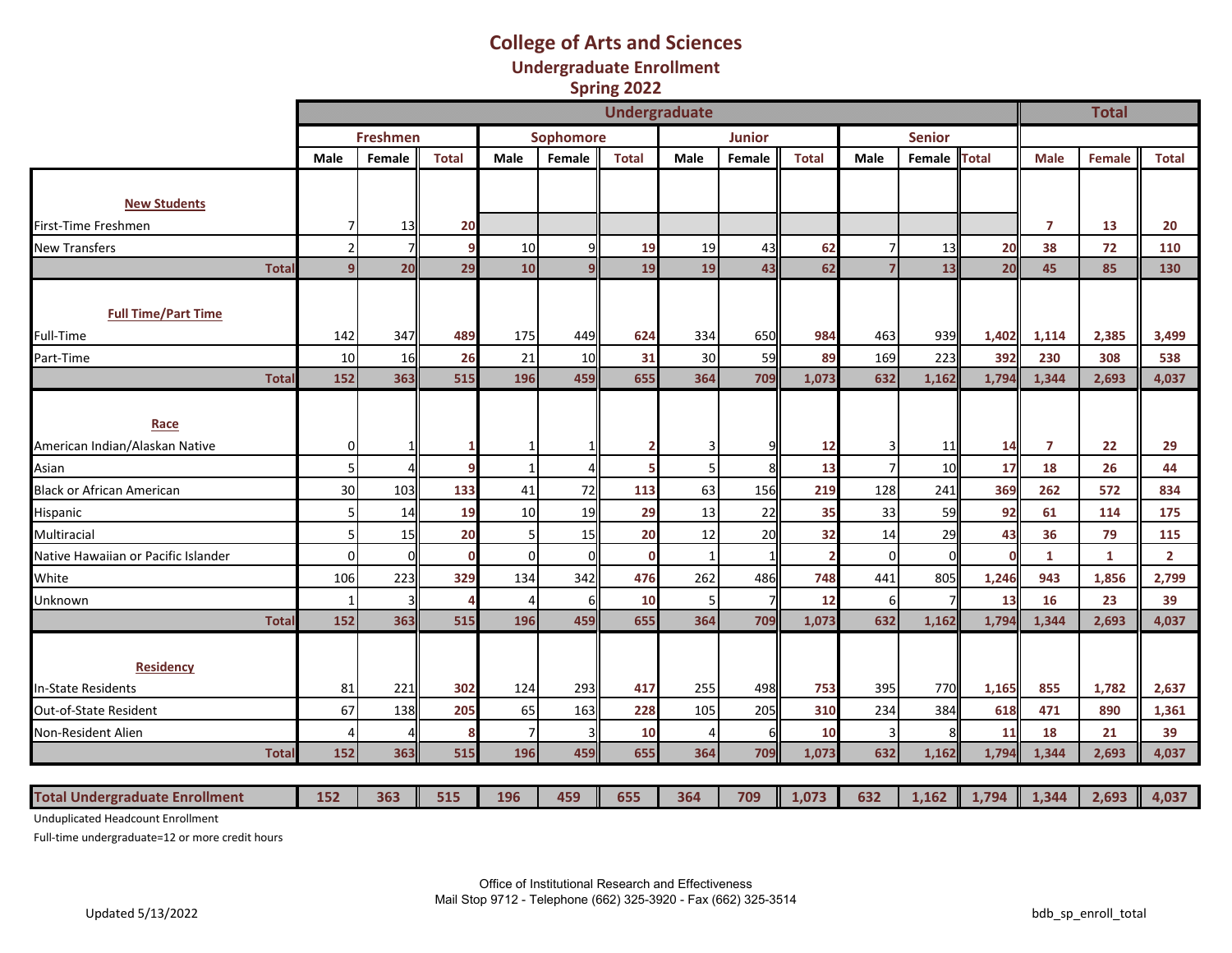### **Graduate Enrollment Spring 2022 College of Arts and Sciences**

|                                  |                |               | <b>Graduate</b>                                      |      |                 |              |                | <b>Total</b> |                |
|----------------------------------|----------------|---------------|------------------------------------------------------|------|-----------------|--------------|----------------|--------------|----------------|
|                                  |                | <b>Master</b> |                                                      |      | <b>Doctoral</b> |              |                |              |                |
|                                  | Male           | Female        | <b>Total</b>                                         | Male | Female          | <b>Total</b> | <b>Male</b>    | Female       | <b>Total</b>   |
|                                  |                |               |                                                      |      |                 |              |                |              |                |
| <b>New Students</b>              |                |               |                                                      |      |                 |              |                |              |                |
| <b>New Graduates</b>             |                | 12            | 21                                                   | 11   |                 | 13           | 20             | 14           | 34             |
| <b>Total</b>                     | 9              | 12            | 21                                                   | 11   | $\overline{2}$  | 13           | 20             | 14           | 34             |
|                                  |                |               |                                                      |      |                 |              |                |              |                |
| <b>Full Time/Part Time</b>       |                |               |                                                      |      |                 |              |                |              |                |
| Full-Time                        | 73             | 91            | 164                                                  | 141  | 102             | 243          | 214            | 193          | 407            |
| Part-Time                        | 111            | 120           | 231                                                  | 34   | 41              | 75           | 145            | 161          | 306            |
| <b>Total</b>                     | 184            | 211           | 395                                                  | 175  | 143             | 318          | 359            | 354          | 713            |
|                                  |                |               |                                                      |      |                 |              |                |              |                |
| Race                             |                |               |                                                      |      |                 |              |                |              |                |
| American Indian/Alaskan Native   | 1              |               |                                                      | 0    |                 |              | $\mathbf{1}$   | $\mathbf{1}$ | $\overline{2}$ |
| Asian                            | $\overline{a}$ | 8             | 12                                                   | 51   | 37              | 88           | 55             | 45           | 100            |
| <b>Black or African American</b> | 15             | 21            | 36                                                   | 32   | 21              | 53           | 47             | 42           | 89             |
| Hispanic                         | 11             | 10            | 21                                                   | 13   | 6               | 19           | 24             | 16           | 40             |
| Multiracial                      | $\overline{2}$ |               | Я                                                    |      | $\overline{2}$  |              | $\overline{7}$ | 8            | 15             |
| White                            | 149            | 162           | 311                                                  | 71   | 76              | 147          | 220            | 238          | 458            |
| Unknown                          |                |               |                                                      |      | $\Omega$        |              | 5              | 4            | 9              |
| <b>Total</b>                     | 184            | 211           | 395                                                  | 175  | 143             | 318          | 359            | 354          | 713            |
|                                  |                |               |                                                      |      |                 |              |                |              |                |
| <b>Residency</b>                 |                |               |                                                      |      |                 |              |                |              |                |
| <b>In-State Residents</b>        | 59             | 67            | 126                                                  | 26   | 50              | 76           | 85             | 117          | 202            |
| Out-of-State Resident            | 113            | 135           | 248                                                  | 51   | 42              | 93           | 164            | 177          | 341            |
| Non-Resident Alien               | 12             |               | 21                                                   | 98   | 51              | 149          | 110            | 60           | 170            |
| <b>Total</b>                     | 184            | 211           | 395                                                  | 175  | 143             | 318          | 359            | 354          | 713            |
|                                  |                |               |                                                      |      |                 |              |                |              |                |
| <b>Total Graduate Enrollment</b> | 184            | 211           | 395                                                  | 318  | 359             | 354          | 713            |              |                |
|                                  |                |               |                                                      |      |                 |              |                |              |                |
|                                  |                |               | <b>Total College of Arts and Sciences Enrollment</b> |      |                 |              | 1,703          | 3,047        | 4,750          |

Unduplicated Headcount Enrollment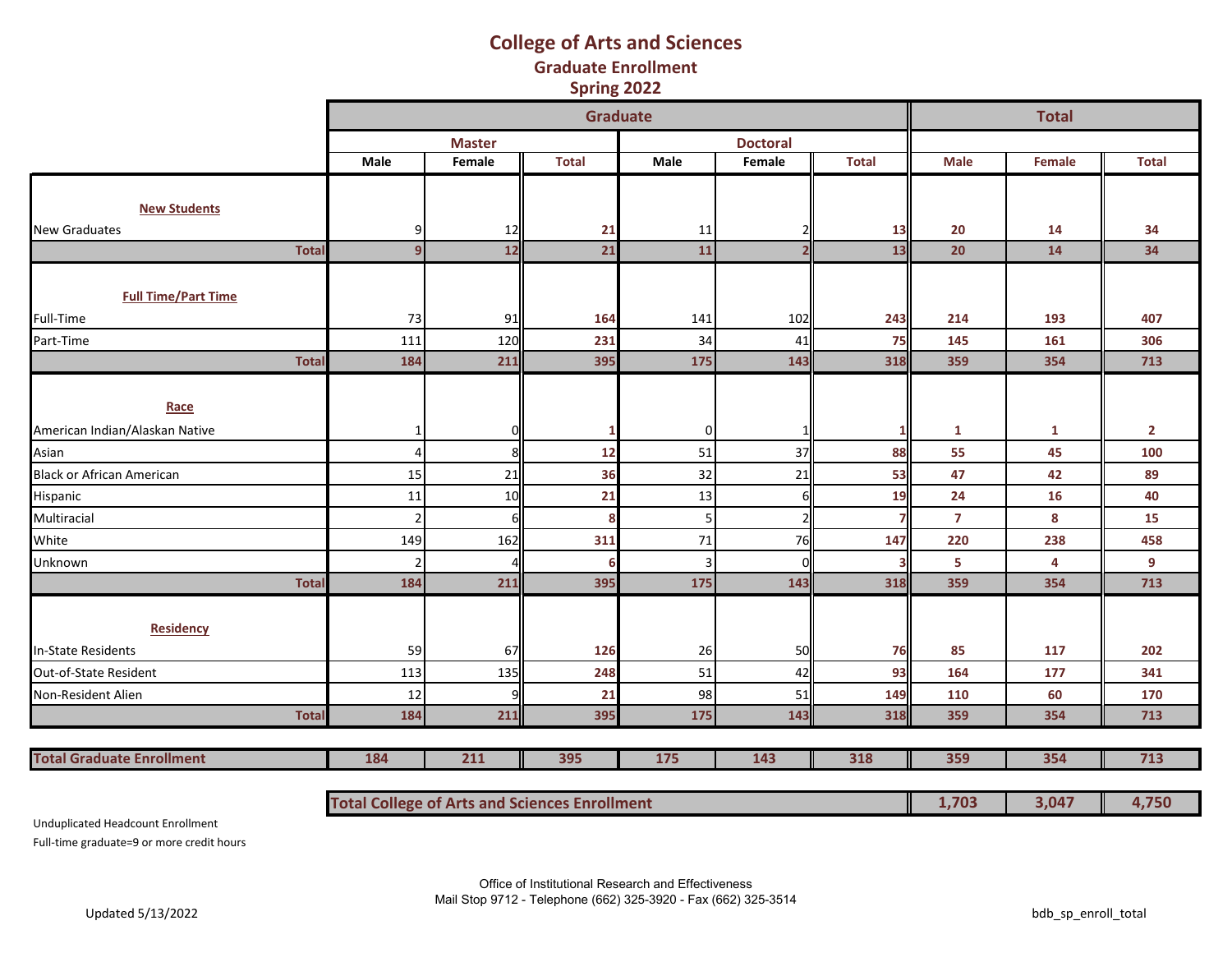## **\*College of Business Undergraduate Enrollment Spring 2022**

|                                                    | <b>Undergraduate</b>             |                 |              |                     |           |                    |                      |               |                      |                |               |                      |                      | <b>Total</b>         |              |
|----------------------------------------------------|----------------------------------|-----------------|--------------|---------------------|-----------|--------------------|----------------------|---------------|----------------------|----------------|---------------|----------------------|----------------------|----------------------|--------------|
|                                                    |                                  | <b>Freshmen</b> |              |                     | Sophomore |                    |                      | <b>Junior</b> |                      |                | <b>Senior</b> |                      |                      |                      |              |
|                                                    | <b>Male</b>                      | Female          | <b>Total</b> | Male                | Female    | <b>Total</b>       | <b>Male</b>          | Female        | <b>Total</b>         | Male           | Female        | <b>Total</b>         | <b>Male</b>          | <b>Female</b>        | <b>Total</b> |
| <b>New Students</b>                                |                                  |                 |              |                     |           |                    |                      |               |                      |                |               |                      |                      |                      |              |
| First-Time Freshmen                                | 9                                |                 | 14           |                     |           |                    |                      |               |                      |                |               |                      | 9                    | 5                    | 14           |
| <b>New Transfers</b>                               | $\vert$ 3                        |                 | 6            | 15                  |           | 21                 | 24                   | 12            | 36                   | $\overline{2}$ |               |                      | 44                   | 22                   | 66           |
| <b>Total</b>                                       | 12                               |                 | 20           | 15                  |           | 21                 | 24                   | 12            | 36                   | $\overline{2}$ |               |                      | 53                   | 27                   | 80           |
|                                                    |                                  |                 |              |                     |           |                    |                      |               |                      |                |               |                      |                      |                      |              |
| <b>Full Time/Part Time</b>                         |                                  |                 |              |                     |           |                    |                      |               |                      |                |               |                      |                      |                      |              |
| Full-Time                                          | 216                              | 153             | 369          | 307                 | 207       | 514                | 480                  | 315           | 795                  | 526            | 416           | 942                  | 1,529                | 1,091                | 2,620        |
| Part-Time                                          | $\overline{9}$                   |                 | 13           | 12                  | 10        | 22                 | 14                   | 17            | 31                   | 81             | 32            | 113                  | 116                  | 63                   | 179          |
| <b>Total</b>                                       | 225                              | 157             | 382          | 319                 | 217       | 536                | 494                  | 332           | 826                  | 607            | 448           | 1,055                | 1,645                | 1,154                | 2,799        |
| Race                                               |                                  |                 |              |                     |           |                    |                      |               |                      |                |               |                      |                      |                      |              |
| American Indian/Alaskan Native                     | $\overline{2}$                   |                 |              |                     |           |                    | 0                    |               |                      |                |               | $\overline{2}$       | 6                    | $\overline{2}$       | 8            |
| Asian                                              | 2 <sup>1</sup>                   |                 |              | 4                   |           |                    | $\overline{7}$       |               | 10                   | 7 <sup>1</sup> |               | 14                   | 20                   | 15                   | 35           |
| <b>Black or African American</b>                   | 33                               | 28              | 61           | 37                  | 30        | 67                 | 68                   | 42            | 110                  | 78             | 69            | 147                  | 216                  | 169                  | 385          |
| Hispanic                                           | 8 <sup>1</sup><br>7 <sup>1</sup> | ς               | 11<br>q      | 5 <sub>l</sub><br>9 |           | 14                 | 16<br>$\overline{7}$ | 17            | 33                   | 21             | 16            | 37                   | 50                   | 45                   | 95           |
| Multiracial<br>Native Hawaiian or Pacific Islander | $\overline{0}$                   | $\Omega$        | $\mathbf 0$  | οI                  | n         | 12<br>$\mathbf{0}$ | $\mathbf{1}$         |               | 16<br>$\overline{2}$ | $6 \mid$       |               | 10<br>$\overline{2}$ | 29<br>$\overline{2}$ | 18<br>$\overline{2}$ | 47<br>4      |
| White                                              | 165                              | 118             | 283          | 254                 | 167       | 421                | 393                  | 256           | 649                  | 486            | 348           | 834                  | 1,298                | 889                  | 2,187        |
| Unknown                                            | 8 <sup>1</sup>                   |                 | 12           | $\overline{7}$      |           | 12                 | $\overline{2}$       |               | 5                    | 7 <sup>1</sup> |               | 9                    | 24                   | 14                   | 38           |
| Total                                              | 225                              | 157             | 382          | 319                 | 217       | 536                | 494                  | 332           | 826                  | 607            | 448           | 1,055                | 1,645                | 1,154                | 2,799        |
| Residency                                          |                                  |                 |              |                     |           |                    |                      |               |                      |                |               |                      |                      |                      |              |
| <b>In-State Residents</b>                          | 107                              | 83              | 190          | 171                 | 137       | 308                | 357                  | 221           | 578                  | 440            | 321           | 761                  | 1,075                | 762                  | 1,837        |
| Out-of-State Resident                              | 115                              | 68              | 183          | 145                 | 76        | 221                | 136                  | 108           | 244                  | 158            | 123           | 281                  | 554                  | 375                  | 929          |
| Non-Resident Alien                                 | $\vert$ 3                        | 6               | 9            | 3                   |           | 7                  | 1                    |               |                      | $\overline{9}$ |               | 13                   | 16                   | 17                   | 33           |
| <b>Total</b>                                       | 225                              | 157             | 382          | 319                 | 217       | 536                | 494                  | 332           | 826                  | 607            | 448           | 1.055                | 1,645                | 1,154                | 2,799        |
|                                                    |                                  |                 |              |                     |           |                    |                      |               |                      |                |               |                      |                      |                      |              |
| <b>Total Undergraduate Enrollment</b>              | 225                              | 157             | 382          | 319                 | 217       | 536                | 494                  | 332           | 826                  | 607            | 448           | 1,055                | 1,645                | 1,154                | 2,799        |

Unduplicated Headcount Enrollment

Full-time undergraduate=12 or more credit hours

\*Includes School of Accountancy

Office of Institutional Research and Effectiveness Mail Stop 9712 - Telephone (662) 325-3920 - Fax (662) 325-3514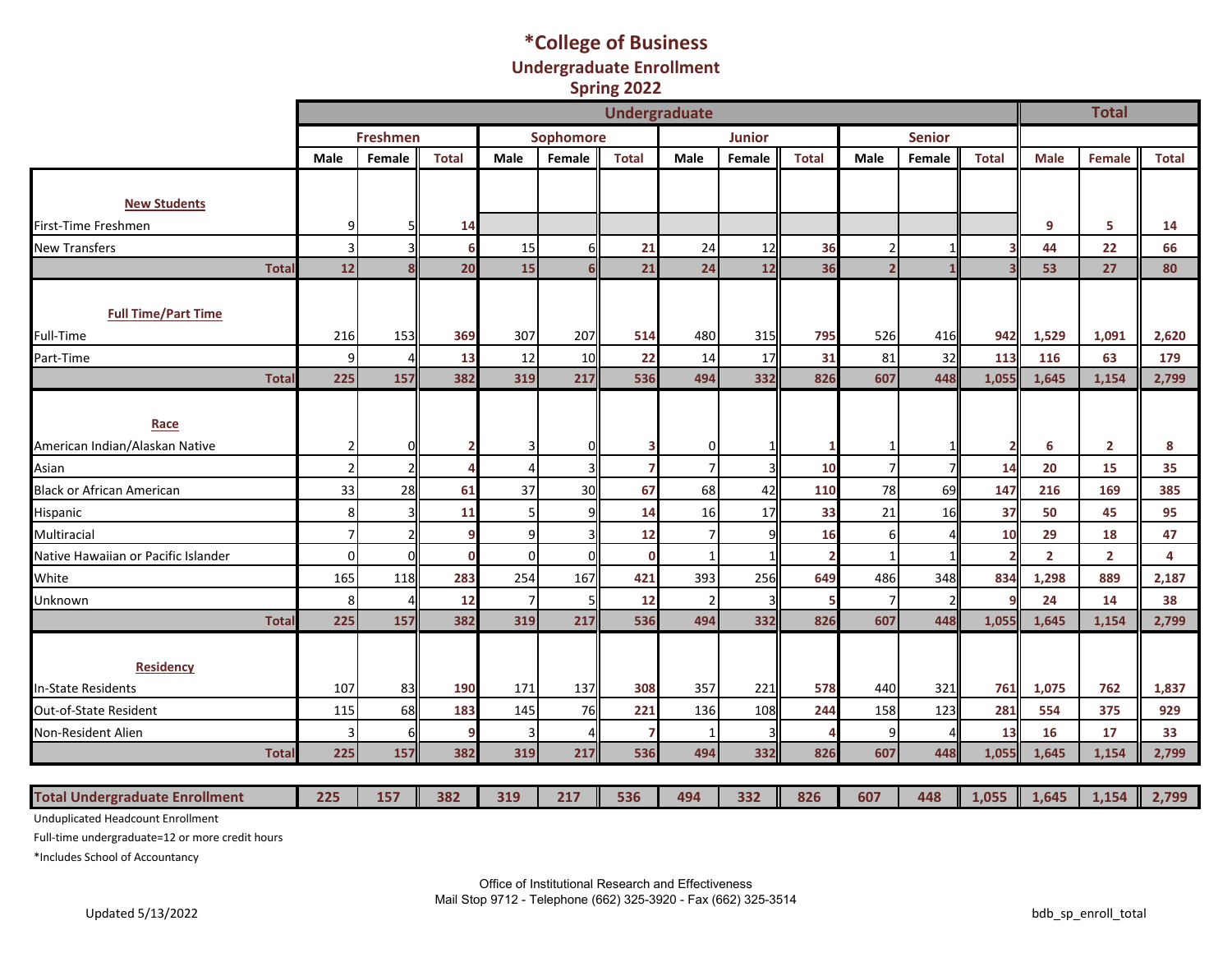### **\*College of Business Spring 2022 Graduate Enrollment**

|                                     |                                             |               | <b>Graduate</b> |                |                 |              |                 | <b>Total</b>   |              |
|-------------------------------------|---------------------------------------------|---------------|-----------------|----------------|-----------------|--------------|-----------------|----------------|--------------|
|                                     |                                             | <b>Master</b> |                 |                | <b>Doctoral</b> |              |                 |                |              |
|                                     | Male                                        | Female        | <b>Total</b>    | Male           | Female          | <b>Total</b> | <b>Male</b>     | Female         | <b>Total</b> |
|                                     |                                             |               |                 |                |                 |              |                 |                |              |
| <b>New Students</b>                 |                                             |               |                 |                |                 |              |                 |                |              |
| <b>New Graduates</b>                | 30                                          | 28            | 58              |                |                 |              | 30              | 28             | 58           |
| <b>Total</b>                        | 30                                          | 28            | 58              | $\Omega$       | $\Omega$        |              | 30 <sub>o</sub> | 28             | 58           |
|                                     |                                             |               |                 |                |                 |              |                 |                |              |
| <b>Full Time/Part Time</b>          |                                             |               |                 |                |                 |              |                 |                |              |
| Full-Time                           | 94                                          | 113           | 207             | 16             | 8               | 24           | 110             | 121            | 231          |
| Part-Time                           | 246                                         | 152           | 398             | -1             |                 |              | 247             | 153            | 400          |
| <b>Total</b>                        | 340                                         | 265           | 605             | 17             | q               | 26           | 357             | 274            | 631          |
|                                     |                                             |               |                 |                |                 |              |                 |                |              |
| Race                                |                                             |               |                 |                |                 |              |                 |                |              |
| American Indian/Alaskan Native      | 2                                           |               |                 | $\overline{0}$ | 0               |              | $\overline{2}$  | $\overline{2}$ | 4            |
| Asian                               | 4                                           | 10            | 14              | 10             |                 | 14           | 14              | 14             | 28           |
| <b>Black or African American</b>    | 39                                          | 61            | 100             | $\overline{0}$ | $\Omega$        |              | 39              | 61             | 100          |
| Hispanic                            | 12                                          | 10            | 22              |                |                 |              | 13              | 11             | 24           |
| Multiracial                         | 4                                           | 5             |                 | $\Omega$       | $\Omega$        |              | 4               | 5              | 9            |
| Native Hawaiian or Pacific Islander | $\overline{1}$                              | $\Omega$      |                 | $\Omega$       | $\Omega$        |              | $\mathbf{1}$    | $\mathbf 0$    | $\mathbf{1}$ |
| White                               | 273                                         | 176           | 449             |                |                 |              | 277             | 180            | 457          |
| Unknown                             |                                             | 1             |                 |                | O               |              | $\overline{7}$  | $\mathbf{1}$   | 8            |
| <b>Total</b>                        | 340                                         | 265           | 605             | 17             | $\mathbf{q}$    | 26           | 357             | 274            | 631          |
|                                     |                                             |               |                 |                |                 |              |                 |                |              |
| <b>Residency</b>                    |                                             |               |                 |                |                 |              |                 |                |              |
| <b>In-State Residents</b>           | 136                                         | 157           | 293             | $\mathbf 1$    | $\mathbf{1}$    |              | 137             | 158            | 295          |
| Out-of-State Resident               | 197                                         | 105           | 302             | $\mathbf{1}$   |                 |              | 198             | 109            | 307          |
| Non-Resident Alien                  |                                             | 3             | 10              | 15             |                 | 19           | 22              | $\overline{7}$ | 29           |
| <b>Total</b>                        | 340                                         | 265           | 605             | 17             | $\mathbf{9}$    | 26           | 357             | 274            | 631          |
| <b>Total Graduate Enrollment</b>    | 340                                         | 265           | 605             | 17             | 9               | 26           | 357             | 274            | 631          |
|                                     |                                             |               |                 |                |                 |              |                 |                |              |
|                                     | <b>Total College of Business Enrollment</b> |               |                 |                |                 |              | 2,002           | 1,428          | 3,430        |

Unduplicated Headcount Enrollment

Full-time graduate=9 or more credit hours

\*Includes School of Accountancy

Office of Institutional Research and Effectiveness Mail Stop 9712 - Telephone (662) 325-3920 - Fax (662) 325-3514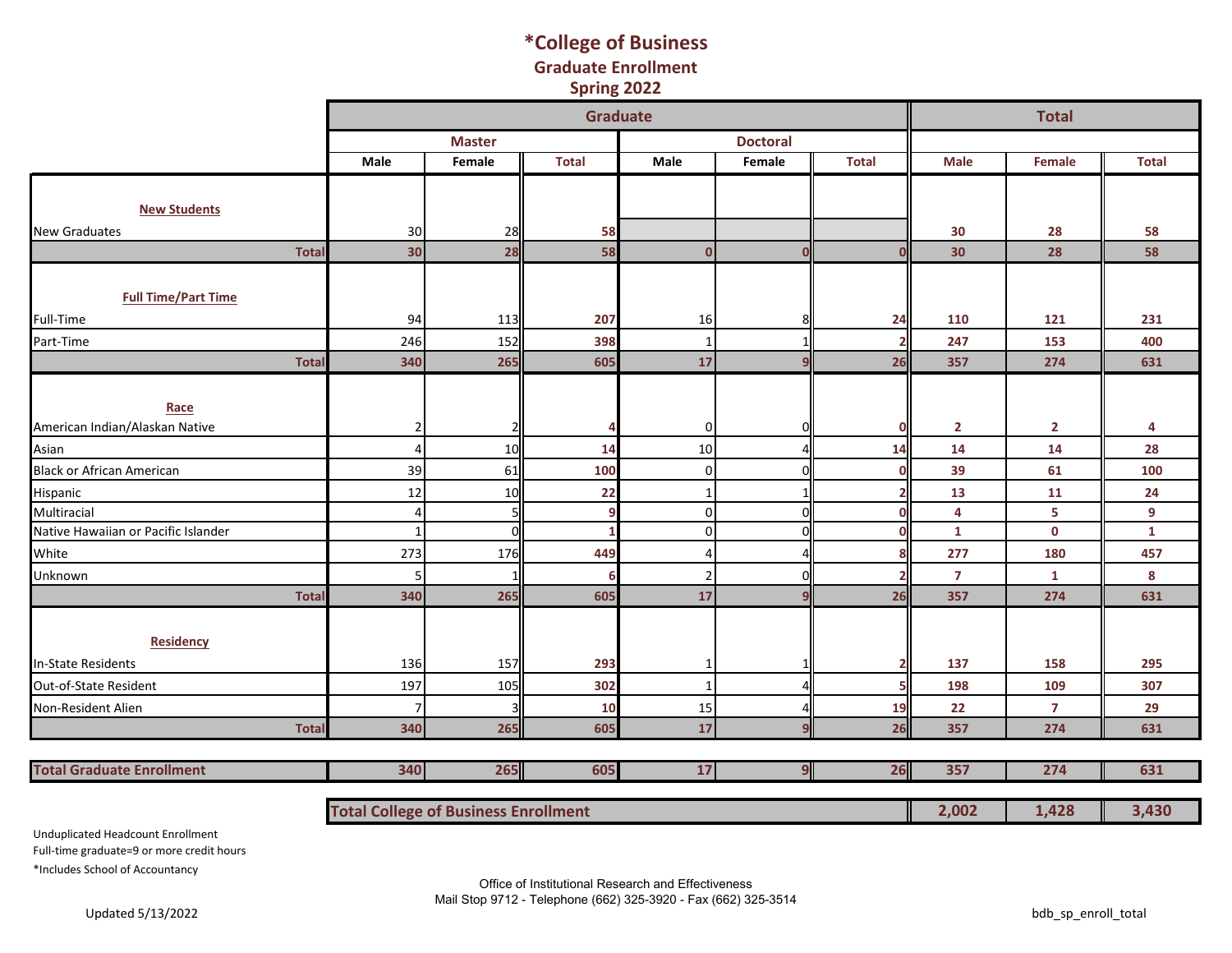#### **College of Education Undergraduate Enrollment Spring 2022**

|                                       |       | <b>Undergraduate</b>    |                          |              |                |           |              |                |                |              |                |                |              |                | <b>Total</b>   |                |
|---------------------------------------|-------|-------------------------|--------------------------|--------------|----------------|-----------|--------------|----------------|----------------|--------------|----------------|----------------|--------------|----------------|----------------|----------------|
|                                       |       |                         | <b>Freshmen</b>          |              |                | Sophomore |              |                | <b>Junior</b>  |              |                | <b>Senior</b>  |              |                |                |                |
|                                       |       | <b>Male</b>             | Female                   | <b>Total</b> | Male           | Female    | <b>Total</b> | Male           | Female         | <b>Total</b> | Male           | Female         | <b>Total</b> | <b>Male</b>    | Female         | <b>Total</b>   |
|                                       |       |                         |                          |              |                |           |              |                |                |              |                |                |              |                |                |                |
| <b>New Students</b>                   |       |                         |                          |              |                |           |              |                |                |              |                |                |              |                |                |                |
| First-Time Freshmen                   |       | 5 <sup>1</sup>          |                          |              |                |           |              |                |                |              |                |                |              | 5              | 1              | 6              |
| <b>New Transfers</b>                  |       | 3 <sup>1</sup>          | $\overline{\phantom{a}}$ |              | 11             |           | 19           | 20             | 40             | 60           | 3              | 5              |              | 37             | 55             | 92             |
|                                       | Total | $\overline{\mathbf{8}}$ |                          | 11           | 11             |           | 19           | 20             | 40             | 60           | $\overline{3}$ |                |              | 42             | 56             | 98             |
|                                       |       |                         |                          |              |                |           |              |                |                |              |                |                |              |                |                |                |
| <b>Full Time/Part Time</b>            |       |                         |                          |              |                |           |              |                |                |              |                |                |              |                |                |                |
| Full-Time                             |       | 102                     | 156                      | 258          | 142            | 238       | 380          | 235            | 428            | 663          | 353            | 643            | 996          | 832            | 1,465          | 2,297          |
| Part-Time                             |       | $\overline{2}$          |                          | 6            |                | 8         | 10           | 20             | 29             | 49           | 62             | 90             | 152          | 86             | 131            | 217            |
|                                       | Total | 104                     | 160                      | 264          | 144            | 246       | 390          | 255            | 457            | 712          | 415            | 733            | 1,148        | 918            | 1,596          | 2,514          |
|                                       |       |                         |                          |              |                |           |              |                |                |              |                |                |              |                |                |                |
| Race                                  |       |                         |                          |              |                |           |              |                |                |              |                |                |              |                |                |                |
| American Indian/Alaskan Native        |       | $\overline{0}$          | $\Omega$                 |              | <sup>0</sup>   | 1         |              | -1             |                |              | 1              | 6              |              | $\overline{2}$ | 10             | 12             |
| Asian                                 |       | $\vert$ 3               |                          |              | $\mathfrak{p}$ |           |              | Δ              | $\overline{2}$ | 6            | $\overline{3}$ | $\overline{2}$ |              | 12             | 9              | 21             |
| <b>Black or African American</b>      |       | 34                      | 29                       | 63           | 29             | 37        | 66           | 74             | 76             | 150          | 100            | 110            | 210          | 237            | 252            | 489            |
| Hispanic                              |       | $\vert$                 | 5                        |              |                | 6         | 10           | $\overline{2}$ | 13             | 15           | 18             | 20             | 38           | 28             | 44             | 72             |
| Multiracial                           |       | $\vert$ 3               |                          |              |                | 6         | 10           | Δ              |                | 11           | 8              | 7              | 15           | 19             | 24             | 43             |
| Native Hawaiian or Pacific Islander   |       | $\Omega$                | $\sqrt{ }$               |              |                | $\Omega$  |              | -1             | $\Omega$       |              | $\mathbf 0$    | n              |              | $\overline{2}$ | $\mathbf 0$    | $\overline{2}$ |
| White                                 |       | 60                      | 118                      | 178          | 103            | 190       | 293          | 167            | 353            | 520          | 280            | 587            | 867          | 610            | 1,248          | 1,858          |
| Unknown                               |       | $\overline{0}$          | 3                        | 3            |                |           | 3            | $\overline{2}$ |                |              | 5              | $\mathbf{1}$   |              | 8              | $\overline{9}$ | 17             |
|                                       | Total | 104                     | 160                      | 264          | 144            | 246       | 390          | 255            | 457            | 712          | 415            | 733            | 1,148        | 918            | 1,596          | 2,514          |
|                                       |       |                         |                          |              |                |           |              |                |                |              |                |                |              |                |                |                |
| <b>Residency</b>                      |       |                         |                          |              |                |           |              |                |                |              |                |                |              |                |                |                |
| In-State Residents                    |       | 65                      | 81                       | 146          | 97             | 139       | 236          | 199            | 331            | 530          | 347            | 544            | 891          | 708            | 1,095          | 1,803          |
| <b>Out-of-State Resident</b>          |       | 39                      | 78                       | 117          | 46             | 106       | 152          | 55             | 126            | 181          | 62             | 188            | 250          | 202            | 498            | 700            |
| Non-Resident Alien                    |       | $\Omega$                |                          |              |                |           |              | -1             | $\Omega$       |              | 6              | $\mathbf{1}$   |              | 8              | 3              | 11             |
|                                       | Total | 104                     | 160                      | 264          | 144            | 246       | 390          | 255            | 457            | 712          | 415            | 733            | 1,148        | 918            | 1,596          | 2,514          |
|                                       |       |                         |                          |              |                |           |              |                |                |              |                |                |              |                |                |                |
| <b>Total Undergraduate Enrollment</b> |       | 104                     | 160                      | 264          | 144            | 246       | 390          | 255            | 457            | 712          | 415            | 733            | 1,148        | 918            | 1,596          | 2,514          |

Unduplicated Headcount Enrollment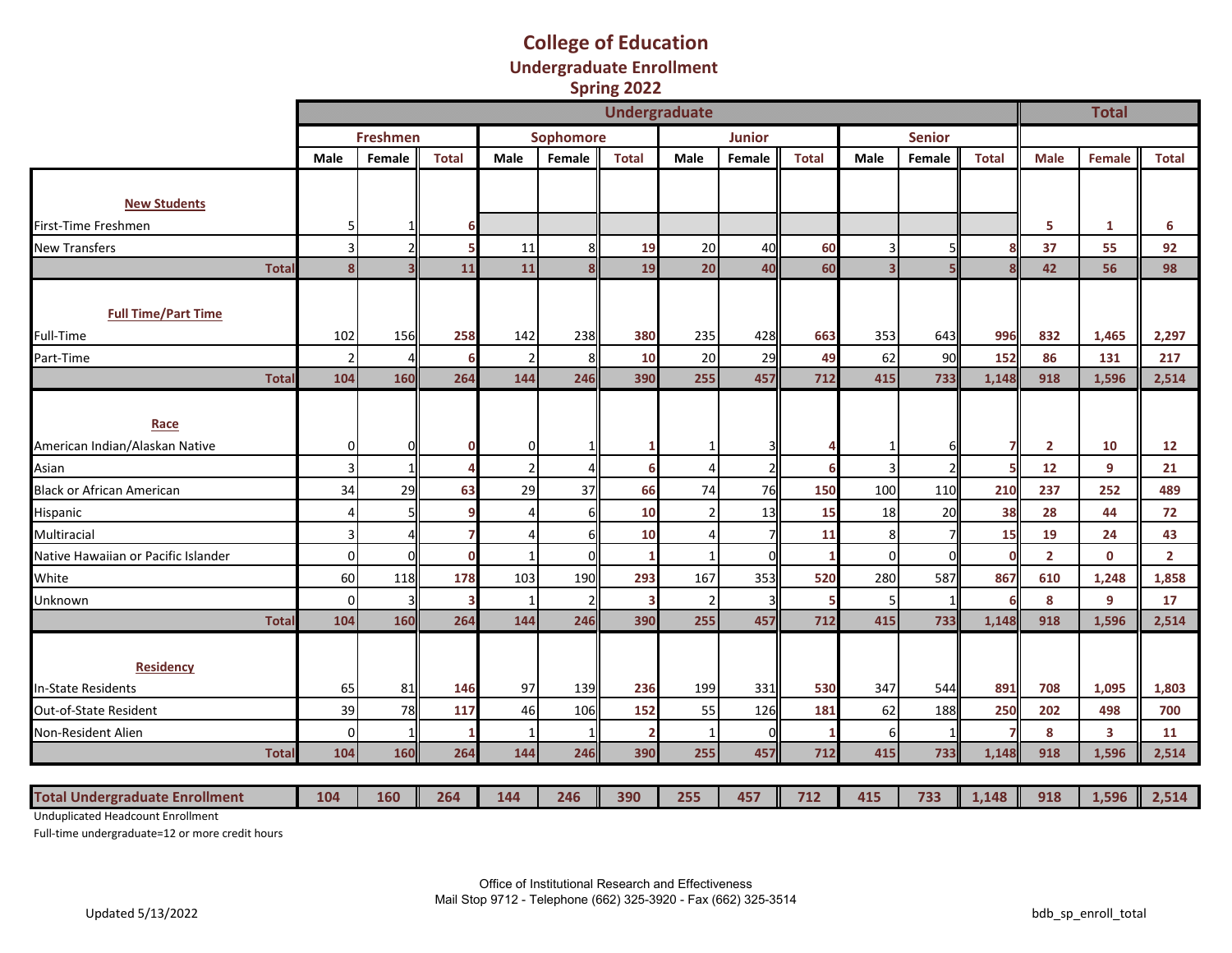### **College of Education Graduate Enrollment Spring 2022**

|                                  |                                              |               |              |              | <b>Graduate</b>   |              |                |                 |              |                | <b>Total</b> |              |
|----------------------------------|----------------------------------------------|---------------|--------------|--------------|-------------------|--------------|----------------|-----------------|--------------|----------------|--------------|--------------|
|                                  |                                              | <b>Master</b> |              |              | <b>Specialist</b> |              |                | <b>Doctoral</b> |              |                |              |              |
|                                  | Male                                         | Female        | <b>Total</b> | <b>Male</b>  | Female            | <b>Total</b> | <b>Male</b>    | Female          | <b>Total</b> | <b>Male</b>    | Female       | <b>Total</b> |
|                                  |                                              |               |              |              |                   |              |                |                 |              |                |              |              |
| <b>New Students</b>              |                                              |               |              |              |                   |              |                |                 |              |                |              |              |
| <b>New Graduates</b>             | 21                                           | 36            | 57           | $\Omega$     | 0                 | 0            | 1              |                 |              | 22             | 40           | 62           |
| <b>Total</b>                     | 21                                           | 36            | 57           | $\mathbf{0}$ | $\Omega$          | $\Omega$     | $\mathbf{1}$   |                 |              | 22             | 40           | 62           |
|                                  |                                              |               |              |              |                   |              |                |                 |              |                |              |              |
| <b>Full Time/Part Time</b>       |                                              |               |              |              |                   |              |                |                 |              |                |              |              |
| Full-Time                        | 48                                           | 134           | 182          | $\Omega$     | 11                | 11           | 19             | 46              | 65           | 67             | 191          | 258          |
| Part-Time                        | 92                                           | 259           | 351          |              | 12                | 13           | 59             | 119             | 178          | 152            | 390          | 542          |
| <b>Total</b>                     | 140                                          | 393           | 533          |              | 23                | 24           | 78             | 165             | 243          | 219            | 581          | 800          |
|                                  |                                              |               |              |              |                   |              |                |                 |              |                |              |              |
| Race                             |                                              |               |              |              |                   |              |                |                 |              |                |              |              |
| American Indian/Alaskan Native   | 0                                            |               | 1            | ŋ            | 0                 | O            | $\overline{0}$ | n               | $\Omega$     | $\mathbf 0$    | $\mathbf{1}$ | $\mathbf{1}$ |
| Asian                            | $\overline{2}$                               |               | 5            | $\Omega$     | 0                 | O            | $6 \mid$       | 5               | 11           | 8              | 8            | 16           |
| <b>Black or African American</b> | 45                                           | 120           | 165          | O            | 9                 |              | 20             | 69              | 89           | 65             | 198          | 263          |
| Hispanic                         | 5 <sub>l</sub>                               | 12            | 17           | $\Omega$     | 0                 | በ            | $\overline{2}$ |                 |              | $\overline{7}$ | 15           | 22           |
| Multiracial                      | Δ                                            | ۶             | 12           | $\Omega$     | 0                 | O            | $\mathbf{1}$   |                 | 6            | 5              | 13           | 18           |
| White                            | 81                                           | 248           | 329          |              | 14                | 15           | 46             | 81              | 127          | 128            | 343          | 471          |
| Unknown                          | 3                                            |               |              | ŋ            | 0                 | $\mathbf 0$  | 3              |                 |              | 6              | 3            | 9            |
| <b>Total</b>                     | 140                                          | 393           | 533          |              | 23                | 24           | 78             | 165             | 243          | 219            | 581          | 800          |
|                                  |                                              |               |              |              |                   |              |                |                 |              |                |              |              |
| <b>Residency</b>                 |                                              |               |              |              |                   |              |                |                 |              |                |              |              |
| <b>In-State Residents</b>        | 109                                          | 341           | 450          |              | 20                | 21           | 52             | 125             | 177          | 162            | 486          | 648          |
| Out-of-State Resident            | 28                                           | 50            | 78           | $\Omega$     | 3                 |              | 17             | 31              | 48           | 45             | 84           | 129          |
| Non-Resident Alien               | 3                                            |               |              | U            | $\mathbf 0$       | 0            | $\overline{9}$ | 9               | 18           | 12             | 11           | 23           |
| <b>Total</b>                     | 140                                          | 393           | 533          |              | 23                | 24           | 78             | 165             | 243          | 219            | 581          | 800          |
|                                  |                                              |               |              |              |                   |              |                |                 |              |                |              |              |
| <b>Total Graduate Enrollment</b> | 140                                          | 393           | 533          | $\mathbf{1}$ | 23                | 24           | 78             | 165             | 243          | 219            | 581          | 800          |
|                                  |                                              |               |              |              |                   |              |                |                 |              |                |              |              |
|                                  | <b>Total College of Education Enrollment</b> |               |              |              |                   |              |                |                 |              | 1,137          | 2,177        | 3,314        |

Unduplicated Headcount Enrollment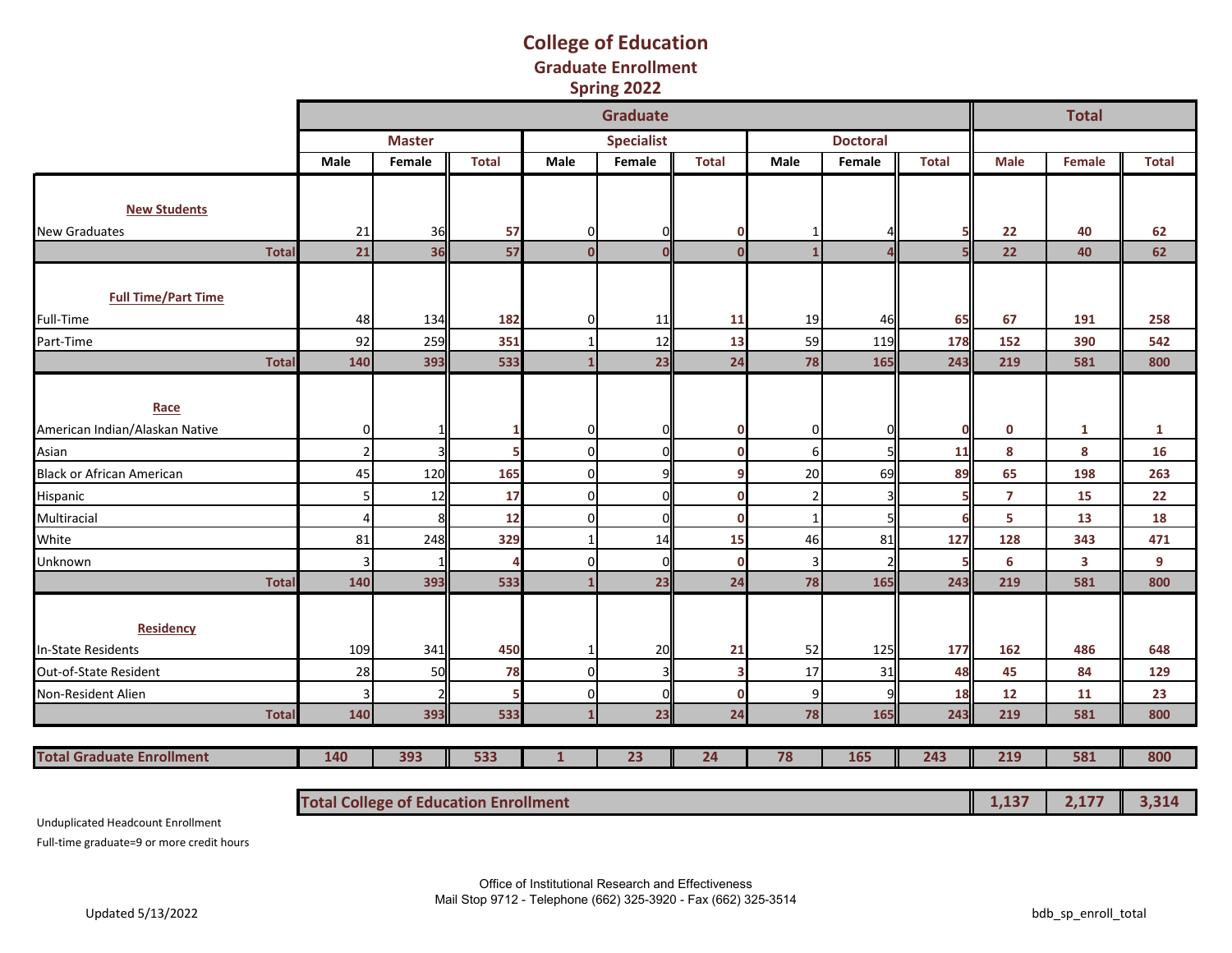#### **College of Engineering Undergraduate Enrollment Spring 2022**

|                                        | <b>Undergraduate</b> |                 |              |          |           |              |      |               |              |             |                          |              |              | <b>Total</b>   |              |
|----------------------------------------|----------------------|-----------------|--------------|----------|-----------|--------------|------|---------------|--------------|-------------|--------------------------|--------------|--------------|----------------|--------------|
|                                        |                      | <b>Freshmen</b> |              |          | Sophomore |              |      | <b>Junior</b> |              |             | <b>Senior</b>            |              |              |                |              |
|                                        | Male                 | Female          | <b>Total</b> | Male     | Female    | <b>Total</b> | Male | Female        | <b>Total</b> | <b>Male</b> | Female                   | <b>Total</b> | <b>Male</b>  | Female         | <b>Total</b> |
|                                        |                      |                 |              |          |           |              |      |               |              |             |                          |              |              |                |              |
| <b>New Students</b>                    |                      |                 |              |          |           |              |      |               |              |             |                          |              |              |                |              |
| First-Time Freshmen                    | 6                    |                 |              |          |           |              |      |               |              |             |                          |              | 6            | $\overline{2}$ | 8            |
| <b>New Transfers</b>                   | $\overline{2}$       |                 |              |          |           |              | 12   |               | 17           |             |                          |              | 21           | 12             | 33           |
| <b>Total</b>                           | 8                    |                 | 11           |          |           |              | 12   |               | 17           |             | $\overline{\phantom{a}}$ |              | 27           | 14             | 41           |
| <b>Full Time/Part Time</b>             |                      |                 |              |          |           |              |      |               |              |             |                          |              |              |                |              |
| Full-Time                              | 361                  | 95              | 456          | 433      | 155       | 588          | 570  | 151           | 721          | 1,045       | 323                      | 1,368        | 2,409        | 724            | 3,133        |
| Part-Time                              | $6 \mid$             | -1              |              | 19       |           | 28           | 64   | 13            | 77           | 230         | 55                       | 285          | 319          | 78             | 397          |
| <b>Total</b>                           | 367                  | 96              | 463          | 452      | 164       | 616          | 634  | 164           | 798          | 1,275       | 378                      | 1,653        | 2,728        | 802            | 3,530        |
| Race<br>American Indian/Alaskan Native | $\frac{4}{ }$        |                 |              |          |           |              |      |               | з            |             |                          | 8            | 12           | $\overline{7}$ | 19           |
| Asian                                  | 18                   | q               | 27           | 19       |           | 25           | 30   | 13            | 43           | 70          | 12                       | 82           | 137          | 40             | 177          |
| <b>Black or African American</b>       | 58                   | 12              | 70           | 35       | 17        | 52           | 58   | 24            | 82           | 136         | 49                       | 185          | 287          | 102            | 389          |
| Hispanic                               | 16                   |                 | 21           | 15       |           | 21           | 31   | 8             | 39           | 50          | 18                       | 68           | 112          | 37             | 149          |
| Multiracial                            | 15                   |                 | 17           | 16       |           | 22           | 15   |               | 20           | 40          | 15                       | 55           | 86           | 28             | 114          |
| Native Hawaiian or Pacific Islander    | $\Omega$             | $\epsilon$      | $\Omega$     | $\Omega$ |           | $\Omega$     |      | $\Omega$      | 1            | $\Omega$    | $\Omega$                 | $\Omega$     | $\mathbf{1}$ | $\mathbf 0$    | $\mathbf{1}$ |
| White                                  | 251                  | 63              | 314          | 357      | 126       | 483          | 490  | 112           | 602          | 961         | 277                      | 1,238        | 2,059        | 578            | 2,637        |
| Unknown                                |                      |                 | 10           |          |           |              |      |               | 8            | 15          |                          | 17           | 34           | 10             | 44           |
| Total                                  | 367                  | 96              | 463          | 452      | 164       | 616          | 634  | 164           | 798          | 1,275       | 378                      | 1,653        | 2,728        | 802            | 3,530        |
| <b>Residency</b>                       |                      |                 |              |          |           |              |      |               |              |             |                          |              |              |                |              |
| <b>In-State Residents</b>              | 231                  | 48              | 279          | 279      | 97        | 376          | 433  | 106           | 539          | 928         | 249                      | 1,177        | 1,871        | 500            | 2,371        |
| Out-of-State Resident                  | 121                  | 42              | 163          | 166      | 65        | 231          | 189  | 54            | 243          | 301         | 121                      | 422          | 777          | 282            | 1,059        |
| Non-Resident Alien                     | 15                   | 6               | 21           |          |           |              | 12   |               | 16           | 46          | 8                        | 54           | 80           | 20             | 100          |
| Total                                  | 367                  | 96              | 463          | 452      | 164       | 616          | 634  | 164           | 798          | 1,275       | 378                      | 1,653        | 2,728        | 802            | 3,530        |
|                                        |                      |                 |              |          |           |              |      |               |              |             |                          |              |              |                |              |
| <b>Total Undergraduate Enrollment</b>  | 367                  | 96              | 463          | 452      | 164       | 616          | 634  | 164           | 798          | 1,275       | 378                      | 1,653        | 2,728        | 802            | 3,530        |

Unduplicated Headcount Enrollment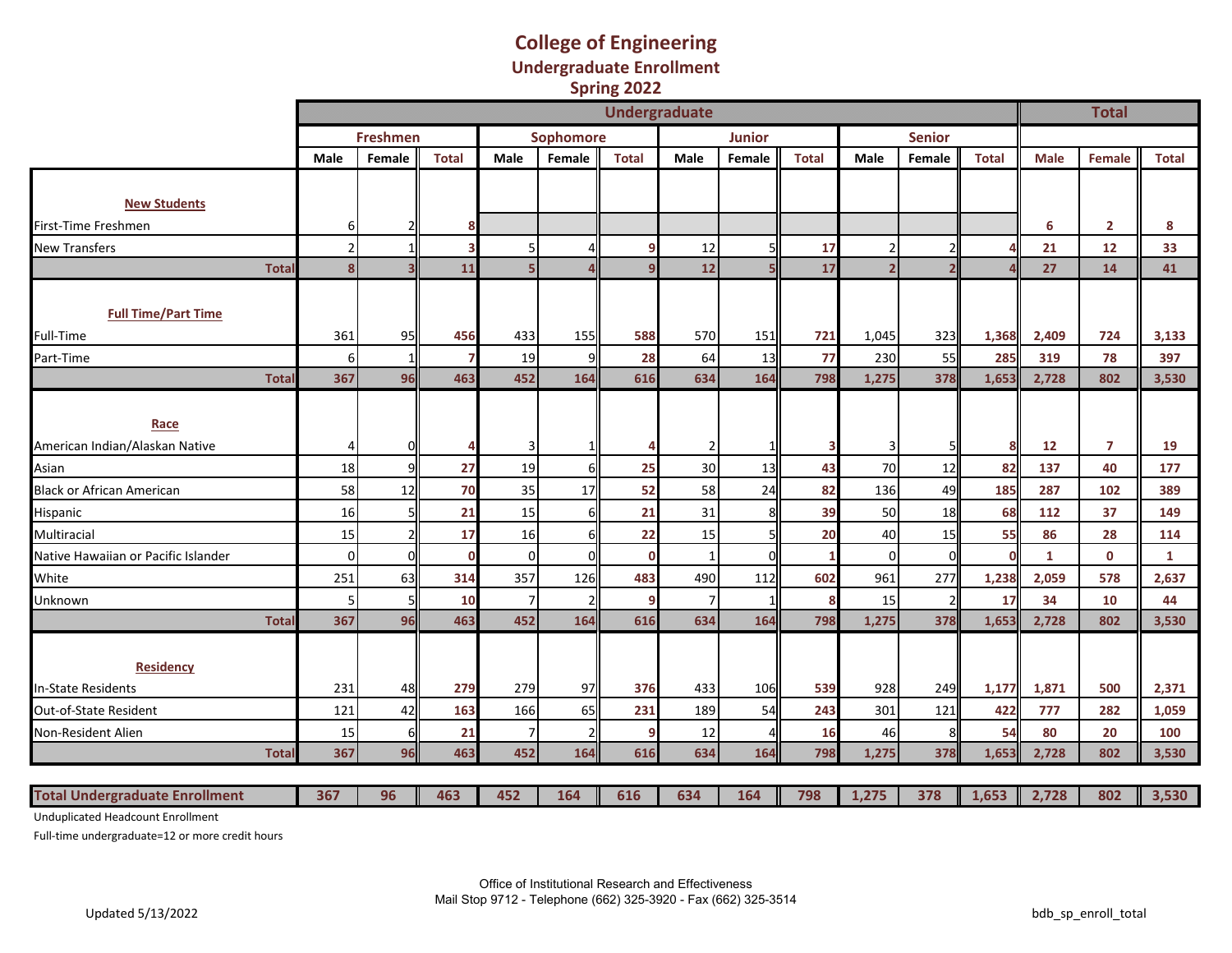### **Graduate Enrollment College of Engineering Spring 2022**

|                                  |                |               | <b>Graduate</b> |      |                 |              |             | <b>Total</b> |                |
|----------------------------------|----------------|---------------|-----------------|------|-----------------|--------------|-------------|--------------|----------------|
|                                  |                | <b>Master</b> |                 |      | <b>Doctoral</b> |              |             |              |                |
|                                  | Male           | Female        | <b>Total</b>    | Male | Female          | <b>Total</b> | <b>Male</b> | Female       | <b>Total</b>   |
|                                  |                |               |                 |      |                 |              |             |              |                |
| <b>New Students</b>              |                |               |                 |      |                 |              |             |              |                |
| <b>New Graduates</b>             | 47             | 18            | 65              | 22   |                 | 29           | 69          | 25           | 94             |
| <b>Total</b>                     | 47             | 18            | 65              | 22   |                 | 29           | 69          | 25           | 94             |
|                                  |                |               |                 |      |                 |              |             |              |                |
| <b>Full Time/Part Time</b>       |                |               |                 |      |                 |              |             |              |                |
| Full-Time                        | 103            | 34            | 137             | 147  | 62              | 209          | 250         | 96           | 346            |
| Part-Time                        | 146            | 36            | 182             | 175  | 50              | 225          | 321         | 86           | 407            |
| <b>Total</b>                     | 249            | 70            | 319             | 322  | 112             | 434          | 571         | 182          | 753            |
|                                  |                |               |                 |      |                 |              |             |              |                |
| Race                             |                |               |                 |      |                 |              |             |              |                |
| American Indian/Alaskan Native   | $\overline{0}$ | O             | 0               | -1   |                 |              | 1           | $\mathbf 0$  | 1              |
| Asian                            | 24             | 8             | 32              | 85   | 37              | 122          | 109         | 45           | 154            |
| <b>Black or African American</b> | 17             | 6             | 23              | 36   | 15              | 51           | 53          | 21           | 74             |
| Hispanic                         | <b>16</b>      | q             | 25              | 16   |                 | 20           | 32          | 13           | 45             |
| Multiracial                      | $\overline{3}$ | O             | 3               | 3    |                 |              | 6           | $\mathbf{1}$ | $\overline{7}$ |
| White                            | 168            | 37            | 205             | 162  | 54              | 216          | 330         | 91           | 421            |
| Unknown                          | 21             | 10            | 31              | 19   |                 | 20           | 40          | 11           | 51             |
| <b>Total</b>                     | 249            | 70            | 319             | 322  | 112             | 434          | 571         | 182          | 753            |
|                                  |                |               |                 |      |                 |              |             |              |                |
| <b>Residency</b>                 |                |               |                 |      |                 |              |             |              |                |
| <b>In-State Residents</b>        | 128            | 37            | 165             | 57   | 29              | 86           | 185         | 66           | 251            |
| Out-of-State Resident            | 78             | 15            | 93              | 151  | 35              | 186          | 229         | 50           | 279            |
| Non-Resident Alien               | 43             | 18            | 61              | 114  | 48              | 162          | 157         | 66           | 223            |
| <b>Total</b>                     | 249            | 70            | 319             | 322  | 112             | 434          | 571         | 182          | 753            |
|                                  |                |               |                 |      |                 |              |             |              |                |
| <b>Total Graduate Enrollment</b> | 249            | 70            | 319             | 322  | 112             | 434          | 571         | 182          | 753            |
|                                  |                |               |                 |      |                 |              |             |              |                |

| <b>Total College of Engineering Enrollment</b> | $\sqrt{299}$<br>しょんしつ | 984 | 702 |
|------------------------------------------------|-----------------------|-----|-----|
|------------------------------------------------|-----------------------|-----|-----|

Unduplicated Headcount Enrollment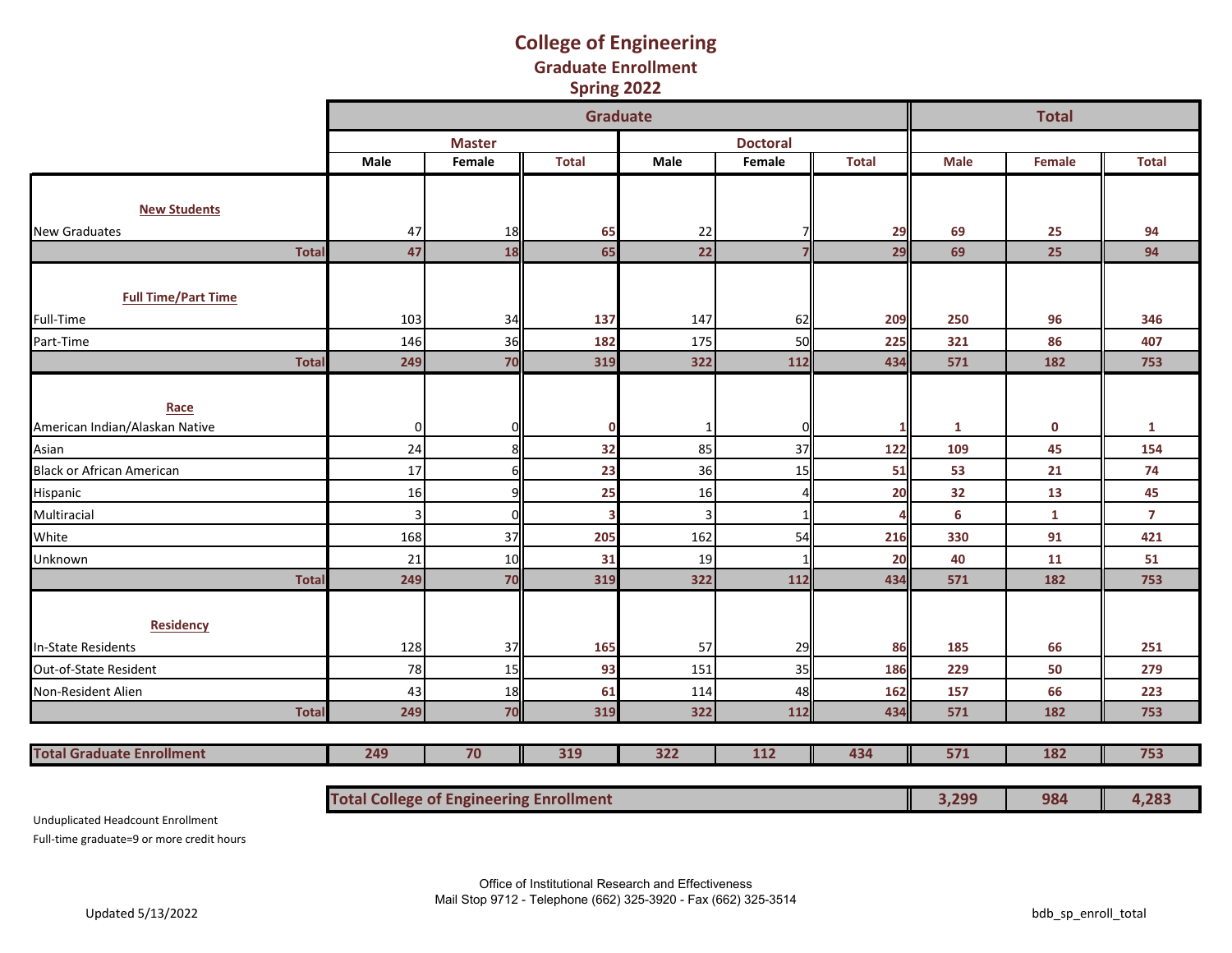### **College of Forest Resources Undergraduate Enrollment Spring 2022**

|                                       |                |                 |              |                |              | <b>Undergraduate</b> |                |                |              |                |               |              |                | <b>Total</b>            |              |
|---------------------------------------|----------------|-----------------|--------------|----------------|--------------|----------------------|----------------|----------------|--------------|----------------|---------------|--------------|----------------|-------------------------|--------------|
|                                       |                | <b>Freshmen</b> |              |                | Sophomore    |                      |                | <b>Junior</b>  |              |                | <b>Senior</b> |              |                |                         |              |
|                                       | Male           | Female          | <b>Total</b> | Male           | Female       | <b>Total</b>         | Male           | Female         | <b>Total</b> | Male           | Female        | <b>Total</b> | <b>Male</b>    | Female                  | <b>Total</b> |
|                                       |                |                 |              |                |              |                      |                |                |              |                |               |              |                |                         |              |
| <b>New Students</b>                   |                |                 |              |                |              |                      |                |                |              |                |               |              |                |                         |              |
| First-Time Freshmen                   | $\overline{0}$ | 1I              |              |                |              |                      |                |                |              |                |               |              | $\mathbf 0$    | 1                       | 1            |
| <b>New Transfers</b>                  | $\overline{2}$ | 1               |              | 4              |              | 6                    | $\overline{4}$ |                | 6            |                |               |              | 11             | $6\phantom{a}$          | 17           |
| <b>Total</b>                          | $\overline{2}$ |                 |              | $\overline{A}$ |              |                      |                |                |              |                |               |              | 11             | $\overline{7}$          | 18           |
|                                       |                |                 |              |                |              |                      |                |                |              |                |               |              |                |                         |              |
| <b>Full Time/Part Time</b>            |                |                 |              |                |              |                      |                |                |              |                |               |              |                |                         |              |
| Full-Time                             | 24             | 25              | 49           | 45             | 34           | 79                   | 43             | 47             | 90           | 99             | 61            | 160          | 211            | 167                     | 378          |
| Part-Time                             | $\overline{0}$ | $\Omega$        | $\Omega$     | $\overline{2}$ |              |                      | $\overline{2}$ |                |              | 14             | 8             | 22           | 18             | 12                      | 30           |
| <b>Total</b>                          | 24             | 25              | 49           | 47             | 36           | 83                   | 45             | 49             | 94           | 113            | 69            | 182          | 229            | 179                     | 408          |
|                                       |                |                 |              |                |              |                      |                |                |              |                |               |              |                |                         |              |
| Race                                  |                |                 |              |                |              |                      |                |                |              |                |               |              |                |                         |              |
| American Indian/Alaskan Native        | $\Omega$       | ΩI              |              | $\overline{0}$ | ΩI           |                      | 0              | U              | C            | -1             |               | 2            | 1              | 1                       | $\mathbf{2}$ |
| Asian                                 | $\overline{0}$ | 1               |              | 0              |              |                      |                | $\Omega$       |              |                |               |              | $\overline{2}$ | $\overline{\mathbf{3}}$ | 5            |
| <b>Black or African American</b>      | $\overline{0}$ | 1               |              | $\overline{3}$ |              |                      |                |                |              | $\overline{3}$ |               |              | $\overline{7}$ | 12                      | 19           |
| Hispanic                              | 1              | 1I              |              | $\overline{0}$ |              |                      | $\overline{2}$ |                |              | 4              |               |              | $\overline{7}$ | 10                      | 17           |
| Multiracial                           | $\overline{0}$ | $\Omega$        | n            | $\Omega$       |              |                      | $\mathbf{0}$   |                |              | $\mathcal{P}$  | n             |              | $\overline{2}$ | $\overline{2}$          | 4            |
| Native Hawaiian or Pacific Islander   | $\overline{0}$ | $\Omega$        | $\sqrt{2}$   | $\overline{0}$ |              |                      | $\mathbf 0$    | $\Omega$       | $\Omega$     | $\Omega$       | O             | C            | $\mathbf{0}$   | $\mathbf{1}$            | $\mathbf{1}$ |
| White                                 | 23             | 22              | 45           | 43             | 31           | 74                   | 41             | 40             | 81           | 102            | 57            | 159          | 209            | 150                     | 359          |
| Unknown                               | $\overline{0}$ | $\Omega$        | $\Omega$     | $\mathbf{1}$   | <sub>0</sub> |                      | $\mathbf 0$    | $\Omega$       | $\mathbf 0$  | $\Omega$       | $\Omega$      | C            | $\mathbf{1}$   | $\mathbf 0$             | 1            |
| Total                                 | 24             | 25              | 49           | 47             | 36           | 83                   | 45             | 49             | 94           | 113            | 69            | 182          | 229            | 179                     | 408          |
|                                       |                |                 |              |                |              |                      |                |                |              |                |               |              |                |                         |              |
| <b>Residency</b>                      |                |                 |              |                |              |                      |                |                |              |                |               |              |                |                         |              |
| <b>In-State Residents</b>             | 11             | 61              | 17           | 26             | 11           | 37                   | 24             | 29             | 53           | 71             | 36            | 107          | 132            | 82                      | 214          |
| Out-of-State Resident                 | 13             | 18              | 31           | 21             | 25           | 46                   | 21             | 20             | 41           | 42             | 33            | 75           | 97             | 96                      | 193          |
| Non-Resident Alien                    | $\overline{0}$ | 1               | $\mathbf 1$  | $\overline{0}$ | $\Omega$     | $\mathbf 0$          | 0              | $\overline{0}$ | $\mathbf 0$  | $\mathbf 0$    | $\Omega$      | C            | $\mathbf 0$    | $\mathbf{1}$            | 1            |
| <b>Total</b>                          | 24             | 25              | 49           | 47             | 36           | 83                   | 45             | 49             | 94           | 113            | 69            | 182          | 229            | 179                     | 408          |
|                                       |                |                 |              |                |              |                      |                |                |              |                |               |              |                |                         |              |
| <b>Total Undergraduate Enrollment</b> | 24             | 25              | 49           | 47             | 36           | 83                   | 45             | 49             | 94           | 113            | 69            | 182          | 229            | 179                     | 408          |

Unduplicated Headcount Enrollment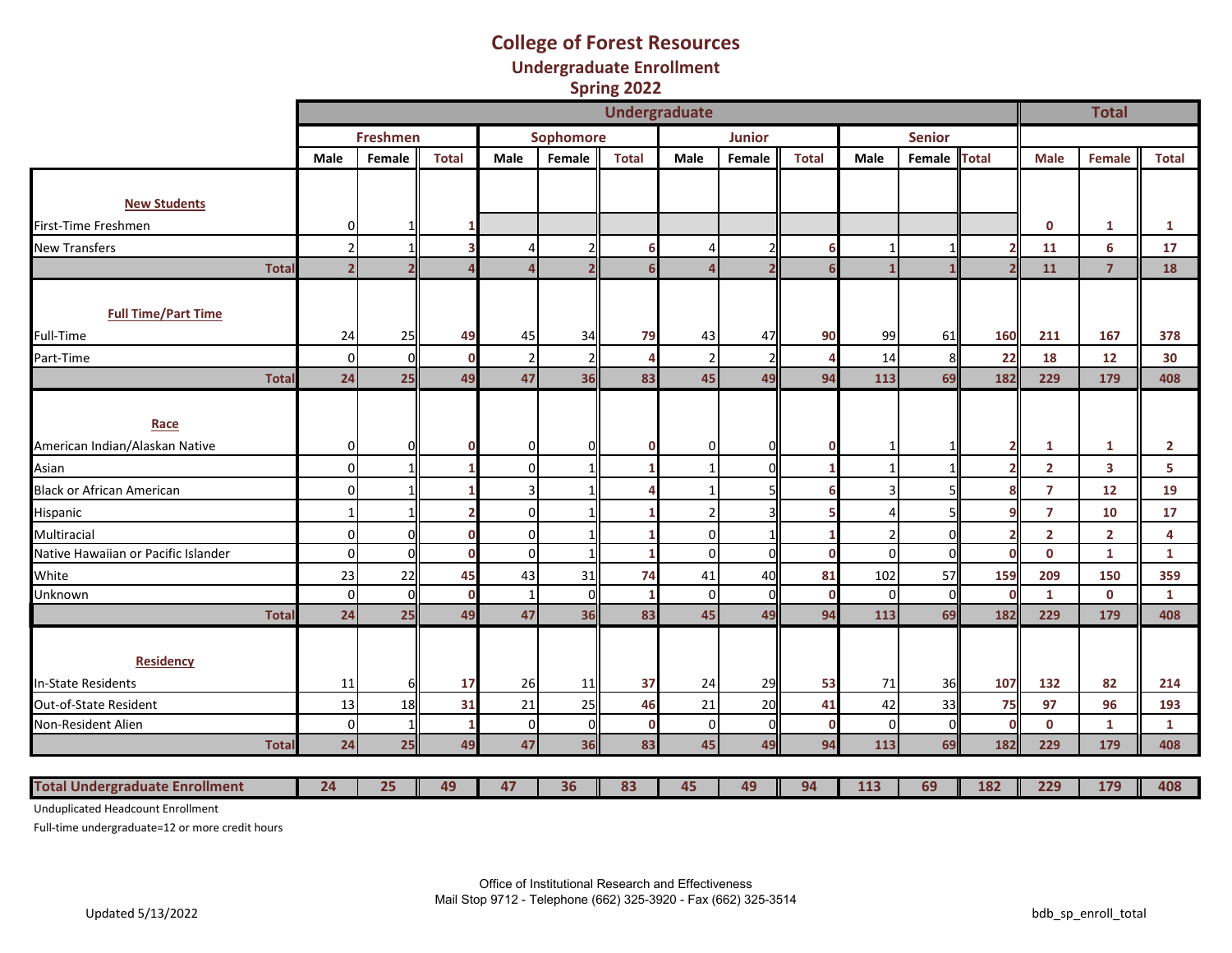#### **Graduate Enrollment College of Forest Resources Spring 2022**

|                                  |                |               | <b>Graduate</b> |          |                 |              |             | <b>Total</b>            |                         |
|----------------------------------|----------------|---------------|-----------------|----------|-----------------|--------------|-------------|-------------------------|-------------------------|
|                                  |                | <b>Master</b> |                 |          | <b>Doctoral</b> |              |             |                         |                         |
|                                  | Male           | Female        | <b>Total</b>    | Male     | Female          | <b>Total</b> | <b>Male</b> | Female                  | <b>Total</b>            |
|                                  |                |               |                 |          |                 |              |             |                         |                         |
| <b>New Students</b>              |                |               |                 |          |                 |              |             |                         |                         |
| <b>New Graduates</b>             | 8              | 11            | 19              |          |                 |              | 12          | 15                      | 27                      |
| <b>Total</b>                     | 8              | 11            | 19              |          |                 |              | 12          | 15                      | 27                      |
|                                  |                |               |                 |          |                 |              |             |                         |                         |
| <b>Full Time/Part Time</b>       |                |               |                 |          |                 |              |             |                         |                         |
| Full-Time                        | 40             | 25            | 65              | 24       | 25              | 49           | 64          | 50                      | 114                     |
| Part-Time                        | 19             | 21            | 40              | 10       |                 | 14           | 29          | 25                      | 54                      |
| <b>Total</b>                     | 59             | 46            | 105             | 34       | 29              | 63           | 93          | 75                      | 168                     |
|                                  |                |               |                 |          |                 |              |             |                         |                         |
| Race                             |                |               |                 |          |                 |              |             |                         |                         |
| Asian                            | 8              |               | 10              | ы        | 10              | 16           | 14          | 12                      | 26                      |
| <b>Black or African American</b> | 3              |               | 10              |          | $\mathbf{1}$    |              | 10          | 8                       | 18                      |
| <b>Hispanic</b>                  | $\overline{2}$ |               |                 |          |                 |              | 4           | 9                       | 13                      |
| Multiracial                      | $\Omega$       |               |                 |          |                 |              | 1           | $\overline{\mathbf{2}}$ | $\overline{\mathbf{3}}$ |
| White                            | 45             | 31            | 76              | 18       | 13              | 31           | 63          | 44                      | 107                     |
| Unknown                          | -1             | n             |                 | $\Omega$ | $\Omega$        |              | 1           | $\mathbf 0$             | 1                       |
| <b>Total</b>                     | 59             | 46            | 105             | 34       | 29              | 63           | 93          | 75                      | 168                     |
|                                  |                |               |                 |          |                 |              |             |                         |                         |
| <b>Residency</b>                 |                |               |                 |          |                 |              |             |                         |                         |
| In-State Residents               | 9              | 12            | 21              |          |                 | 13           | 18          | 16                      | 34                      |
| Out-of-State Resident            | 37             | 27            | 64              | 10       | 10              | 20           | 47          | 37                      | 84                      |
| Non-Resident Alien               | 13             |               | 20              | 15       | 15              | 30           | 28          | 22                      | 50                      |
| <b>Total</b>                     | 59             | 46            | 105             | 34       | 29              | 63           | 93          | 75                      | 168                     |
|                                  |                |               |                 |          |                 |              |             |                         |                         |
| <b>Total Graduate Enrollment</b> | 59             | 46            | 105             | 34       | 29              | 63           | 93          | 75                      | 168                     |

**Total College of Forest Resources Enrollment 322 254 576**

Unduplicated Headcount Enrollment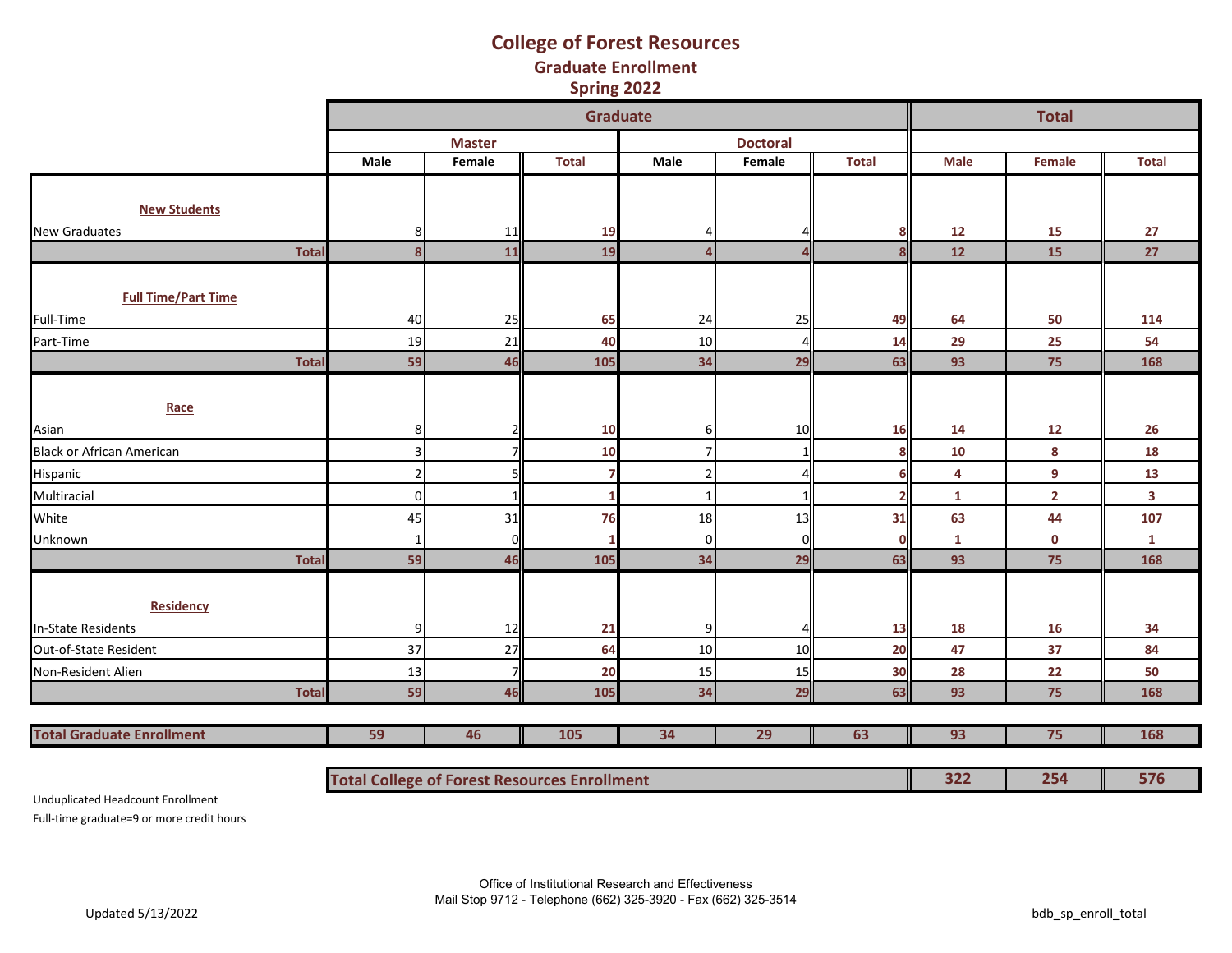### **College of Veterinary Medicine Undergraduate Enrollment Spring 2022**

|                                       |                |              |              |                |                  |              | <b>Undergraduate</b>    |               |              |                         |               |              |                | <b>Total</b> |                |
|---------------------------------------|----------------|--------------|--------------|----------------|------------------|--------------|-------------------------|---------------|--------------|-------------------------|---------------|--------------|----------------|--------------|----------------|
|                                       |                | Freshmen     |              |                | <b>Sophomore</b> |              |                         | <b>Junior</b> |              |                         | <b>Senior</b> |              |                |              |                |
|                                       | Male           | Female       | <b>Total</b> | Male           | Female           | <b>Total</b> | Male                    | Female        | <b>Total</b> | Male                    | Female        | <b>Total</b> | <b>Male</b>    | Female       | <b>Total</b>   |
|                                       |                |              |              |                |                  |              |                         |               |              |                         |               |              |                |              |                |
| <b>New Students</b>                   |                |              |              |                |                  |              |                         |               |              |                         |               |              |                |              |                |
| First-Time Freshmen                   |                |              |              |                |                  |              |                         |               |              |                         |               |              |                |              |                |
| <b>New Transfers</b>                  |                |              |              |                |                  |              |                         |               |              |                         |               |              |                |              |                |
| <b>Total</b>                          |                |              |              |                |                  |              |                         |               |              |                         |               |              |                |              |                |
|                                       |                |              |              |                |                  |              |                         |               |              |                         |               |              |                |              |                |
| <b>Full Time/Part Time</b>            |                |              |              |                |                  |              |                         |               |              |                         |               |              |                |              |                |
| Full-Time                             | $\Omega$       | ΟI           |              | $\overline{0}$ | O                | $\mathbf 0$  | $\overline{2}$          | 6             | Я            | 3                       | 51            | 54           | 5              | 57           | 62             |
| Part-Time                             |                |              |              |                |                  |              |                         |               |              |                         |               |              |                |              |                |
| <b>Total</b>                          | $\overline{0}$ | $\Omega$     | ſ            | $\mathbf{0}$   | n                | $\Omega$     | $\overline{2}$          | 6             | g            | $\overline{\mathbf{3}}$ | 51            | 54           | 5 <sup>1</sup> | 57           | 62             |
|                                       |                |              |              |                |                  |              |                         |               |              |                         |               |              |                |              |                |
| Race                                  |                |              |              |                |                  |              |                         |               |              |                         |               |              |                |              |                |
| Asian                                 |                |              |              |                |                  |              | $\mathbf 0$             | $\Omega$      | 0            | 0                       |               |              | $\mathbf 0$    | $\mathbf{1}$ | 1              |
| <b>Black or African American</b>      |                |              |              |                |                  |              | 0                       |               |              | $\Omega$                | 12            | 12           | $\mathbf 0$    | 14           | 14             |
| Hispanic                              |                |              |              |                |                  |              | 0                       | $\Omega$      | n            | 1                       |               |              | $\mathbf{1}$   | $\mathbf{1}$ | $\overline{2}$ |
| Multiracial                           |                |              |              |                |                  |              |                         | $\Omega$      |              | $\Omega$                |               |              | $\mathbf{1}$   | $\mathbf{1}$ | $\overline{2}$ |
| White                                 |                |              |              |                |                  |              | -1                      |               |              | $\overline{2}$          | 35            | 37           | $\mathbf{3}$   | 39           | 42             |
| Unknown                               |                |              |              |                |                  |              | $\mathbf 0$             | $\Omega$      | n            | $\Omega$                |               | 1            | $\mathbf{0}$   | 1            | $\mathbf{1}$   |
| <b>Total</b>                          | $\mathbf 0$    | $\mathbf{0}$ | ſ            | $\mathbf{0}$   | U                | $\Omega$     | $\overline{2}$          | 6             |              | $\overline{\mathbf{3}}$ | 51            | 54           | 5 <sup>5</sup> | 57           | 62             |
|                                       |                |              |              |                |                  |              |                         |               |              |                         |               |              |                |              |                |
| <b>Residency</b>                      |                |              |              |                |                  |              |                         |               |              |                         |               |              |                |              |                |
| In-State Residents                    |                |              |              |                |                  |              | 0                       | 3             |              | -1                      | 38            | 39           | $\mathbf{1}$   | 41           | 42             |
| Out-of-State Resident                 |                |              |              |                |                  |              | $\overline{2}$          | 3             |              | $\overline{2}$          | 13            | 15           | 4              | 16           | 20             |
| <b>Total</b>                          | $\mathbf{0}$   | $\mathbf{0}$ |              | $\Omega$       | Οl               | n            | $\overline{\mathbf{z}}$ | հ             |              | $\overline{\mathbf{3}}$ | 51            | 54           | 5 <sup>1</sup> | 57           | 62             |
|                                       |                |              |              |                |                  |              |                         |               |              |                         |               |              |                |              |                |
| <b>Total Undergraduate Enrollment</b> |                |              |              |                |                  |              | $\overline{2}$          | 6             | 8            | 3                       | 51            | 54           | 5              | 57           | 62             |

Unduplicated Headcount Enrollment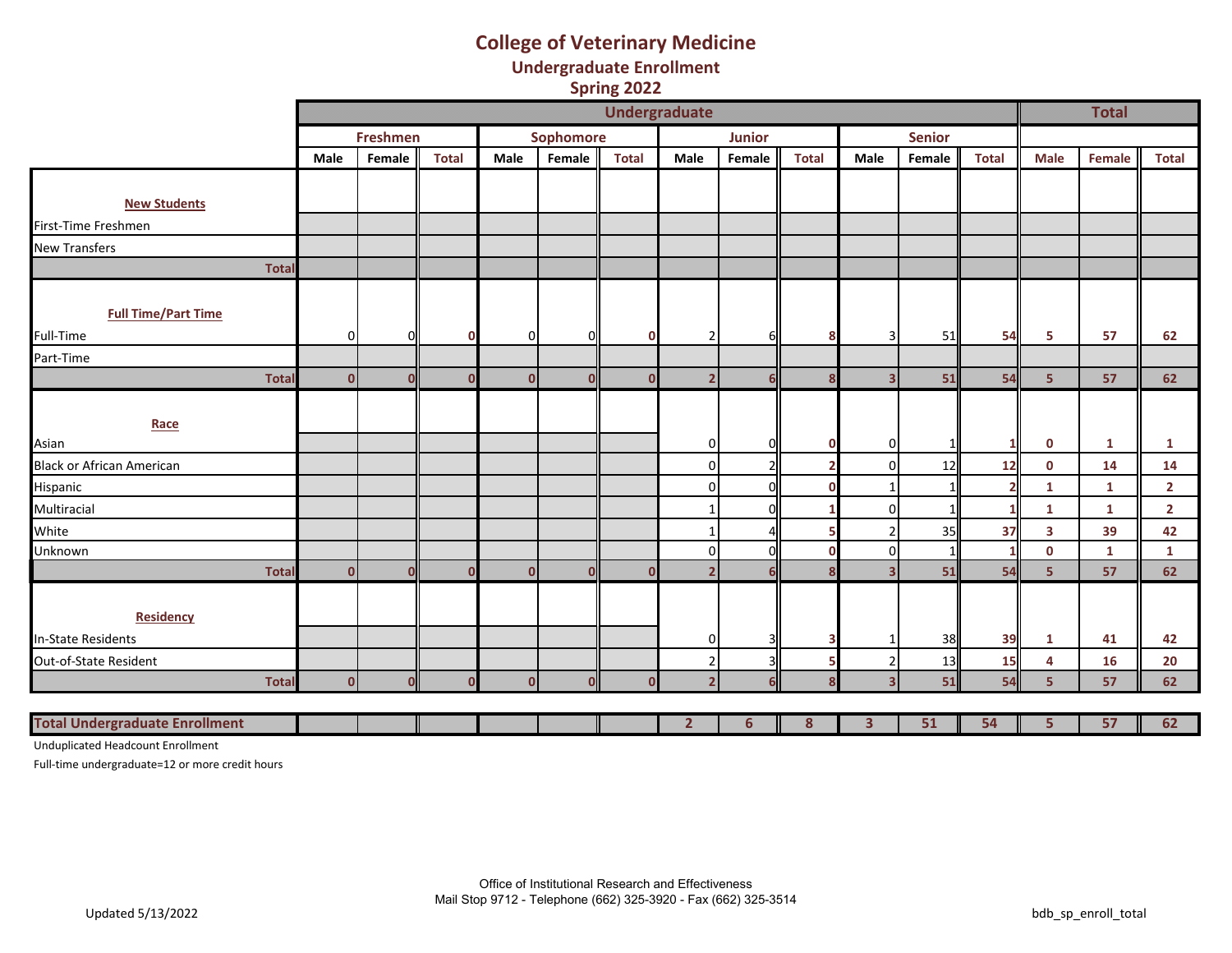#### **Veterinary Medicine**

**Graduate and Professional Enrollment**

**Spring 2022**

|                                               |              |                   |              |                |                                                        | <b>Professional/CVM</b> |          |                   |              |          |                    |              |                |               | <b>Graduate/VMS</b> |          |                 |              |                         | <b>Total</b>            |                         |
|-----------------------------------------------|--------------|-------------------|--------------|----------------|--------------------------------------------------------|-------------------------|----------|-------------------|--------------|----------|--------------------|--------------|----------------|---------------|---------------------|----------|-----------------|--------------|-------------------------|-------------------------|-------------------------|
|                                               |              | <b>First Year</b> |              |                | <b>Second Year</b>                                     |                         |          | <b>Third Year</b> |              |          | <b>Fourth Year</b> |              |                | <b>Master</b> |                     |          | <b>Doctoral</b> |              |                         |                         |                         |
|                                               | Male         | Female            | <b>Total</b> | Male           | Female                                                 | <b>Total</b>            | Male     | Female            | <b>Total</b> | Male     | Female             | <b>Total</b> | Male           | Female        | <b>Total</b>        | Male     | Female          | <b>Total</b> | Male                    | Female                  | <b>Total</b>            |
|                                               |              |                   |              |                |                                                        |                         |          |                   |              |          |                    |              |                |               |                     |          |                 |              |                         |                         |                         |
| <b>New Students</b>                           |              |                   |              |                |                                                        |                         |          |                   |              |          |                    |              |                |               |                     |          |                 |              |                         |                         |                         |
| New Graduates<br><b>Total</b>                 |              |                   |              |                |                                                        |                         |          |                   |              |          |                    |              | $\Omega$       |               |                     | 0        |                 | $\Omega$     | $\mathbf 0$             | 1                       | $\mathbf{1}$            |
|                                               |              |                   |              |                |                                                        |                         |          |                   |              |          |                    |              |                |               |                     |          |                 |              |                         |                         |                         |
| <b>Full Time/Part Time</b>                    |              |                   |              |                |                                                        |                         |          |                   |              |          |                    |              |                |               |                     |          |                 |              |                         |                         |                         |
| Full-Time                                     | 18           | 96                | 114          | 13             | 83                                                     | 96                      | 11       | 81                | 92           | 14       | 80                 | 94           | $\Omega$       |               |                     | q        |                 | 18           | 65                      | 355                     | 420                     |
| Part-Time                                     | $\mathbf{0}$ |                   |              | $\overline{0}$ |                                                        | $\Omega$                | $\Omega$ |                   |              | $\Omega$ |                    |              |                | 12            | 19                  | 3        |                 | R            | 10                      | 19                      | 29                      |
| <b>Total</b>                                  | 18           | 96                | 114          | 13             | 83                                                     | 96                      | 11       | 82                | 93           | 14       | 81                 | 95           |                | 18            | 25                  | 12       | 14              | 26           | 75                      | 374                     | 449                     |
| Race                                          |              |                   |              |                |                                                        |                         |          |                   |              |          |                    |              |                |               |                     |          |                 |              |                         |                         |                         |
| Asian                                         | 0            |                   |              | $\overline{0}$ |                                                        |                         | $\Omega$ |                   |              |          |                    |              | <sup>0</sup>   |               |                     | 3        |                 |              | 3                       | 9                       | 12                      |
| <b>Black or African American</b>              |              |                   |              | $\Omega$       |                                                        |                         | ſ        |                   |              | n        |                    |              | $\Omega$       |               |                     |          |                 |              | $\overline{\mathbf{3}}$ | 10                      | 13                      |
| Hispanic                                      | 0            |                   |              |                |                                                        |                         |          |                   |              |          |                    |              |                | ΩI            |                     |          |                 |              | $\overline{7}$          | 18                      | 25                      |
| Multiracial                                   | 0            |                   |              | $\Omega$       |                                                        | n                       | $\Omega$ |                   |              | $\Omega$ |                    |              | $\Omega$       |               |                     | $\Omega$ |                 |              | $\mathbf 0$             | $\overline{7}$          | $\overline{7}$          |
| White                                         | 17           | 84                | 101          | 12             | 76                                                     | 88                      | 10       | 76                | 86           | 12       | 67                 | 79           |                | 14            | 19                  | 6        | 10              | 16           | 62                      | 327                     | 389                     |
| Unknown                                       | $\mathbf{0}$ |                   |              | $\overline{0}$ |                                                        |                         | $\Omega$ |                   | n            | $\Omega$ |                    |              | $\Omega$       | ΩL            | n                   | $\Omega$ |                 |              | $\mathbf{0}$            | $\overline{\mathbf{3}}$ | $\overline{\mathbf{3}}$ |
| Total                                         | 18           | 96                | 114          | 13             | 83                                                     | 96                      | 11       | 82                | 93           | 14       | 81                 | 95           | $\overline{7}$ | 18            | 25                  | 12       | 14              | 26           | 75                      | 374                     | 449                     |
| <b>Residency</b><br><b>In-State Residents</b> | 10           | 38                | 48           | 5              | 45                                                     | 50                      | 8        | 33                | 41           | 6        | 32                 | 38           | 61             | 71            | 13                  | 3        |                 |              | 38                      | 161                     | 199                     |
| Out-of-State Resident                         | 8            | 58                | 66           | 8              | 38                                                     | 46                      |          | 49                | 52           | 8        | 49                 | 57           | $\Omega$       | q             |                     | 3        |                 |              | 30                      | 208                     | 238                     |
| Non-Resident Alien                            | 0            | $\sqrt{ }$        |              | $\mathbf 0$    |                                                        | n                       | ∩        | <sup>n</sup>      | $\Omega$     |          | C                  | $\Omega$     |                |               |                     | 6        |                 |              | $\overline{7}$          | 5                       | 12                      |
| <b>Total</b>                                  | 18           | 96                | 114          | 13             | 83                                                     | 96                      | 11       | 82                | 93           | 14       | 81                 | 95           |                | 18            | 25                  | 12       | 14              | 26           | 75                      | 374                     | 449                     |
|                                               |              |                   |              |                |                                                        |                         |          |                   |              |          |                    |              |                |               |                     |          |                 |              |                         |                         |                         |
| <b>Total Graduate/Prof Enrollment</b>         | 18           | 96                | 114          | 13             | 83                                                     | 96                      | 11       | 82                | 93           | 14       | 81                 | 95           |                | 18            | 25                  | 12       | 14              | 26           | 75                      | 374                     | 449                     |
|                                               |              |                   |              |                | <b>Total College of Veterinary Medicine Enrollment</b> |                         |          |                   |              |          |                    |              |                |               |                     |          |                 |              | 80                      | 431                     | $\parallel$ 511         |

Unduplicated Headcount Enrollment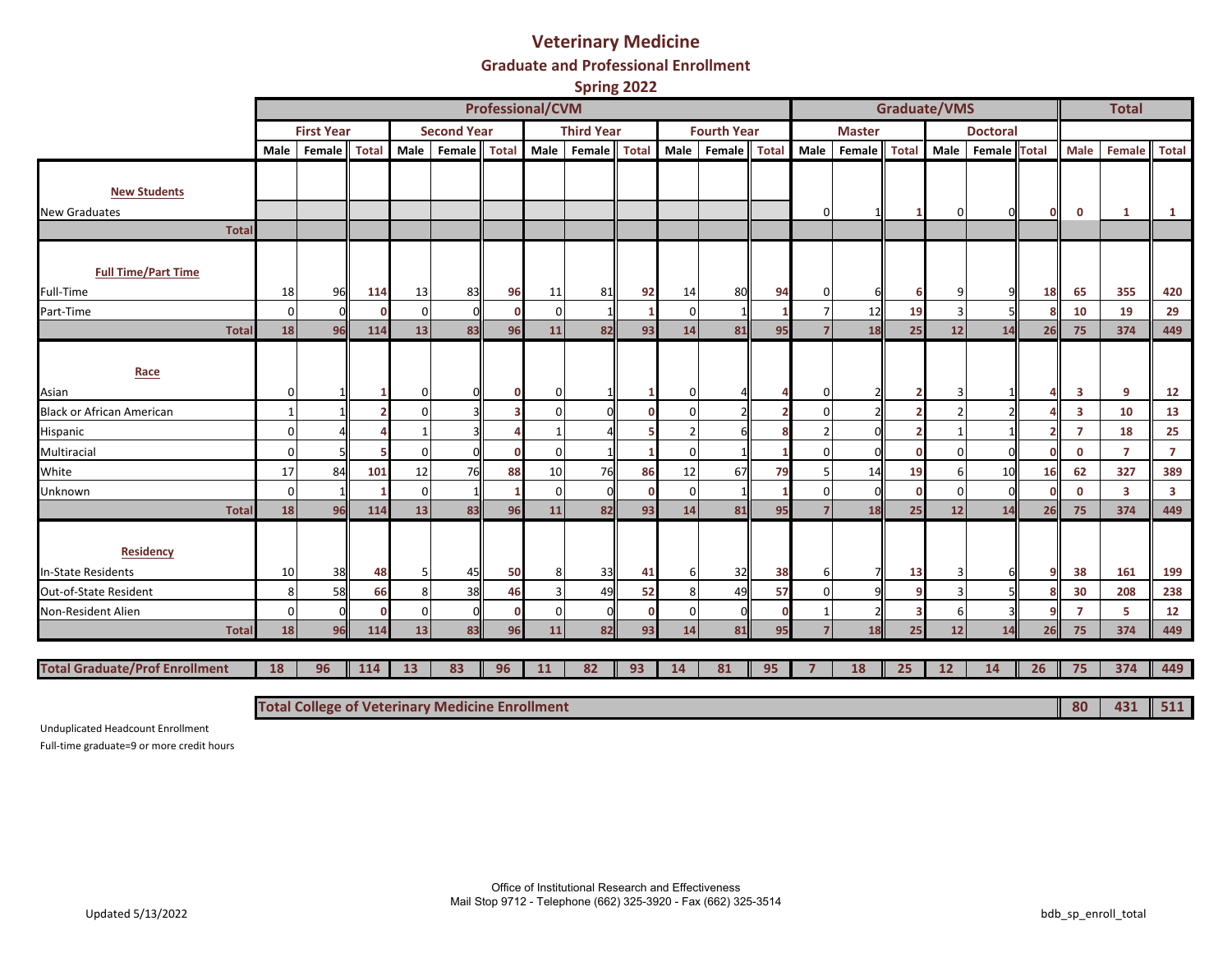### **Academic Affairs Undergraduate Enrollment Spring 2022**

|                                       |                     |                 |                |                |                  | <b>Undergraduate</b>    |                |               |              |          |               |              |                         | <b>Total</b>            |              |
|---------------------------------------|---------------------|-----------------|----------------|----------------|------------------|-------------------------|----------------|---------------|--------------|----------|---------------|--------------|-------------------------|-------------------------|--------------|
|                                       |                     | <b>Freshmen</b> |                |                | <b>Sophomore</b> |                         |                | <b>Junior</b> |              |          | <b>Senior</b> |              |                         |                         |              |
|                                       | Male                | Female          | <b>Total</b>   | Male           | Female           | <b>Total</b>            | Male           | Female        | <b>Total</b> | Male     | Female        | <b>Total</b> | <b>Male</b>             | Female                  | <b>Total</b> |
|                                       |                     |                 |                |                |                  |                         |                |               |              |          |               |              |                         |                         |              |
| <b>New Students</b>                   |                     |                 |                |                |                  |                         |                |               |              |          |               |              |                         |                         |              |
| First-Time Freshmen                   | 9                   |                 | 15             |                |                  |                         |                |               |              |          |               |              | 9                       | 6                       | 15           |
| <b>New Transfers</b>                  | 5 <sub>l</sub>      |                 | 8              | 10             |                  | 11                      | 10             | 10            | 20           | 5        |               | 7            | 30                      | 16                      | 46           |
|                                       | 14<br><b>Total</b>  |                 | 23             | 10             |                  | 11                      | 10             | 10            | 20           | 5        |               |              | 39                      | 22                      | 61           |
|                                       |                     |                 |                |                |                  |                         |                |               |              |          |               |              |                         |                         |              |
| <b>Full Time/Part Time</b>            |                     |                 |                |                |                  |                         |                |               |              |          |               |              |                         |                         |              |
| Full-Time                             | 167                 | 145             | 312            | 64             | 55               | 119                     | 40             | 27            | 67           | 38       | 21            | 59           | 309                     | 248                     | 557          |
| Part-Time                             | 19                  | 21              | 40             | 10             | 6                | 16                      | 17             | 17            | 34           | 36       | 52            | 88           | 82                      | 96                      | 178          |
|                                       | Total<br>186        | 166             | 352            | 74             | 61               | 135                     | 57             | 44            | 101          | 74       | 73            | 147          | 391                     | 344                     | 735          |
|                                       |                     |                 |                |                |                  |                         |                |               |              |          |               |              |                         |                         |              |
| Race                                  |                     |                 |                |                |                  |                         |                |               |              |          |               |              |                         |                         |              |
| American Indian/Alaskan Native        |                     | $\Omega$        |                |                |                  |                         |                |               |              | 0        |               | $\mathbf 0$  | $\overline{2}$          | 5                       | 7            |
| Asian                                 | $\overline{2}$      |                 | $\overline{a}$ | ξ              | ſ                | $\overline{\mathbf{3}}$ | $\Omega$       | $\Omega$      | $\Omega$     | $\Omega$ |               | $\mathbf{1}$ | 5                       | $\overline{\mathbf{3}}$ | 8            |
| <b>Black or African American</b>      | 70                  | 45              | 115            | 21             |                  | 30                      | 18             | 13            | 31           | 18       | 25            | 43           | 127                     | 92                      | 219          |
| Hispanic                              | 8 <sup>1</sup>      |                 | 10             | 5              |                  | 8                       | 2 <sup>1</sup> |               |              | 4        |               | 5            | 19                      | 8                       | 27           |
| Multiracial                           |                     | $6 \mid$        | 11             | $\overline{2}$ |                  |                         | $\Omega$       | $\Omega$      | $\Omega$     |          |               | 1            | 9                       | $\overline{7}$          | 16           |
| Native Hawaiian or Pacific Islander   | 1                   |                 | 3              | $\Omega$       | $\bigcap$        | $\mathbf 0$             | $\Omega$       | $\Omega$      | $\Omega$     | $\Omega$ | C             | $\mathbf 0$  | $\mathbf{1}$            | $\overline{2}$          | 3            |
| White                                 | 95                  | 105             | 200            | 41             | 46               | 87                      | 35             | 26            | 61           | 51       | 46            | 97           | 222                     | 223                     | 445          |
| Unknown                               | 4                   |                 | 7              |                |                  |                         | $\mathbf{1}$   | $\Omega$      | 1            | $\Omega$ |               | $\Omega$     | 6                       | 4                       | 10           |
|                                       | 186<br><b>Total</b> | 166             | 352            | 74             | 61               | 135                     | 57             | 44            | 101          | 74       | 73            | 147          | 391                     | 344                     | 735          |
|                                       |                     |                 |                |                |                  |                         |                |               |              |          |               |              |                         |                         |              |
| <b>Residency</b>                      |                     |                 |                |                |                  |                         |                |               |              |          |               |              |                         |                         |              |
| <b>In-State Residents</b>             | 122                 | 102             | 224            | 48             | 36               | 84                      | 52             | 39            | 91           | 61       | 65            | 126          | 283                     | 242                     | 525          |
| Out-of-State Resident                 | 63                  | 62              | 125            | 24             | 24               | 48                      | 5 <sub>l</sub> |               | 10           | 13       | 8             | 21           | 105                     | 99                      | 204          |
| Non-Resident Alien                    | $\mathbf{1}$        |                 | 3              | $\overline{2}$ |                  | 3                       | $\overline{0}$ |               | $\mathbf{0}$ | $\Omega$ |               | $\Omega$     | $\overline{\mathbf{3}}$ | 3                       | 6            |
|                                       | 186<br>Total        | 166             | 352            | 74             | 61               | 135                     | 57             | 44            | 101          | 74       | 73            | 147          | 391                     | 344                     | 735          |
|                                       |                     |                 |                |                |                  |                         |                |               |              |          |               |              |                         |                         |              |
| <b>Total Undergraduate Enrollment</b> | 186                 | 166             | 352            | 74             | 61               | 135                     | 57             | 44            | 101          | 74       | 73            | 147          | 391                     | 344                     | 735          |

Unduplicated Headcount Enrollment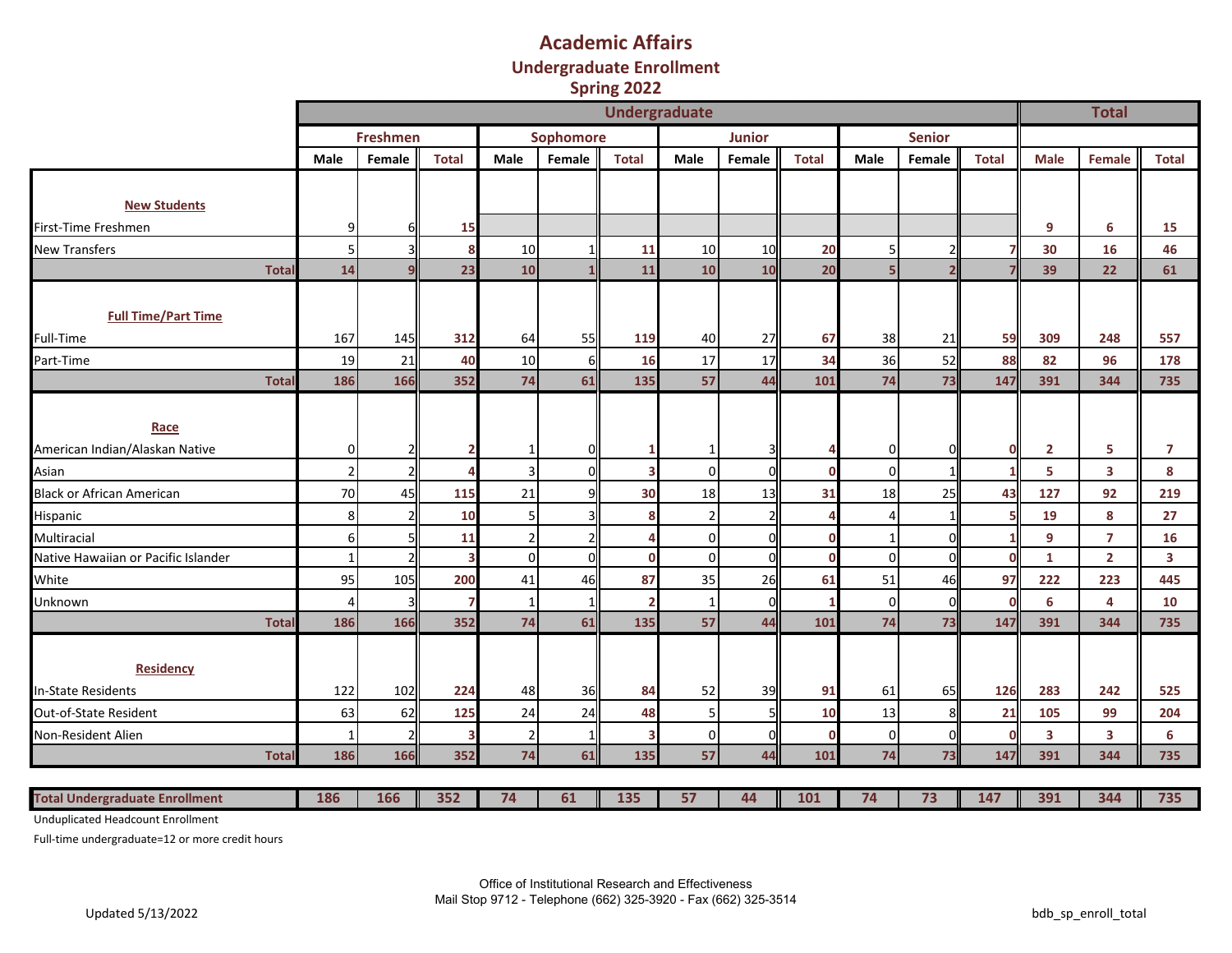## **Graduate Enrollment Academic Affairs Spring 2022**

|                                  |                                          |                         | Graduate     |              |                        |                |                | <b>Total</b>   |                |
|----------------------------------|------------------------------------------|-------------------------|--------------|--------------|------------------------|----------------|----------------|----------------|----------------|
|                                  |                                          | <b>Master</b>           |              |              | <b>Doctoral</b>        |                |                |                |                |
|                                  | Male                                     | Female                  | <b>Total</b> | Male         | Female                 | <b>Total</b>   | <b>Male</b>    | Female         | <b>Total</b>   |
|                                  |                                          |                         |              |              |                        |                |                |                |                |
| <b>New Students</b>              |                                          |                         |              |              |                        |                |                |                |                |
| <b>New Graduates</b>             | O                                        |                         |              | 0            |                        |                | $\mathbf 0$    | $\mathbf{1}$   | 1              |
| <b>Total</b>                     | $\mathbf{0}$                             |                         |              | $\mathbf{0}$ |                        |                | $\mathbf{0}$   | $\mathbf{1}$   | $\mathbf{1}$   |
|                                  |                                          |                         |              |              |                        |                |                |                |                |
| <b>Full Time/Part Time</b>       |                                          |                         |              |              |                        |                |                |                |                |
| Full-Time                        |                                          |                         |              |              |                        |                | $\mathbf{2}$   | $\overline{7}$ | 9              |
| <b>Total</b>                     |                                          | З                       |              |              | Δ                      |                | $\overline{2}$ | $\overline{7}$ | 9              |
|                                  |                                          |                         |              |              |                        |                |                |                |                |
| Race                             |                                          |                         |              |              |                        |                |                |                |                |
| Asian                            | n                                        |                         |              | 0            |                        |                | $\mathbf 0$    | $\mathbf{2}$   | $\overline{2}$ |
| White                            |                                          |                         |              |              | $\overline{3}$         |                | $\overline{2}$ | 5              | $\overline{7}$ |
| <b>Total</b>                     |                                          |                         |              |              | $\boldsymbol{\Lambda}$ |                | $\overline{2}$ | $\overline{7}$ | 9              |
|                                  |                                          |                         |              |              |                        |                |                |                |                |
| Residency                        |                                          |                         |              |              |                        |                |                |                |                |
| In-State Residents               |                                          |                         |              |              | 2                      |                | $\mathbf{2}$   | 3              | 5              |
| Out-of-State Resident            | n                                        |                         |              | 0            |                        |                | $\mathbf 0$    | $\overline{2}$ | $\overline{2}$ |
| Non-Resident Alien               |                                          |                         |              | n            |                        |                | $\mathbf 0$    | $\mathbf{2}$   | $\overline{2}$ |
| <b>Total</b>                     |                                          | $\overline{\mathbf{3}}$ |              |              | $\mathbf{a}$           |                | $\overline{2}$ | $\overline{7}$ | 9              |
|                                  |                                          |                         |              |              |                        |                |                |                |                |
| <b>Total Graduate Enrollment</b> | $\mathbf{1}$                             | 3 <sup>1</sup>          | 4            | $\mathbf{1}$ | 4                      | 5 <sup>1</sup> | 2 <sup>1</sup> | $\overline{7}$ | 9              |
|                                  |                                          |                         |              |              |                        |                |                |                |                |
|                                  | <b>Total Academic Affairs Enrollment</b> |                         |              |              |                        |                | 393            | 351            | 744            |

Unduplicated Headcount Enrollment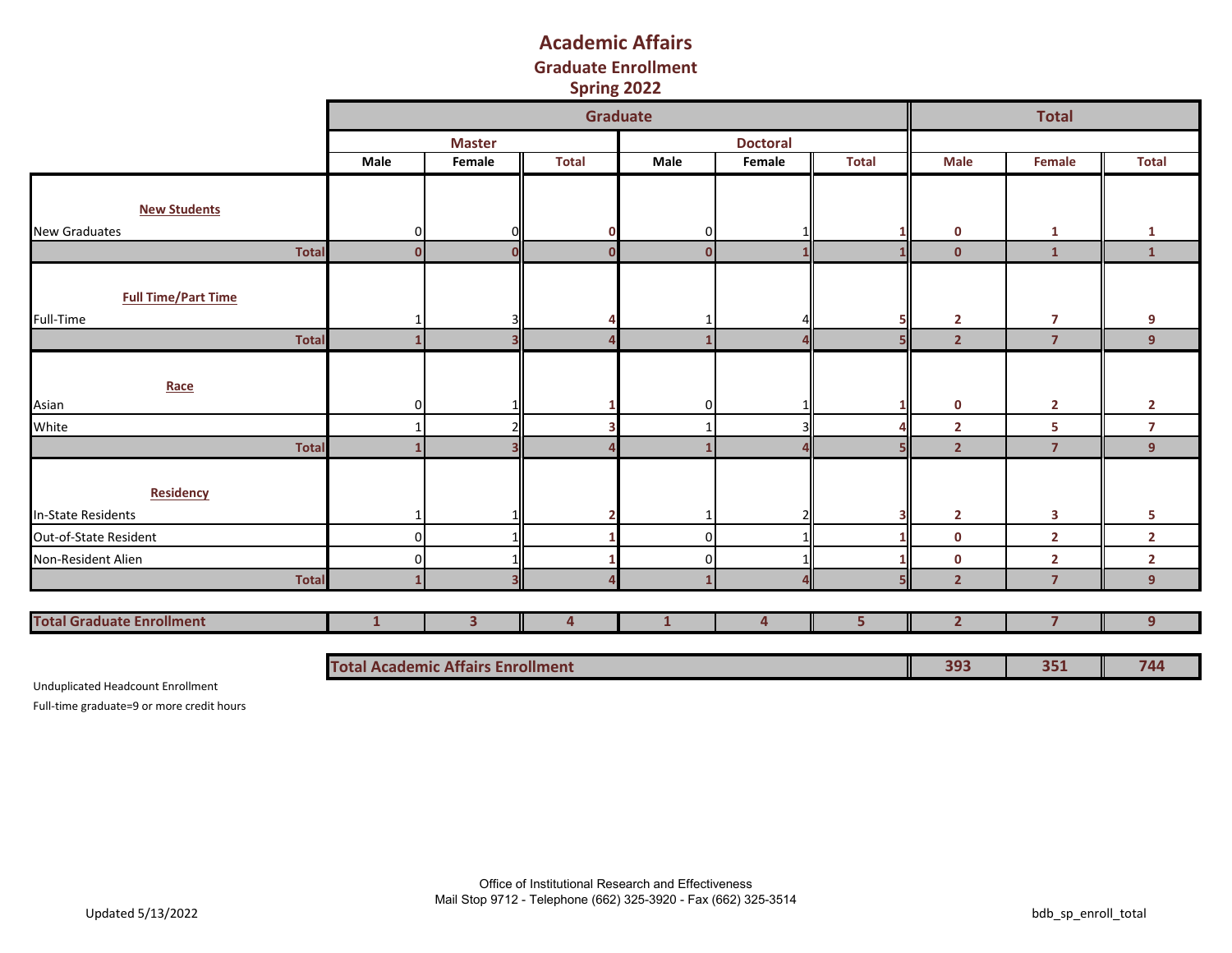## **Special Non-Degree & Graduate Unclassified**

**Enrollment**

**Spring 2022**

|                                       |                |          |              |                |           | <b>Undergraduate</b> |              |               |              |                |                          |              |                | <b>Graduate</b>     |              |                         | <b>Total</b>   |                         |
|---------------------------------------|----------------|----------|--------------|----------------|-----------|----------------------|--------------|---------------|--------------|----------------|--------------------------|--------------|----------------|---------------------|--------------|-------------------------|----------------|-------------------------|
|                                       |                | Freshman |              |                | Sophomore |                      |              | <b>Junior</b> |              |                | <b>Senior</b>            |              |                | <b>Unclassified</b> |              |                         |                |                         |
|                                       | Male           | Female   | <b>Total</b> | Male           | Female    | <b>Total</b>         | Male         | Female        | <b>Total</b> | Male           | Female                   | <b>Total</b> | Male           | Female              | <b>Total</b> | <b>Male</b>             | Female         | <b>Total</b>            |
|                                       |                |          |              |                |           |                      |              |               |              |                |                          |              |                |                     |              |                         |                |                         |
| <b>New Students</b>                   |                |          |              |                |           |                      |              |               |              |                |                          |              |                |                     |              |                         |                |                         |
| <b>New Graduates</b>                  |                |          |              |                |           |                      |              |               |              |                |                          |              | 18             | 29                  | 47           | 18                      | 29             | 47                      |
| <b>Total</b>                          |                |          |              |                |           |                      |              |               |              |                |                          |              | 18             | 29                  | 47           | 18                      | 29             | 47                      |
|                                       |                |          |              |                |           |                      |              |               |              |                |                          |              |                |                     |              |                         |                |                         |
| <b>Full Time/Part Time</b>            |                |          |              |                |           |                      |              |               |              |                |                          |              |                |                     |              |                         |                |                         |
| Full-Time                             | $\overline{0}$ |          | $\mathbf 0$  | 0              |           |                      | 0            | $\Omega$      | $\mathbf 0$  | $\Omega$       |                          |              |                |                     |              | 4                       | $\overline{2}$ | 6                       |
| Part-Time                             | 12             | 6II      | 18           | $\overline{0}$ |           |                      | $\mathbf 0$  | O             | $\Omega$     | 4              |                          |              | 33             | 55                  | 88           | 49                      | 65             | 114                     |
| <b>Total</b>                          | $12$           | 6ll      | 18           | $\Omega$       |           |                      | $\mathbf{0}$ | $\Omega$      | $\Omega$     | $\overline{a}$ | $\overline{\mathbf{z}}$  | 6            | 37             | 56                  | 93           | 53                      | 67             | 120                     |
|                                       |                |          |              |                |           |                      |              |               |              |                |                          |              |                |                     |              |                         |                |                         |
| Race                                  |                |          |              |                |           |                      |              |               |              |                |                          |              |                |                     |              |                         |                |                         |
| Asian                                 | $\overline{0}$ |          | $\mathbf 0$  | 0              |           |                      | 0            |               | $\Omega$     | ი              |                          | $\Omega$     |                |                     |              | 3                       | 4              | $\overline{7}$          |
| <b>Black or African American</b>      | $\mathbf{1}$   |          | R            | $\Omega$       |           |                      | $\mathbf 0$  | $\Omega$      | $\Omega$     | $\Omega$       | U                        | $\Omega$     |                | 13                  | 15           | 3                       | 17             | 20                      |
| Hispanic                              | 2 <sub>1</sub> |          |              | $\overline{0}$ |           |                      | 0            | $\Omega$      | $\Omega$     | $\Omega$       | U                        | $\Omega$     | $\overline{0}$ |                     |              | $\overline{2}$          | $\overline{4}$ | 6                       |
| Multiracial                           | $\mathbf{1}$   |          |              | $\Omega$       |           |                      | $\mathbf 0$  | O             | $\Omega$     | $\Omega$       |                          | $\Omega$     | $\Omega$       |                     |              | $\mathbf{1}$            | 1              | $\overline{2}$          |
| White                                 | $\overline{7}$ |          |              | $\mathbf{0}$   |           |                      | $\mathbf 0$  |               | n            | Δ              |                          | ĥ            | 30             | 36                  | 66           | 41                      | 40             | 81                      |
| Unknown                               | $\mathbf{1}$   |          | 1            | $\overline{0}$ |           |                      | $\mathbf 0$  | $\Omega$      | $\Omega$     | $\overline{0}$ | U                        | $\Omega$     |                | 1                   |              | $\overline{\mathbf{3}}$ | 1              | 4                       |
| <b>Tota</b>                           | 12             |          | 18           | $\Omega$       |           |                      | $\Omega$     | $\Omega$      | n            | $\Delta$       | $\overline{\phantom{a}}$ | $\mathbf{f}$ | 37             | 56                  | 93           | 53                      | 67             | 120                     |
|                                       |                |          |              |                |           |                      |              |               |              |                |                          |              |                |                     |              |                         |                |                         |
| <b>Residency</b>                      |                |          |              |                |           |                      |              |               |              |                |                          |              |                |                     |              |                         |                |                         |
| <b>In-State Residents</b>             | 8              |          | 11           | $\mathbf{0}$   |           |                      | 0            | $\Omega$      | $\mathbf{0}$ |                |                          | 3            | 26             | 37                  | 63           | 36                      | 42             | 78                      |
| Out-of-State Resident                 | 3              |          | 6            | $\overline{0}$ |           |                      | $\mathbf 0$  | $\Omega$      | ŋ            | $\overline{2}$ |                          |              | q              | 19                  | 28           | 14                      | 25             | 39                      |
| Non-Resident Alien                    |                |          | 1            | $\Omega$       |           |                      | $\mathsf 0$  |               | n            | $\overline{0}$ |                          | n            |                | O                   |              | 3                       | $\mathbf{0}$   | $\overline{\mathbf{3}}$ |
| <b>Total</b>                          | 12             |          | 18           | $\mathbf{0}$   |           |                      | $\mathbf{0}$ | $\Omega$      | n            | $\Delta$       |                          | 6            | 37             | 56                  | 93           | 53                      | 67             | 120                     |
|                                       |                |          |              |                |           |                      |              |               |              |                |                          |              |                |                     |              |                         |                |                         |
| <b>Total Undergraduate Enrollment</b> | 12             | 6        | 18           | $\mathbf{0}$   | 3         | 3                    | $\mathbf{0}$ | $\mathbf 0$   | $\mathbf{0}$ | Δ              | $\overline{2}$           | 6            |                |                     |              | 16                      | 11             | $\overline{27}$         |
|                                       |                |          |              |                |           |                      |              |               |              |                |                          |              |                |                     |              |                         |                |                         |
| <b>Total Graduate Enrollment</b>      |                |          |              |                |           |                      |              |               |              |                |                          |              | 37             | 56                  | 93           | 37                      | 56             | 93                      |

Unduplicated Headcount Enrollment

Full-time undergraduate=12 or more credit hours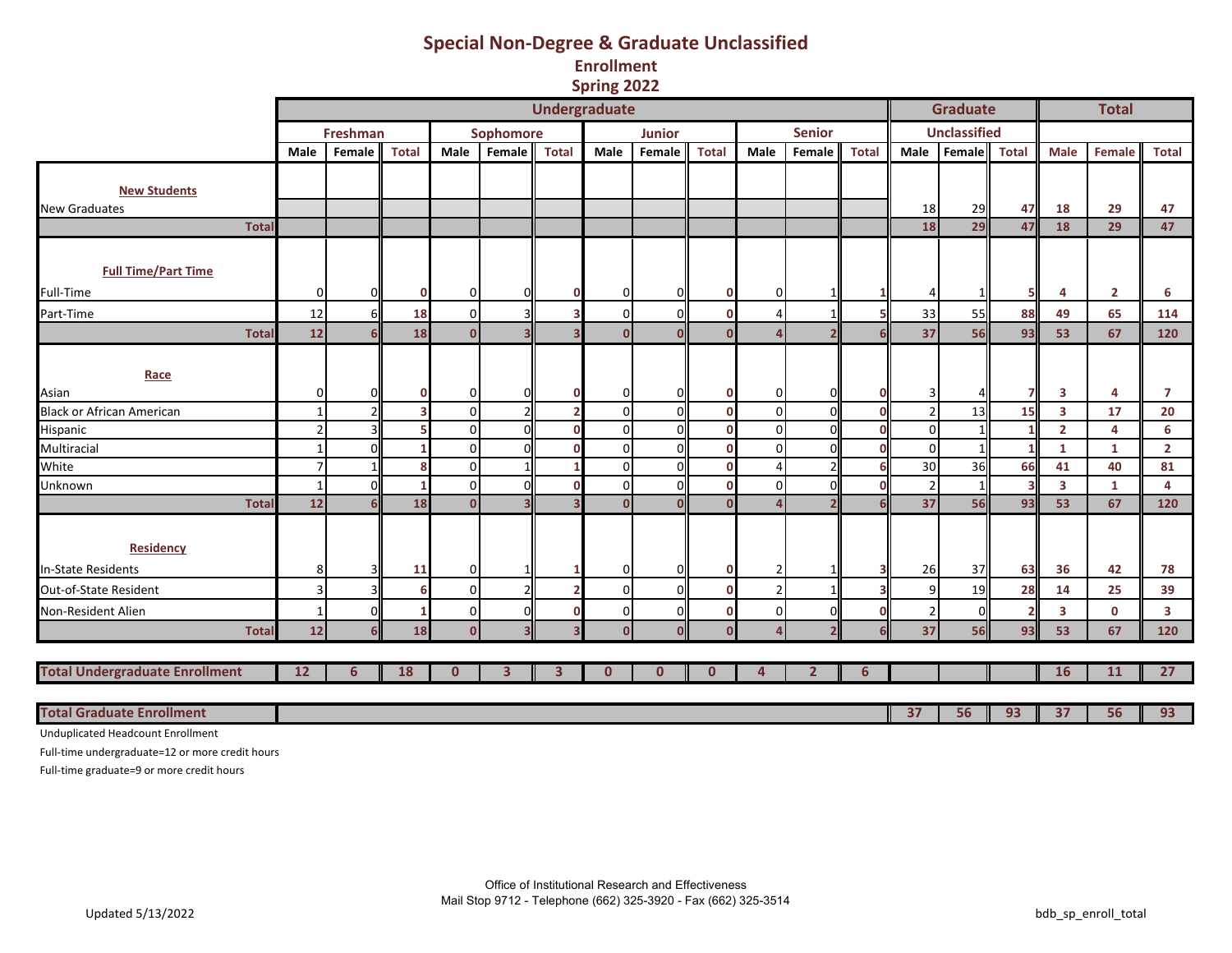#### **Main Campus Undergraduate Enrollment Spring 2022**

|                                     |              |                 |              |          |           | <b>Undergraduate</b> |          |          |              |              |               |              |                | <b>Total</b>   |              |
|-------------------------------------|--------------|-----------------|--------------|----------|-----------|----------------------|----------|----------|--------------|--------------|---------------|--------------|----------------|----------------|--------------|
|                                     |              | <b>Freshmen</b> |              |          | Sophomore |                      |          | Junior   |              |              | <b>Senior</b> |              |                |                |              |
|                                     | Male         | Female          | <b>Total</b> | Male     | Female    | <b>Total</b>         | Male     | Female   | <b>Total</b> | Male         | Female        | <b>Total</b> | <b>Male</b>    | Female         | <b>Total</b> |
|                                     |              |                 |              |          |           |                      |          |          |              |              |               |              |                |                |              |
| <b>New Students</b>                 |              |                 |              |          |           |                      |          |          |              |              |               |              |                |                |              |
| First-Time Freshmen                 | 38           | 32              | 70           | $\Omega$ |           |                      | $\Omega$ | $\Omega$ |              | $\Omega$     |               |              | 38             | 32             | 70           |
| <b>New Transfers</b>                | 20           | 20              | 40           | 61       | 33        | 94                   | 99       | 126      | 225          | 23           | 26            | 49           | 203            | 205            | 408          |
| <b>Total</b>                        | 58           | 52              | 110          | 61       | 33        | 94                   | 99       | 126      | 225          | 23           | 26            | 49           | 241            | 237            | 478          |
| <b>Full Time/Part Time</b>          |              |                 |              |          |           |                      |          |          |              |              |               |              |                |                |              |
| Full-Time                           | 1,141        | 1,163           | 2,304        | 1,352    | 1,443     | 2,795                | 1,964    | 2,001    | 3,965        | 2,929        | 3,088         | 6,017        | 7,386          | 7,695          | 15,081       |
| Part-Time                           | 68           | 65              | 133          | 72       | 54        | 126                  | 161      | 149      | 310          | 682          | 534           | 1,216        | 983            | 802            | 1,785        |
| <b>Tota</b>                         | 1,209        | 1,228           | 2,437        | 1,424    | 1,497     | 2,921                | 2,125    | 2,150    | 4,275        | 3,611        | 3,622         | 7,233        | 8,369          | 8,497          | 16,866       |
|                                     |              |                 |              |          |           |                      |          |          |              |              |               |              |                |                |              |
| Race                                |              |                 |              |          |           |                      |          |          |              |              |               |              |                |                |              |
| American Indian/Alaskan Native      | 6            |                 |              |          |           | 12                   | 8        | 17       | 25           | 11           | 29            | 40           | 34             | 52             | 86           |
| Asian                               | 32           | 23              | 55           | 30       | 25        | 55                   | 48       | 32       | 80           | 96           | 40            | 136          | 206            | 120            | 326          |
| <b>Black or African American</b>    | 240          | 253             | 493          | 186      | 214       | 400                  | 310      | 363      | 673          | 518          | 623           | 1,141        | 1,254          | 1,453          | 2,707        |
| Hispanic                            | 51           | 49              | 100          | 45       | 56        | 101                  | 74       | 78       | 152          | 147          | 148           | 295          | 317            | 331            | 648          |
| Multiracial                         | 43           | 35              | 78           | 40       | 39        | 79                   | 43       | 55       | 98           | 78           | 73            | 151          | 204            | 202            | 406          |
| Native Hawaiian or Pacific Islander | $\mathbf{1}$ | $\mathcal{P}$   |              |          |           |                      | $\prime$ |          |              | $\mathbf{1}$ |               |              | $\overline{7}$ | $\overline{7}$ | 14           |
| White                               | 813          | 829             | 1,642        | 1,091    | 1,142     | 2,233                | 1,620    | 1,589    | 3,209        | 2,725        | 2,692         | 5,417        | 6,249          | 6,252          | 12,501       |
| Unknown                             | 23           | 34              | 57           | 22       | 17        | 39                   | 18       | 14       | 32           | 35           | 15            | 50           | 98             | 80             | 178          |
| <b>Tota</b>                         | 1,209        | 1,228           | 2,437        | 1,424    | 1,497     | 2,921                | 2,125    | 2,150    | 4,275        | 3,611        | 3,622         | 7,233        | 8,369          | 8,497          | 16,866       |
| <b>Residency</b>                    |              |                 |              |          |           |                      |          |          |              |              |               |              |                |                |              |
| <b>In-State Residents</b>           | 697          | 665             | 1,362        | 856      | 887       | 1,743                | 1,503    | 1,459    | 2,962        | 2,596        | 2,477         | 5,073        | 5,652          | 5,488          | 11,140       |
| Out-of-State Resident               | 486          | 536             | 1,022        | 547      | 598       | 1,145                | 604      | 677      | 1,281        | 949          | 1,118         | 2,067        | 2,586          | 2,929          | 5,515        |
| Non-Resident Alien                  | 26           | 27              | 53           | 21       | 12        | 33                   | 18       | 14       | 32           | 66           | 27            | 93           | 131            | 80             | 211          |
| <b>Total</b>                        | 1,209        | 1,228           | 2,437        | 1,424    | 1,497     | 2,921                | 2,125    | 2,150    | 4,275        | 3,611        | 3,622         | 7,233        | 8,369          | 8,497          | 16,866       |
| Total Undergy<br>aduata.            | 1.200        | 1220            | 2127         | 1.121    | 1 407 H   | 2.021                | 2.125    | 2.150    | 1.27E        | 2C11         | 2.522         | 7222         | 0.250          | 0.107          | ACOC         |

| <b>Total Undergraduate Enrollment</b> | $1,209$   $1,228$   $2,437$ |  |  |  |  |  |  | $\mid$ 1,424   1,497   2,921   2,125   2,150   4,275   3,611   3,622   7,233   8,369   8,497   16,866 |
|---------------------------------------|-----------------------------|--|--|--|--|--|--|-------------------------------------------------------------------------------------------------------|
|                                       |                             |  |  |  |  |  |  |                                                                                                       |

Unduplicated Headcount Enrollment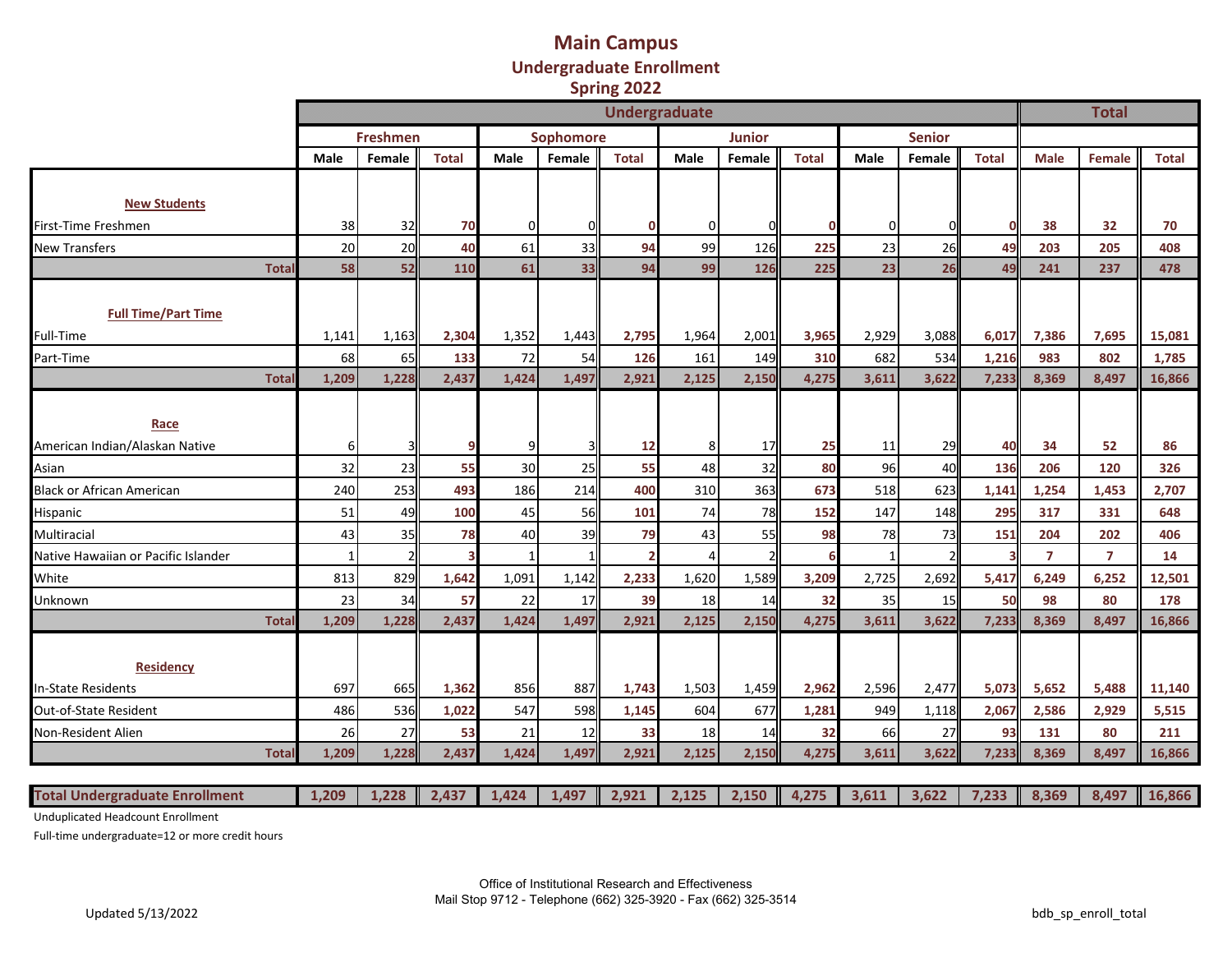# **Main Campus**

#### **Graduate Enrollment**

#### **Spring 2022**

|                                     |              |               |              |                |                   | <b>Graduate/Professional</b> |             |                 |              |                |               |              |              | <b>Total</b> |              |
|-------------------------------------|--------------|---------------|--------------|----------------|-------------------|------------------------------|-------------|-----------------|--------------|----------------|---------------|--------------|--------------|--------------|--------------|
|                                     |              | <b>Master</b> |              |                | <b>Specialist</b> |                              |             | <b>Doctoral</b> |              |                | Professional  |              |              |              |              |
|                                     | Male         | <b>Female</b> | <b>Total</b> | <b>Male</b>    | Female            | <b>Total</b>                 | <b>Male</b> | Female          | <b>Total</b> | <b>Male</b>    | <b>Female</b> | <b>Total</b> | <b>Male</b>  | Female       | <b>Total</b> |
|                                     |              |               |              |                |                   |                              |             |                 |              |                |               |              |              |              |              |
| <b>New Students</b>                 |              |               |              |                |                   |                              |             |                 |              |                |               |              |              |              |              |
| <b>New Graduates</b>                | 143          | 153           | 296          | 0              |                   | 0                            | 38          | 20              | 58           | 0              |               | O            | 181          | 173          | 354          |
| Total                               | 143          | 153           | 296          | $\mathbf 0$    | $\mathbf{O}$      | $\Omega$                     | 38          | 20              | 58           | $\mathbf{0}$   |               |              | 181          | 173          | 354          |
|                                     |              |               |              |                |                   |                              |             |                 |              |                |               |              |              |              |              |
| <b>Full Time/Part Time</b>          |              |               |              |                |                   |                              |             |                 |              |                |               |              |              |              |              |
| Full-Time                           | 418          | 522           | 940          | 0              | 11                | 11                           | 383         | 290             | 673          | 56             | 340           | 396          | 857          | 1,163        | 2,020        |
| Part-Time                           | 726          | 737           | 1,463        | $\mathbf{1}$   | 12                | 13                           | 298         | 260             | 558          | $\mathbf 0$    |               |              | 1,025        | 1,011        | 2,036        |
| <b>Total</b>                        | 1,144        | 1,259         | 2,403        | $\mathbf{1}$   | 23                | 24                           | 681         | 550             | 1,231        | 56             | 342           | 398          | 1,882        | 2,174        | 4,056        |
|                                     |              |               |              |                |                   |                              |             |                 |              |                |               |              |              |              |              |
| Race                                |              |               |              |                |                   |                              |             |                 |              |                |               |              |              |              |              |
| American Indian/Alaskan Native      | 3            |               |              | 0              | U                 | $\mathbf 0$                  | 2           |                 |              | 0              |               | O            | 5            | 6            | 11           |
| Asian                               | 54           | 50            | 104          | $\mathbf{0}$   | ŋ                 | $\Omega$                     | 172         | 103             | 275          | $\Omega$       |               | 6            | 226          | 159          | 385          |
| <b>Black or African American</b>    | 127          | 263           | 390          | $\mathbf 0$    | q                 | q                            | 101         | 122             | 223          |                | 6             |              | 229          | 400          | 629          |
| Hispanic                            | 54           | 55            | 109          | $\mathbf 0$    | U                 | $\Omega$                     | 37          | 24              | 61           | $\overline{a}$ | 17            | 21           | 95           | 96           | 191          |
| <b>Multiracial</b>                  | 15           | 23            | 38           | $\Omega$       | n                 | $\Omega$                     | 11          | 12              | 23           | $\Omega$       |               | 7            | 26           | 42           | 68           |
| Native Hawaiian or Pacific Islander | $\mathbf{1}$ | $\mathbf{0}$  |              | $\mathbf 0$    | O                 | 0l                           | 0           | $\Omega$        | 0            | $\mathbf 0$    | O             | 0            | $\mathbf{1}$ | $\mathbf{0}$ | $\mathbf{1}$ |
| White                               | 856          | 847           | 1,703        | $\mathbf{1}$   | 14                | 15                           | 330         | 284             | 614          | 51             | 303           | 354          | 1,238        | 1,448        | 2,686        |
| Unknown                             | 34           | 17            | 51           | $\mathbf 0$    | ŋ                 | $\mathbf 0$                  | 28          |                 | 31           | $\mathbf 0$    |               |              | 62           | 23           | 85           |
| Total                               | 1,144        | 1,259         | 2,403        | $\mathbf{1}$   | 23                | 24                           | 681         | 550             | 1,231        | 56             | 342           | 398          | 1,882        | 2,174        | 4,056        |
|                                     |              |               |              |                |                   |                              |             |                 |              |                |               |              |              |              |              |
| <b>Residency</b>                    |              |               |              |                |                   |                              |             |                 |              |                |               |              |              |              |              |
| In-State Residents                  | 538          | 769           | 1,307        | 1              | 20                | 21                           | 162         | 256             | 418          | 29             | 148           | 177          | 730          | 1,193        | 1,923        |
| Out-of-State Resident               | 510          | 430           | 940          | $\mathbf 0$    |                   |                              | 246         | 143             | 389          | 27             | 194           | 221          | 783          | 770          | 1,553        |
| Non-Resident Alien                  | 96           | 60            | 156          | $\pmb{0}$      | O                 | $\mathbf 0$                  | 273         | 151             | 424          | $\mathbf 0$    | $\Omega$      | 0            | 369          | 211          | 580          |
| Total                               | 1,144        | 1,259         | 2,403        | $\overline{1}$ | 23                | 24                           | 681         | 550             | 1,231        | 56             | 342           | 398          | 1,882        | 2,174        | 4,056        |
|                                     |              |               |              |                |                   |                              |             |                 |              |                |               |              |              |              |              |
| <b>Total Graduate Enrollment</b>    | 1,144        | 1,259         | 2,403        | $\mathbf{1}$   | 23                | 24                           | 681         | 550             | 1,231        | 56             | 342           | 398          | 1,882        | 2,174        | 4,056        |

**Total Main Campus Enrollment 10,251 10,671 20,922**

Unduplicated Headcount Enrollment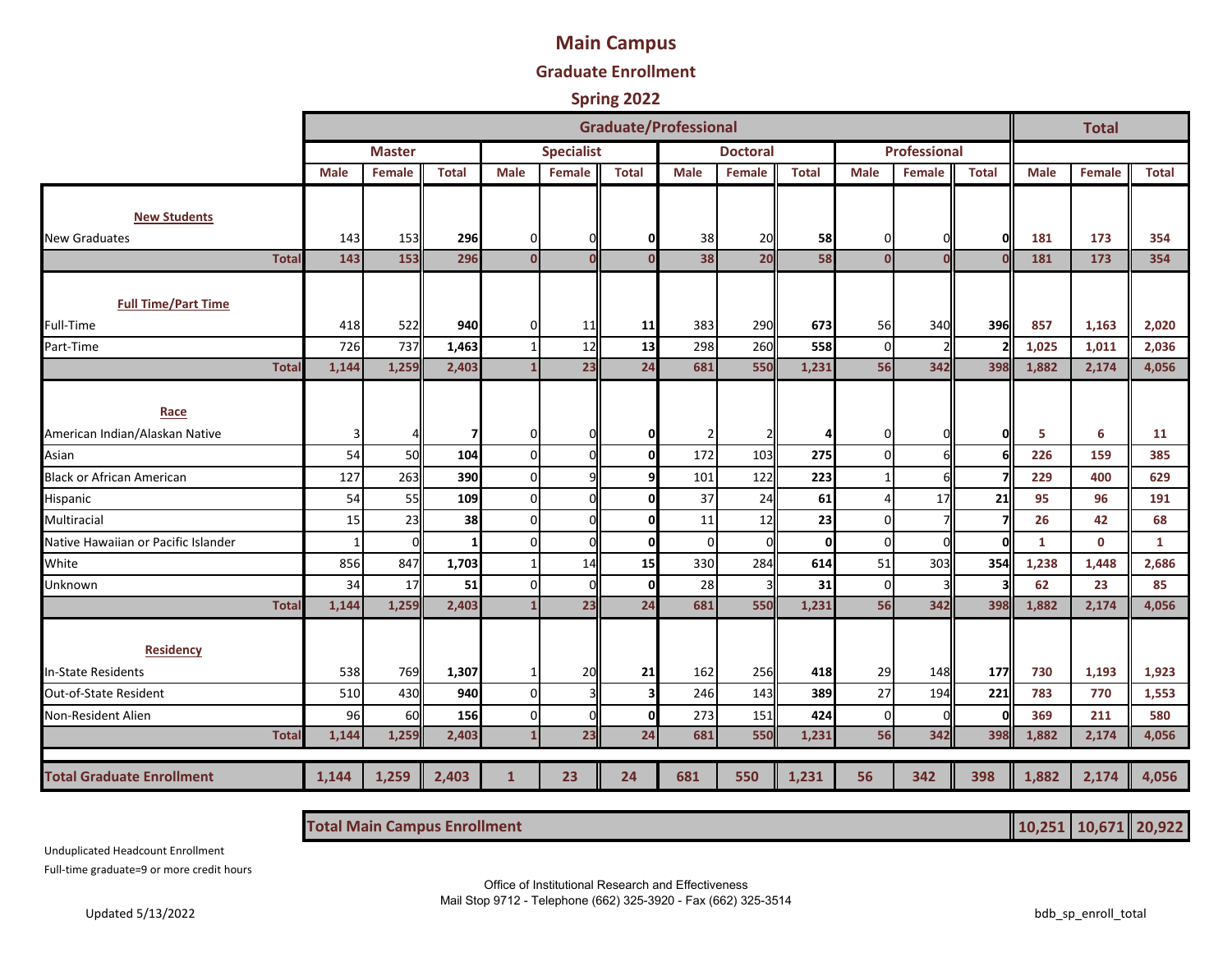### **Meridian Campus Undergraduate Enrollment Spring 2022**

|                                       |                   |                 |              |                            |           | $-1.115 - 1.11$ |                      |               |              |                |               |              |                      |                |                  |
|---------------------------------------|-------------------|-----------------|--------------|----------------------------|-----------|-----------------|----------------------|---------------|--------------|----------------|---------------|--------------|----------------------|----------------|------------------|
|                                       |                   |                 |              |                            |           |                 | <b>Undergraduate</b> |               |              |                |               |              |                      | <b>Total</b>   |                  |
|                                       |                   | <b>Freshmen</b> |              |                            | Sophomore |                 |                      | <b>Junior</b> |              |                | <b>Senior</b> |              |                      |                |                  |
|                                       | Male              | Female          | <b>Total</b> | Male                       | Female    | <b>Total</b>    | Male                 | Female        | <b>Total</b> | Male           | Female        | <b>Total</b> | Male                 | Female         | <b>Total</b>     |
|                                       |                   |                 |              |                            |           |                 |                      |               |              |                |               |              |                      |                |                  |
| <b>New Students</b>                   |                   |                 |              |                            |           |                 |                      |               |              |                |               |              |                      |                |                  |
| <b>New Transfers</b>                  | οI                |                 |              | $\Omega$                   |           |                 | 5                    | 22            | 27           |                |               |              | 6                    | 31             | 37               |
| <b>Total</b>                          |                   |                 |              | $\Omega$                   |           |                 | 5                    | 22            | 27           |                |               |              | 6                    | 31             | 37               |
|                                       |                   |                 |              |                            |           |                 |                      |               |              |                |               |              |                      |                |                  |
| <b>Full Time/Part Time</b>            |                   |                 |              |                            |           |                 |                      |               |              |                |               |              |                      |                |                  |
| Full-Time                             | 01                |                 |              | $\Omega$                   |           |                 | 20                   | 58            | 78           | 32             | 137           | 169          | 52                   | 200            | 252              |
| Part-Time                             | $\mathbf{1}$      |                 |              | $\overline{0}$             |           |                 | 5                    | 6             | 11           | 12             | 27            | 39           | 18                   | 35             | 53               |
| <b>Total</b>                          | $\mathbf{1}$      |                 |              | $\Omega$                   |           |                 | 25                   | 64            | 89           | 44             | 164           | 208          | 70                   | 235            | 305              |
|                                       |                   |                 |              |                            |           |                 |                      |               |              |                |               |              |                      |                |                  |
| Race                                  |                   |                 |              |                            |           |                 |                      |               |              |                |               |              |                      |                |                  |
| American Indian/Alaskan Native        | 01                | ΟI              |              | $\Omega$                   |           |                 | 0                    | 01            | 0            | 0              | 8             | 8            | 0                    | 9              | 9                |
| Asian                                 | οI                | ΟI              |              | $\overline{0}$             | ΩI        |                 | $\mathbf{0}$         | $\Omega$      | n            | $\mathbf 0$    |               |              | $\mathbf 0$          | $\mathbf{1}$   | $\mathbf{1}$     |
| <b>Black or African American</b>      | οI                |                 |              | $\Omega$                   | 1 I       |                 |                      | 17            | 21           | 13             | 45            | 58           | 17                   | 64             | 81               |
| Hispanic                              | $\overline{0}$    | ΟI              |              | $\overline{0}$             | ΩI        |                 |                      |               |              | -1             |               |              | $\overline{2}$       | $\overline{7}$ | $\boldsymbol{9}$ |
| Multiracial                           | οI                | ΟI              |              | $\Omega$                   | ΩI        |                 | $\Omega$             |               |              | $\Omega$       |               |              | $\mathbf 0$          | 4              | 4                |
| White                                 | οI                | ΟI              |              | $\overline{0}$             |           |                 | 20                   | 42            | 62           | 29             | 98            | 127          | 49                   | 144            | 193              |
|                                       |                   |                 |              |                            | ΩI        |                 |                      |               |              |                |               |              |                      |                |                  |
| Unknown<br><b>Total</b>               | 1<br>$\mathbf{1}$ | 0l              |              | $\overline{0}$<br>$\Omega$ |           |                 | $\mathbf 0$<br>25    | 64            | 89           | 1<br>44        | 164           | 208          | $\overline{2}$<br>70 | 6<br>235       | 8<br>305         |
|                                       |                   |                 |              |                            |           |                 |                      |               |              |                |               |              |                      |                |                  |
| <b>Residency</b>                      |                   |                 |              |                            |           |                 |                      |               |              |                |               |              |                      |                |                  |
|                                       |                   |                 |              |                            |           |                 |                      |               |              |                |               |              |                      |                |                  |
| In-State Residents                    | 1                 |                 |              | $\Omega$                   |           |                 | 25                   | 63            | 88           | 42             | 161           | 203          | 68                   | 231            | 299              |
| Out-of-State Resident                 | $\overline{0}$    | ΟI              | C            | $\overline{0}$             | ΩL        |                 | 0                    |               |              | $\overline{2}$ | 3             |              | $\overline{2}$       | 4              | 6                |
| <b>Total</b>                          | $\mathbf{1}$      |                 |              | $\Omega$                   |           |                 | 25                   | 64            | 89           | 44             | 164           | 208          | 70                   | 235            | 305              |
|                                       |                   |                 |              |                            |           |                 |                      |               |              |                |               |              |                      |                |                  |
| <b>Total Undergraduate Enrollment</b> |                   |                 | 2            | $\bf{0}$                   | 6         | 6               | 25                   | 64            | 89           | 44             | 164           | 208          | 70                   | 235            | 305              |

Duplicated Headcount Enrollment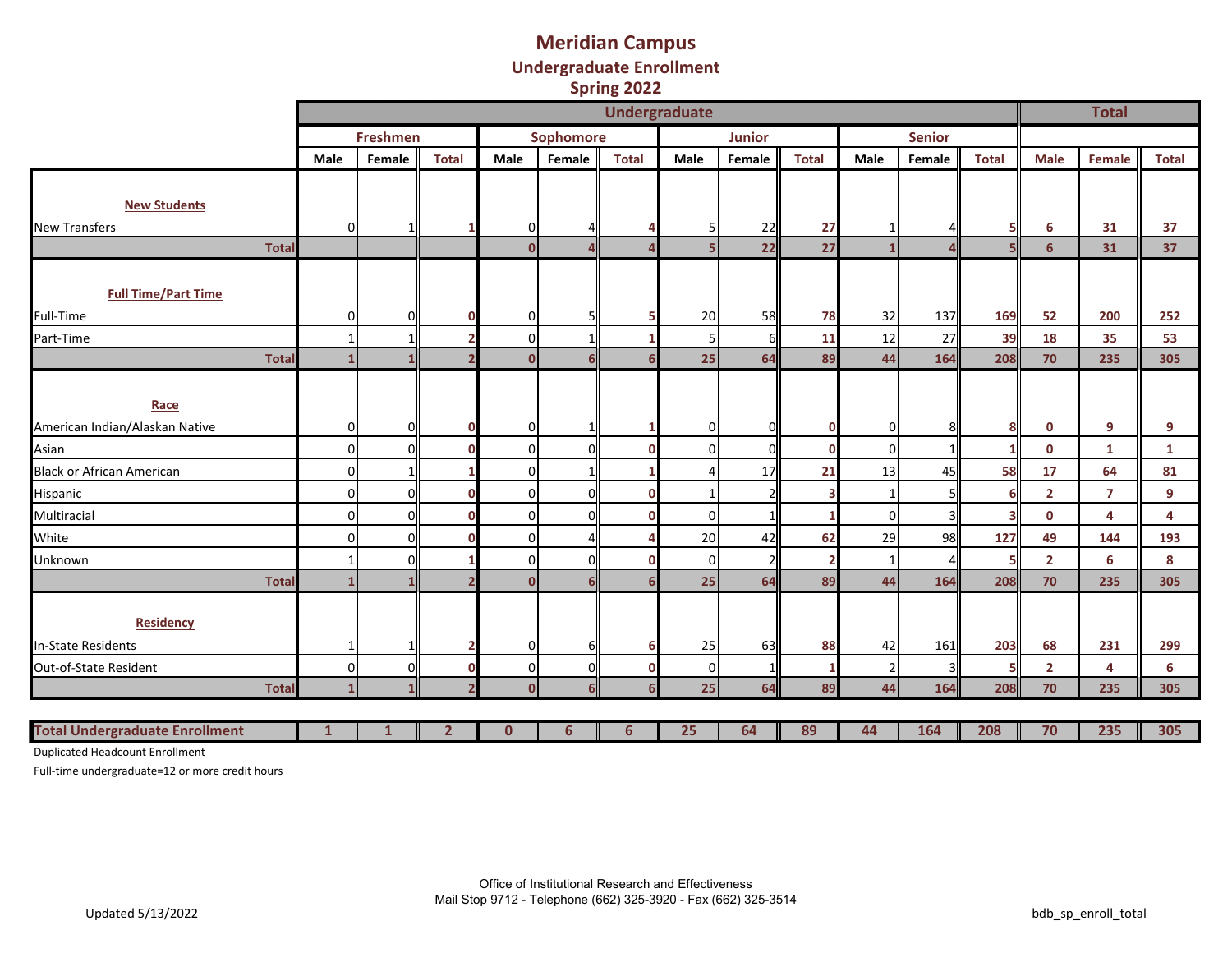## **Meridian Campus Graduate Enrollment Spring 2022**

|                                  |                         |               |              |              | <b>Graduate</b>   |              |                |                 |              | <b>Total</b>   |        |                         |  |
|----------------------------------|-------------------------|---------------|--------------|--------------|-------------------|--------------|----------------|-----------------|--------------|----------------|--------|-------------------------|--|
|                                  |                         | <b>Master</b> |              |              | <b>Specialist</b> |              |                | <b>Doctoral</b> |              |                |        |                         |  |
|                                  | Male                    | Female        | <b>Total</b> | Male         | Female            | <b>Total</b> | Male           | Female          | <b>Total</b> | Male           | Female | <b>Total</b>            |  |
|                                  |                         |               |              |              |                   |              |                |                 |              |                |        |                         |  |
| <b>New Students</b>              |                         |               |              |              |                   |              |                |                 |              |                |        |                         |  |
| <b>New Graduates</b>             | 8                       | 34            | 42           | 0            |                   |              |                |                 |              | 8              | 35     | 43                      |  |
| <b>Total</b>                     | $\overline{\mathbf{8}}$ | 34            | 42           | $\mathbf{0}$ |                   |              |                |                 |              | 8              | 35     | 43                      |  |
|                                  |                         |               |              |              |                   |              |                |                 |              |                |        |                         |  |
| <b>Full Time/Part Time</b>       |                         |               |              |              |                   |              |                |                 |              |                |        |                         |  |
| Full-Time                        | 22                      | 76            | 98           | 3            | 11                | 14           | $\overline{0}$ | 0               | n            | 25             | 87     | 112                     |  |
| Part-Time                        | 32                      | 105           | 137          |              | 13                | 14           | $\Omega$       | 1               |              | 33             | 119    | 152                     |  |
| <b>Total</b>                     | 54                      | 181           | 235          | $\Delta$     | 24                | 28           | $\mathbf{0}$   |                 |              | 58             | 206    | 264                     |  |
|                                  |                         |               |              |              |                   |              |                |                 |              |                |        |                         |  |
| Race                             |                         |               |              |              |                   |              |                |                 |              |                |        |                         |  |
| American Indian/Alaskan Native   | $\overline{2}$          | 8             | 10           | $\mathbf 0$  | 01                | 0            | 0              | 0               | п            | $\mathbf{2}$   | 8      | 10                      |  |
| Asian                            | $\pmb{0}$               |               | 1            | $\mathbf 0$  | <sub>0</sub>      | $\mathbf 0$  | $\overline{0}$ | $\overline{0}$  | n            | $\mathbf 0$    | 1      | $\mathbf{1}$            |  |
| <b>Black or African American</b> | 17                      | 61            | 78           | $\mathbf 0$  | 15                | 15           | $\Omega$       | $1\overline{ }$ |              | 17             | 77     | 94                      |  |
| Hispanic                         | $\mathbf{1}$            |               | 5            | $\mathbf 0$  | $\overline{0}$    | $\mathbf 0$  | $\overline{0}$ | $\Omega$        |              | $\mathbf{1}$   | 4      | 5                       |  |
| Multiracial                      | $\pmb{0}$               |               | Δ            | $\mathbf 0$  | <sub>0</sub>      | $\mathbf 0$  | $\Omega$       | $\Omega$        | ſ            | $\pmb{0}$      | 4      | $\overline{\mathbf{4}}$ |  |
| White                            | 27                      | 84            | 111          | 4            | q                 | 13           | $\Omega$       | $\Omega$        |              | 31             | 93     | 124                     |  |
| Unknown                          | $\overline{7}$          | 19            | 26           | $\mathbf 0$  | <sub>0</sub>      | $\mathbf 0$  | $\Omega$       | $\Omega$        |              | $\overline{7}$ | 19     | 26                      |  |
| Total                            | 54                      | 181           | 235          |              | 24                | 28           | n              |                 |              | 58             | 206    | 264                     |  |
|                                  |                         |               |              |              |                   |              |                |                 |              |                |        |                         |  |
| <b>Residency</b>                 |                         |               |              |              |                   |              |                |                 |              |                |        |                         |  |
| In-State Residents               | 50                      | 159           | 209          | 4            | 24                | 28           | $\overline{0}$ | 1               |              | 54             | 184    | 238                     |  |
| Out-of-State Resident            | 4                       | 22            | 26           | 0            | <sub>0</sub>      | $\mathbf 0$  | $\Omega$       | $\Omega$        | n            | 4              | 22     | 26                      |  |
| <b>Total</b>                     | 54                      | 181           | 235          | Δ            | 24                | 28           | $\Omega$       | 1               |              | 58             | 206    | 264                     |  |
| <b>Total Graduate Enrollment</b> | 54                      | 181           | 235          | 4            | 24                | 28           | $\mathbf{0}$   | $\mathbf{1}$    | $\mathbf{1}$ | 58             | 206    | 264                     |  |
|                                  |                         |               |              |              |                   |              |                |                 |              |                |        |                         |  |

**Total Meridian Campus Enrollment 128 441 569**

Duplicated Headcount Enrollment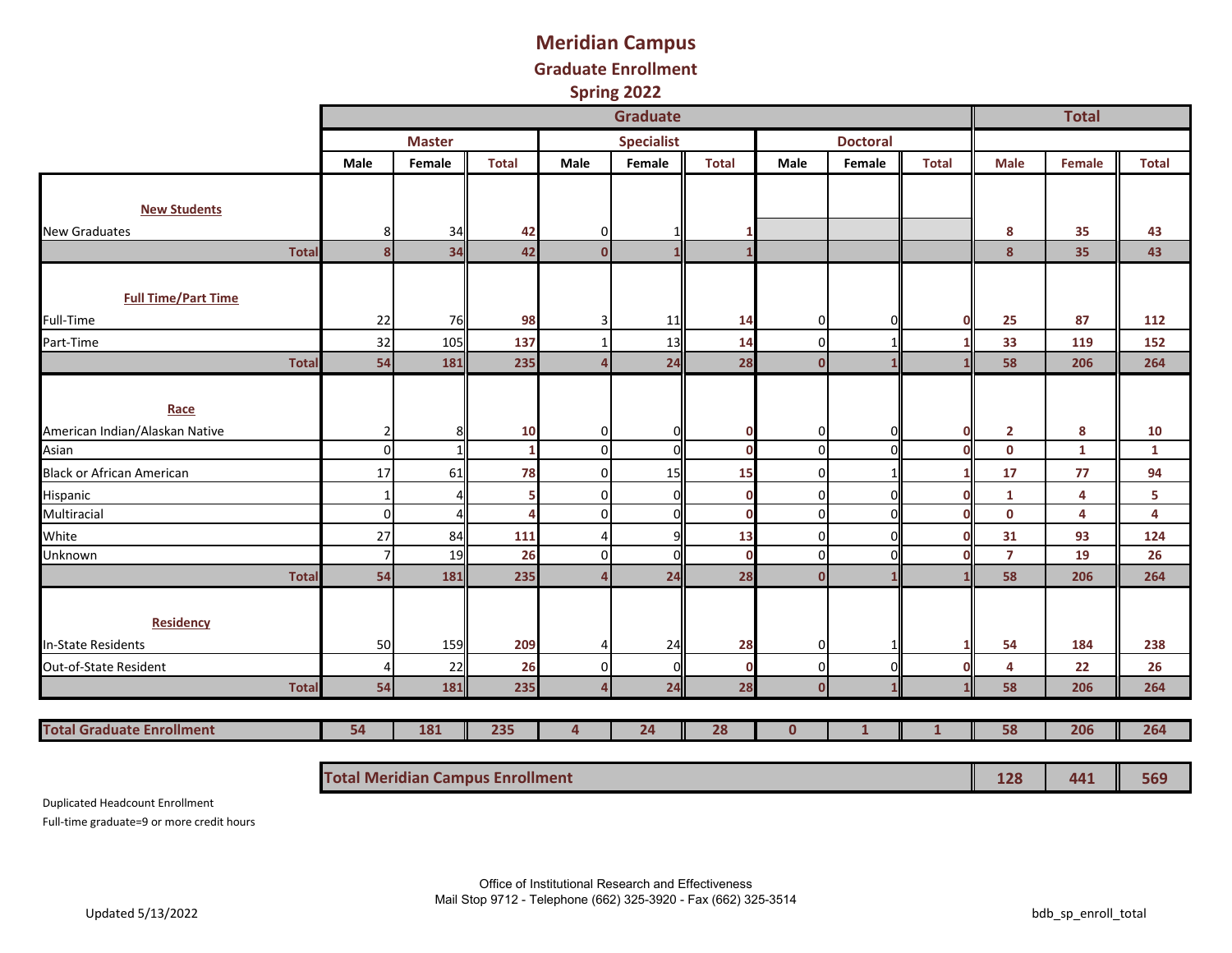## **Distance Education Undergraduate Enrollment Spring 2022**

**\*These numbers included with Main Campus Enrollment**

|                                        |                         | <b>Undergraduate</b> |              |          |           |              |                |               |              |          |               |              |                         | <b>Total</b>   |                |  |
|----------------------------------------|-------------------------|----------------------|--------------|----------|-----------|--------------|----------------|---------------|--------------|----------|---------------|--------------|-------------------------|----------------|----------------|--|
|                                        |                         | <b>Freshmen</b>      |              |          | Sophomore |              |                | <b>Junior</b> |              |          | <b>Senior</b> |              |                         |                |                |  |
|                                        | <b>Male</b>             | Female               | <b>Total</b> | Male     | Female    | <b>Total</b> | Male           | Female        | <b>Total</b> | Male     | Female        | <b>Total</b> | <b>Male</b>             | Female         | <b>Total</b>   |  |
|                                        |                         |                      |              |          |           |              |                |               |              |          |               |              |                         |                |                |  |
| <b>New Students</b>                    |                         |                      |              |          |           |              |                |               |              |          |               |              |                         |                |                |  |
| First-Time Freshmen                    | $\overline{2}$          |                      |              |          |           |              |                |               |              |          |               |              | $\mathbf{2}$            | 5              | $\overline{7}$ |  |
| <b>New Transfers</b>                   | $\overline{\mathsf{3}}$ |                      | 10           | 10       | 10        | 20           | 22             | 49            | 71           | 10       | 19            | 29           | 45                      | 85             | 130            |  |
| Total                                  | 5 <sup>1</sup>          | 12                   | 17           | 10       | 10        | 20           | 22             | 49            | 71           | 10       | 19            | 29           | 47                      | 90             | 137            |  |
| <b>Full Time/Part Time</b>             |                         |                      |              |          |           |              |                |               |              |          |               |              |                         |                |                |  |
| Full-Time                              | 7                       | 24                   | 31           | 61       | 30        | 36           | 71             | 160           | 231          | 102      | 233           | 335          | 186                     | 447            | 633            |  |
| Part-Time                              | 26                      | 23                   | 49           | 26       | 13        | 39           | 41             | 82            | 123          | 176      | 224           | 400          | 269                     | 342            | 611            |  |
| <b>Total</b>                           | 33                      | 47                   | 80           | 32       | 43        | 75           | 112            | 242           | 354          | 278      | 457           | 735          | 455                     | 789            | 1,244          |  |
| Race<br>American Indian/Alaskan Native | $\overline{0}$          |                      |              |          |           |              |                |               |              | 0        |               | 3            | $\mathbf{2}$            | $\overline{7}$ | 9              |  |
| Asian                                  | $\overline{0}$          |                      |              | $\Omega$ |           |              | $\overline{2}$ |               |              |          |               |              | $\overline{\mathbf{3}}$ | 5              | 8              |  |
| <b>Black or African American</b>       | 8 <sup>1</sup>          | 16                   | 24           | 5        | 14        | 19           | 24             | 62            | 86           | 42       | 111           | 153          | 79                      | 203            | 282            |  |
| Hispanic                               | 2 <sup>1</sup>          |                      |              | $\Omega$ |           | $\mathbf 0$  | 3              |               | 12           | 24       | 24            | 48           | 29                      | 37             | 66             |  |
| Multiracial                            | $\mathbf{0}$            |                      |              |          |           |              |                |               | 8            | 4        |               | 9            | 6                       | 13             | 19             |  |
| Native Hawaiian or Pacific Islander    | $\overline{0}$          |                      |              | $\Omega$ |           | $\mathbf 0$  | $\overline{0}$ |               | $\mathbf 0$  | $\Omega$ |               | $\mathbf 0$  | $\mathbf 0$             | $\mathbf{1}$   | 1              |  |
| White                                  | 22                      | 23                   | 45           | 25       | 27        | 52           | 81             | 157           | 238          | 205      | 306           | 511          | 333                     | 513            | 846            |  |
| Unknown                                | $1\vert$                | 1                    |              | $\Omega$ |           |              | $\overline{0}$ |               | 3            |          |               | 6            | $\overline{\mathbf{3}}$ | 10             | 13             |  |
| Total                                  | 33                      | 47                   | 80           | 32       | 43        | 75           | 112            | 242           | 354          | 278      | 457           | 735          | 455                     | 789            | 1,244          |  |
| <b>Residency</b>                       |                         |                      |              |          |           |              |                |               |              |          |               |              |                         |                |                |  |
| In-State Residents                     | 16                      | 29                   | 45           | 17       | 32        | 49           | 86             | 205           | 291          | 159      | 325           | 484          | 278                     | 591            | 869            |  |
| Out-of-State Resident                  | 16                      | 16                   | 32           | 15       | 11        | 26           | 26             | 36            | 62           | 119      | 131           | 250          | 176                     | 194            | 370            |  |
| Non-Resident Alien                     | $\mathbf{1}$            |                      |              | $\Omega$ |           | $\mathbf 0$  | $\overline{0}$ |               |              | $\Omega$ |               | 1            | $\mathbf{1}$            | 4              | 5              |  |
| Total                                  | 33                      | 47                   | 80           | 32       | 43        | 75           | 112            | 242           | 354          | 278      | 457           | 735          | 455                     | 789            | 1,244          |  |
| <b>Total Undergraduate Enrollment</b>  | 33                      | 47                   | 80           | 32       | 43        | 75           | 112            | 242           | 354          | 278      | 457           | 735          | 455                     | 789            | 1,244          |  |

Duplicated Headcount Enrollment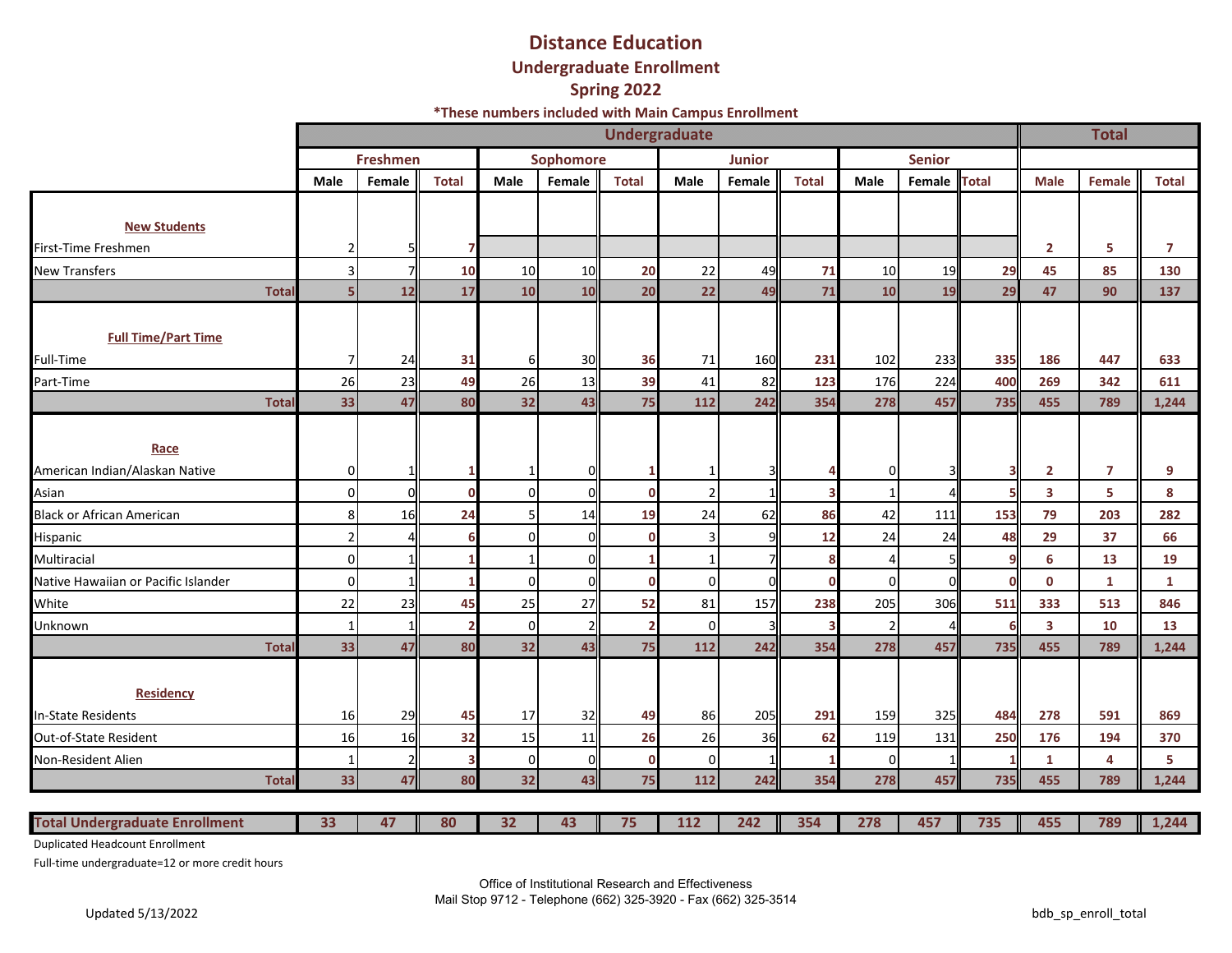# **Distance Education**

#### **Graduate Enrollment**

#### **Spring 2022**

**\*These numbers included with Main Campus Enrollment**

|                                     |              |                | <b>Total</b> |                |                 |              |              |        |              |
|-------------------------------------|--------------|----------------|--------------|----------------|-----------------|--------------|--------------|--------|--------------|
|                                     |              | <b>Master</b>  |              |                | <b>Doctoral</b> |              |              |        |              |
|                                     | <b>Male</b>  | Female         | <b>Total</b> | <b>Male</b>    | Female          | <b>Total</b> | <b>Male</b>  | Female | <b>Total</b> |
|                                     |              |                |              |                |                 |              |              |        |              |
| <b>New Students</b>                 |              |                |              |                |                 |              |              |        |              |
| <b>New Graduates</b>                | 79           | 86             | 165          | 11             | 5               | 16           | 90           | 91     | 181          |
| <b>Total</b>                        | 79           | 86             | 165          | 11             | 5               | 16           | 90           | 91     | 181          |
|                                     |              |                |              |                |                 |              |              |        |              |
| <b>Full Time/Part Time</b>          |              |                |              |                |                 |              |              |        |              |
| <b>Full-Time</b>                    | 78           | 105            | 183          | 16             |                 | 23           | 94           | 112    | 206          |
| Part-Time                           | 588          | 605            | 1,193        | 164            | 57              | 221          | 752          | 662    | 1,414        |
| <b>Total</b>                        | 666          | 710            | 1,376        | 180            | 64              | 244          | 846          | 774    | 1,620        |
|                                     |              |                |              |                |                 |              |              |        |              |
| Race                                |              |                |              |                |                 |              |              |        |              |
| American Indian/Alaskan Native      | $\mathbf{1}$ | 2              | 3            | 1              | 0               | 1            | $\mathbf{2}$ | 2      | 4            |
| Asian                               | 11           | 17             | 28           | 18             | 6               | 24           | 29           | 23     | 52           |
| <b>Black or African American</b>    | 86           | 182            | 268          | 30             | 21              | 51           | 116          | 203    | 319          |
| Hispanic                            | 29           | 26             | 55           | 14             | $\overline{4}$  | 18           | 43           | 30     | 73           |
| Multiracial                         | 10           | 12             | 22           | $\overline{2}$ | $\mathbf{z}$    | 4            | 12           | 14     | 26           |
| Native Hawaiian or Pacific Islander | $\mathbf{1}$ | $\mathbf 0$    | $\mathbf{1}$ | $\mathbf 0$    | $\overline{0}$  | $\mathbf 0$  | $\mathbf{1}$ | 0      | $\mathbf{1}$ |
| White                               | 517          | 464            | 981          | 101            | 30              | 131          | 618          | 494    | 1,112        |
| Unknown                             | 11           | $\overline{7}$ | 18           | 14             | 1               | 15           | 25           | 8      | 33           |
| <b>Total</b>                        | 666          | 710            | 1,376        | 180            | 64              | 244          | 846          | 774    | 1,620        |
|                                     |              |                |              |                |                 |              |              |        |              |
| <b>Residency</b>                    |              |                |              |                |                 |              |              |        |              |
| <b>In-State Residents</b>           | 283          | 448            | 731          | 31             | 22              | 53           | 314          | 470    | 784          |
| <b>Out-of-State Resident</b>        | 375          | 256            | 631          | 136            | 40              | 176          | 511          | 296    | 807          |
| <b>Non-Resident Alien</b>           | 8            | 6              | 14           | 13             | 2               | 15           | 21           | 8      | 29           |
| <b>Total</b>                        | 666          | 710            | 1,376        | 180            | 64              | 244          | 846          | 774    | 1,620        |
|                                     |              |                |              |                |                 |              |              |        |              |
| <b>Total Graduate Enrollment</b>    | 666          | 710            | 1,376        | 180            | 64              | 244          | 846          | 774    | 1,620        |
|                                     |              |                |              |                |                 |              |              |        |              |

| <b>Total Distance Education Enrollment</b> | $\begin{array}{ c c c c c } \hline & 1,301 & 1,563 & 2,864 \ \hline \end{array}$ |  |  |
|--------------------------------------------|----------------------------------------------------------------------------------|--|--|
|--------------------------------------------|----------------------------------------------------------------------------------|--|--|

Duplicated Headcount Enrollment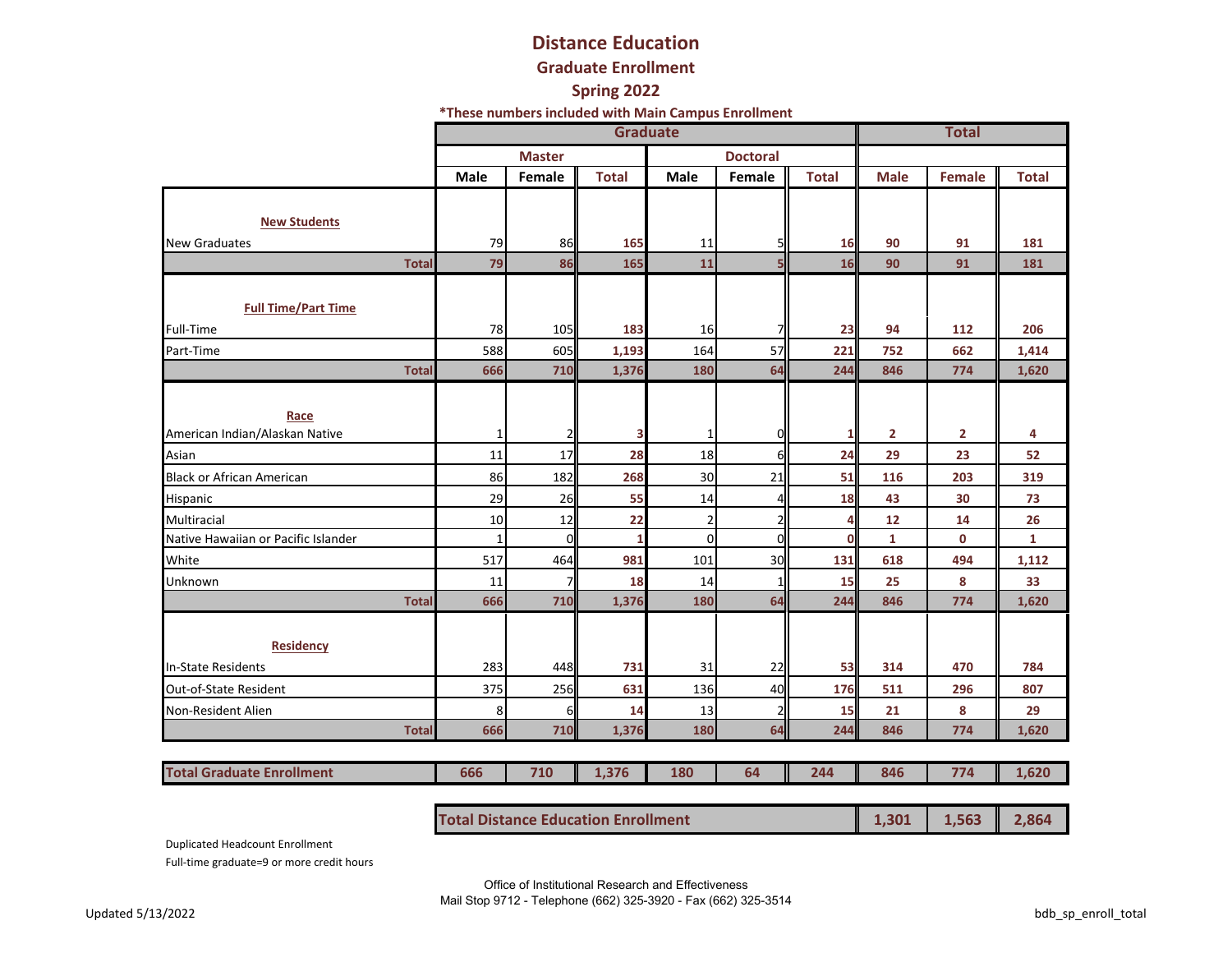#### **Gulf Coast Campus Undergraduate Enrollment Spring 2022**

|                                       |                      |                 |              |                |              | $-1.11$      |               |        |              |               |               |              |                         |                |                |
|---------------------------------------|----------------------|-----------------|--------------|----------------|--------------|--------------|---------------|--------|--------------|---------------|---------------|--------------|-------------------------|----------------|----------------|
|                                       | <b>Undergraduate</b> |                 |              |                |              |              |               |        |              |               |               |              | <b>Total</b>            |                |                |
|                                       |                      | <b>Freshmen</b> |              |                | Sophomore    |              | <b>Junior</b> |        |              |               | <b>Senior</b> |              |                         |                |                |
|                                       | Male                 | Female          | <b>Total</b> | Male           | Female       | <b>Total</b> | Male          | Female | <b>Total</b> | Male          | Female        | <b>Total</b> | <b>Male</b>             | Female         | <b>Total</b>   |
|                                       |                      |                 |              |                |              |              |               |        |              |               |               |              |                         |                |                |
| <b>New Students</b>                   |                      |                 |              |                |              |              |               |        |              |               |               |              |                         |                |                |
| <b>New Transfers</b>                  |                      |                 |              |                |              |              |               |        |              | 0             |               | <sup>o</sup> | 1                       | 1              | $\mathbf{2}$   |
| <b>Total</b>                          |                      |                 |              |                |              |              |               |        |              | $\Omega$      |               |              | $\mathbf{1}$            | $\mathbf{1}$   | 2 <sup>1</sup> |
| <b>Full Time/Part Time</b>            |                      |                 |              |                |              |              |               |        |              |               |               |              |                         |                |                |
| Full-Time                             | οI                   | <sub>0</sub>    |              | $\Omega$       | ΩI           |              |               |        |              | 32            |               | 39           | 34                      | 9              | 43             |
| Part-Time                             | $\mathbf{1}$         | ΟI              |              | $\overline{0}$ | ΩI           | n            | 6             |        |              | 24            | 6             | 30           | 31                      | 8              | 39             |
| <b>Total</b>                          | $1\overline{ }$      | $\mathbf 0$     |              | $\mathbf 0$    | $\Omega$     | n            | 8             | Δ      | 12           | 56            | 13            | 69           | 65                      | 17             | 82             |
|                                       |                      |                 |              |                |              |              |               |        |              |               |               |              |                         |                |                |
| Race                                  |                      |                 |              |                |              |              |               |        |              |               |               |              |                         |                |                |
| American Indian/Alaskan Native        | 01                   |                 |              | $\overline{0}$ |              |              |               | U      |              | 0             |               | $\Omega$     | $\mathbf{1}$            | $\mathbf 0$    | $\mathbf{1}$   |
| Asian                                 | $\Omega$             | ΩI              |              | $\Omega$       | ΩI           |              | $\Omega$      | O      |              | $\mathcal{P}$ |               |              | $\overline{\mathbf{2}}$ | $\overline{2}$ | 4              |
| <b>Black or African American</b>      | οI                   | Οl              |              | $\Omega$       | ΩI           |              |               | 0      |              |               |               |              | 6                       | $\mathbf 0$    | 6              |
| Hispanic                              | 0                    | ΟI              | п            | $\Omega$       | ΟI           |              | 0             | 0      |              | 5             |               | 6            | 5                       | 1              | 6              |
| Multiracial                           | $\overline{0}$       | ΟI              |              | $\overline{0}$ | ΩI           |              | 0             | O      |              | $\mathbf{1}$  |               |              | $\mathbf{1}$            | 1              | $\overline{2}$ |
| Native Hawaiian or Pacific Islander   | 0                    | ΟI              |              | $\overline{0}$ | ΩI           |              | $\Omega$      | 0      |              |               |               |              | $\mathbf{1}$            | $\mathbf 0$    | $\mathbf{1}$   |
| White                                 | 01                   | ΟI              |              | $\overline{0}$ | ΩI           |              | 6             |        | 10           | 42            |               | 51           | 48                      | 13             | 61             |
| Unknown                               | $\mathbf{1}$         | ΟI              |              | $\overline{0}$ | <sub>0</sub> | O            | 0             | 0      | $\mathbf{0}$ | $\mathbf 0$   | $\Omega$      | $\Omega$     | $\mathbf{1}$            | $\mathbf 0$    | $\mathbf{1}$   |
| <b>Total</b>                          | $1\overline{ }$      | $\Omega$        |              | $\mathbf{0}$   |              |              | 8             |        | 12           | 56            | 13            | 69           | 65                      | 17             | 82             |
|                                       |                      |                 |              |                |              |              |               |        |              |               |               |              |                         |                |                |
| <b>Residency</b>                      |                      |                 |              |                |              |              |               |        |              |               |               |              |                         |                |                |
| In-State Residents                    | 1                    | ΟI              |              | $\overline{0}$ | ΩI           |              | 8             |        | 12           | 55            | 13            | 68           | 64                      | 17             | 81             |
| Out-of-State Resident                 | $\overline{0}$       | ΟI              |              | $\overline{0}$ | οl           | O            | 0             | 0      |              | 1             | $\Omega$      |              | 1                       | $\mathbf{0}$   | 1              |
| <b>Total</b>                          | 1                    | $\Omega$        |              | $\Omega$       |              |              | $\mathbf{8}$  |        | 12           | 56            | 13            | 69           | 65                      | 17             | 82             |
|                                       |                      |                 |              |                |              |              |               |        |              |               |               |              |                         |                |                |
| <b>Total Undergraduate Enrollment</b> | 1                    | $\mathbf{0}$    | $\mathbf{I}$ | $\bf{0}$       | $\mathbf{0}$ | $\mathbf{0}$ | 8             | 4      | 12           | 56            | 13            | 69<br>Ш      | 65                      | 17             | 82             |

Duplicated Headcount Enrollment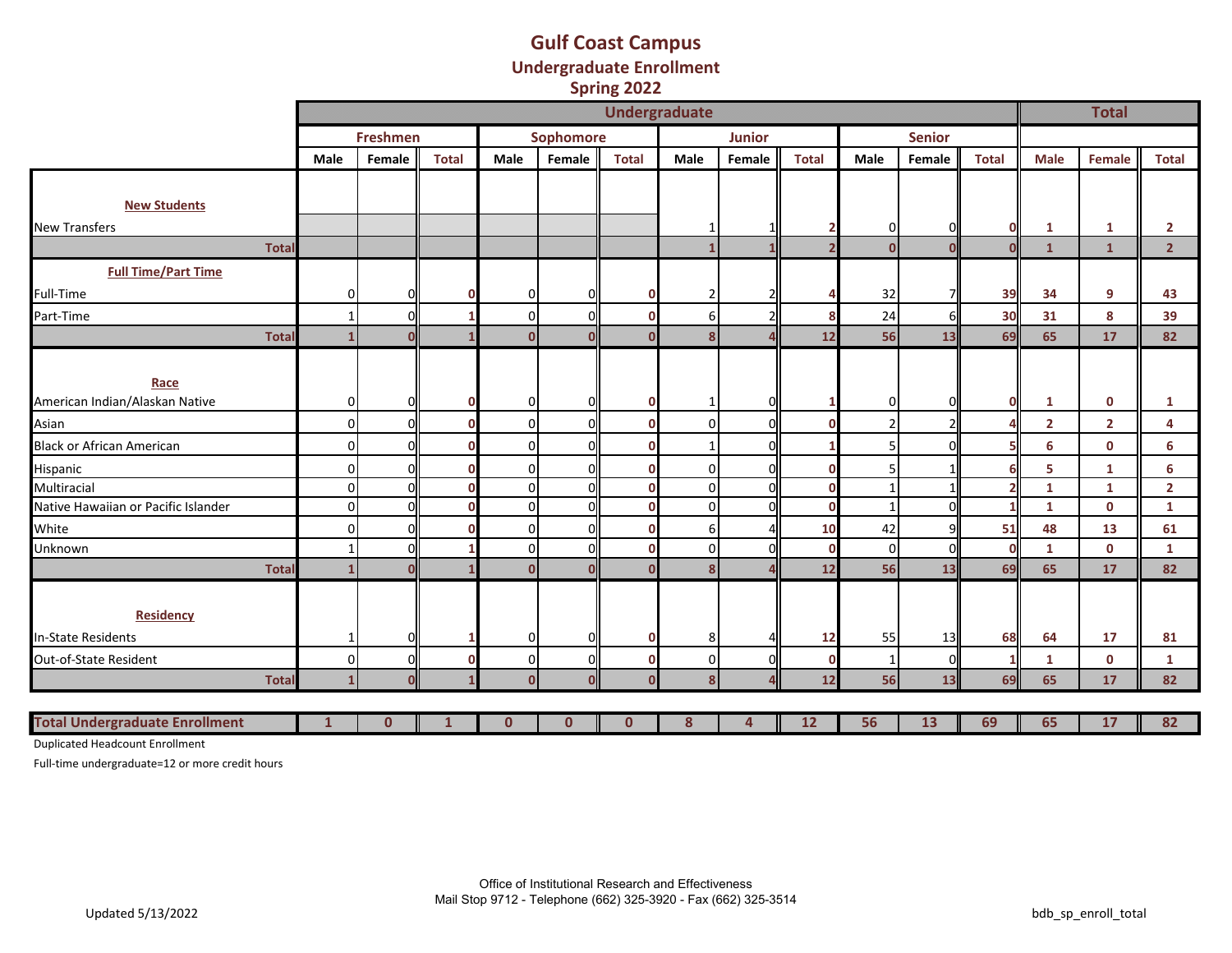# **Gulf Coast Campus Graduate Enrollment**

# **Spring 2021**

**\*These numbers included with Main Campus Enrollment**

|                                  |                         |               | <b>Total</b>            |              |                 |              |                |               |                |
|----------------------------------|-------------------------|---------------|-------------------------|--------------|-----------------|--------------|----------------|---------------|----------------|
|                                  |                         | <b>Master</b> |                         |              | <b>Doctoral</b> |              |                |               |                |
|                                  | Male                    | Female        | <b>Total</b>            | Male         | Female          | <b>Total</b> | <b>Male</b>    | <b>Female</b> | <b>Total</b>   |
|                                  |                         |               |                         |              |                 |              |                |               |                |
| <b>New Students</b>              |                         |               |                         |              |                 |              |                |               |                |
| <b>New Graduates</b>             | 0                       | 0             | 0                       | 0            | 0               | OI           | $\mathbf 0$    | 0             | 0              |
| <b>Total</b>                     | $\mathbf{0}$            | $\Omega$      | 0                       | $\Omega$     | $\Omega$        | $\Omega$     | $\mathbf{0}$   | $\mathbf{0}$  | $\mathbf{0}$   |
|                                  |                         |               |                         |              |                 |              |                |               |                |
| <b>Full Time/Part Time</b>       |                         |               |                         |              |                 |              |                |               |                |
| <b>Full-Time</b>                 |                         | 0l            | 1                       | 0            | 0               | Ol           | 1              | 0             | $\mathbf{1}$   |
| Part-Time                        | 1                       | ΟI            | 1                       | 0            | 0               | Ol           | 1              | $\mathbf 0$   | $\mathbf{1}$   |
| <b>Total</b>                     | $\overline{2}$          | $\mathbf{0}$  | $\overline{\mathbf{z}}$ | 0            | $\mathbf{0}$    | $\Omega$     | $\overline{2}$ | $\mathbf{0}$  | 2 <sup>1</sup> |
|                                  |                         |               |                         |              |                 |              |                |               |                |
| Race                             |                         |               |                         |              |                 |              |                |               |                |
| <b>Black or African American</b> | 1                       | 0l            | 1                       | 0            | O               | Ol           | 1              | $\mathbf 0$   | 1              |
| White                            | $\mathbf{1}$            | ΟI            | 1                       | 0            | 0               | Ol           | $\mathbf{1}$   | $\mathbf 0$   | $\mathbf{1}$   |
| <b>Total</b>                     | $\overline{2}$          | $\mathbf{0}$  | $\overline{2}$          | $\mathbf{0}$ | Ο               | 0            | $\overline{2}$ | $\mathbf{0}$  | $\overline{2}$ |
|                                  |                         |               |                         |              |                 |              |                |               |                |
| <b>Residency</b>                 |                         |               |                         |              |                 |              |                |               |                |
| <b>In-State Residents</b>        | 2                       | 0l            | 2                       | 0            | ი               | Ol           | $\overline{2}$ | 0             | $\mathbf{2}$   |
| Out-of-State Resident            | 0                       | ΩI            | O                       | 0            | N               | Ol           | 0              | $\mathbf 0$   | 0              |
| Non-Resident Alien               | 0                       | ОII           | 0                       | 0            | 0               | Ol           | 0              | $\mathbf 0$   | $\mathbf 0$    |
| <b>Total</b>                     | $\overline{\mathbf{2}}$ | $\mathbf{O}$  | $\overline{2}$          | 0            | $\mathbf 0$     | $\Omega$     | $\overline{2}$ | $\mathbf 0$   | $\overline{2}$ |
|                                  |                         |               |                         |              |                 |              |                |               |                |
| <b>Total Graduate Enrollment</b> | $\overline{2}$          | $\mathbf{0}$  | $\overline{2}$          | $\mathbf{0}$ | $\mathbf 0$     | $\mathbf 0$  | $\overline{2}$ | $\mathbf{0}$  | $\overline{2}$ |
|                                  |                         |               |                         |              |                 |              |                |               |                |

**Total Gulf Coast Campus Enrollment 67 17 84**

Duplicated Headcount Enrollment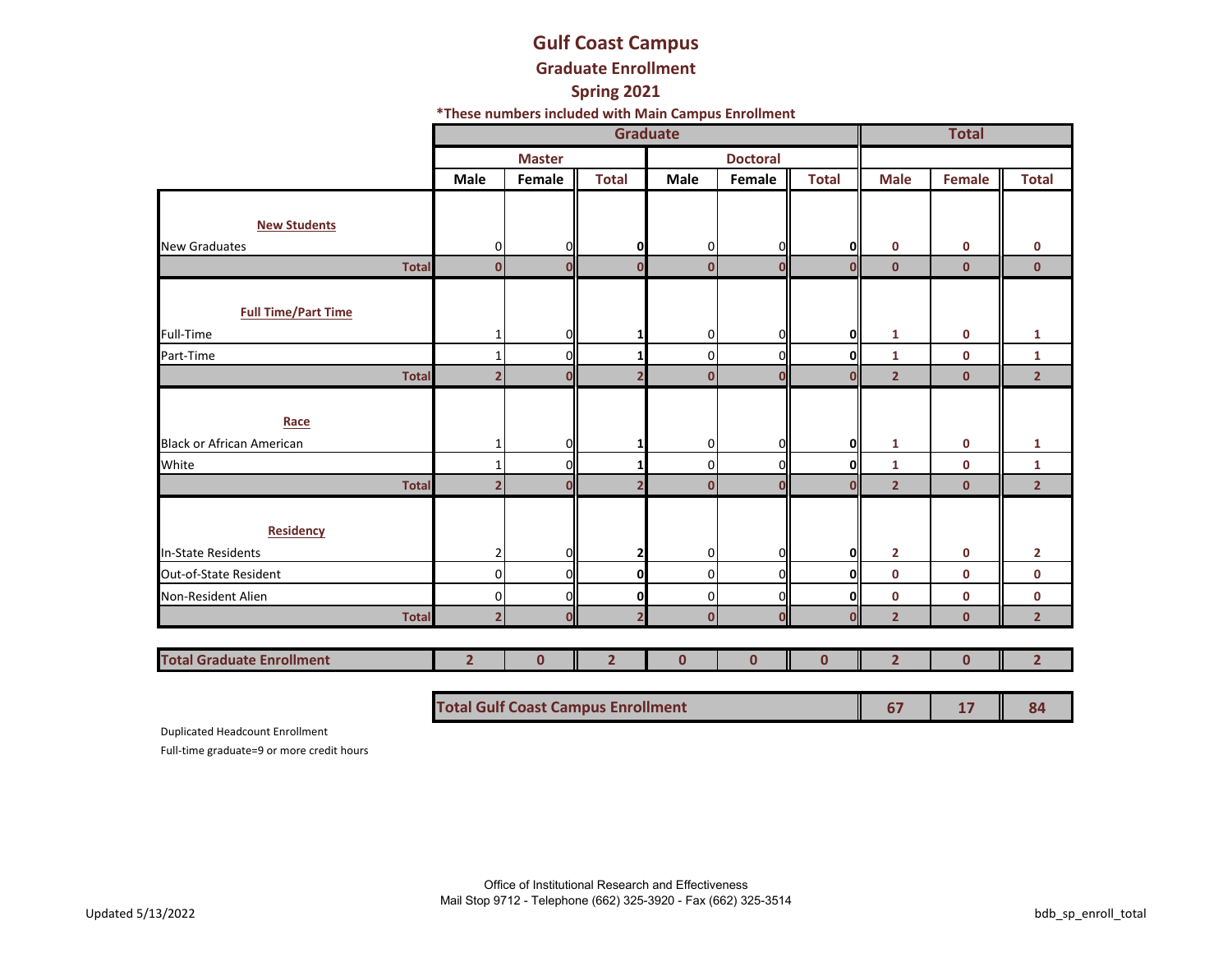#### **Total - University Undergraduate Enrollment Spring 2022**

|                                     | <b>Undergraduate</b> |                 |              |       |           |                |                |               |              |                |                |              | <b>Total</b> |               |              |
|-------------------------------------|----------------------|-----------------|--------------|-------|-----------|----------------|----------------|---------------|--------------|----------------|----------------|--------------|--------------|---------------|--------------|
|                                     |                      | <b>Freshmen</b> |              |       | Sophomore |                |                | <b>Junior</b> |              |                | <b>Senior</b>  |              |              |               |              |
|                                     | Male                 | Female          | <b>Total</b> | Male  | Female    | <b>Total</b>   | Male           | Female        | <b>Total</b> | <b>Male</b>    | Female         | <b>Total</b> | <b>Male</b>  | <b>Female</b> | <b>Total</b> |
|                                     |                      |                 |              |       |           |                |                |               |              |                |                |              |              |               |              |
| <b>New Students</b>                 |                      |                 |              |       |           |                |                |               |              |                |                |              |              |               |              |
| First-Time Freshmen                 | 38                   | 32              | 70           | 0     |           | 0              | $\Omega$       |               |              | $\mathbf 0$    | $\mathbf{O}$   | 0            | 38           | 32            | 70           |
| <b>New Transfers</b>                | 20                   | 21              | 40           | 61    | 37        | 94             | 105            | 149           | 225          | 24             | 30             | 49           | 210          | 237           | 447          |
| <b>Tota</b>                         | 58                   | 53              | 110          | 61    | 37        | 94             | 105            | 149           | 225          | 24             | 30             | 49           | 248          | 269           | 517          |
| <b>Full Time/Part Time</b>          |                      |                 |              |       |           |                |                |               |              |                |                |              |              |               |              |
| Full-Time                           | 1,141                | 1,163           | 2,304        | 1,352 | 1,448     | 2,800          | 1,986          | 2,061         | 4,047        | 2,993          | 3,232          | 6,225        | 7,472        | 7,904         | 15,376       |
| Part-Time                           | 70                   | 66              | 136          | 72    | 55        | 127            | 172            | 157           | 329          | 718            | 567            | 1,285        | 1,032        | 845           | 1,877        |
| <b>Tota</b>                         | 1,211                | 1,229           | 2,440        | 1,424 | 1,503     | 2,927          | 2,158          | 2,218         | 4,376        | 3,711          | 3,799          | 7,510        | 8,504        | 8.749         | 17,253       |
| Race                                |                      |                 |              |       |           |                |                |               |              |                |                |              |              |               |              |
| American Indian/Alaskan Native      | $6 \mid$             | 3               | 9            | 9     |           | 13             | $\overline{9}$ | 17            | 26           | 11             | 37             | 48           | 35           | 61            | 96           |
| Asian                               | 32                   | 23              | 55           | 30    | 25        | 55             | 48             | 32            | 80           | 98             | 43             | 141          | 208          | 123           | 331          |
| <b>Black or African American</b>    | 240                  | 254             | 494          | 186   | 215       | 401            | 315            | 380           | 695          | 536            | 668            | 1,204        | 1,277        | 1,517         | 2,794        |
| Hispanic                            | 51                   | 49              | 100          | 45    | 56        | 101            | 75             | 80            | 155          | 153            | 154            | 307          | 324          | 339           | 663          |
| Multiracial                         | 43                   | 35              | 78           | 40    | 39        | 79             | 43             | 56            | 99           | 79             | 77             | 156          | 205          | 207           | 412          |
| Native Hawaiian or Pacific Islander | $\mathbf{1}$         | $\overline{2}$  |              |       |           | $\overline{2}$ | 4              |               |              | $\overline{2}$ | $\overline{2}$ | Δ            | 8            |               | 15           |
| White                               | 813                  | 829             | 1,642        | 1,091 | 1,146     | 2,237          | 1,646          | 1,635         | 3,281        | 2,796          | 2,799          | 5,595        | 6,346        | 6,409         | 12,755       |
| Unknown                             | 25                   | 34              | 59           | 22    | 17        | 39             | 18             | 16            | 34           | 36             | 19             | 55           | 101          | 86            | 187          |
| <b>Tota</b>                         | 1,211                | 1,229           | 2,440        | 1,424 | 1,503     | 2,927          | 2,158          | 2,218         | 4,376        | 3,711          | 3,799          | 7,510        | 8,504        | 8,749         | 17,253       |
| <b>Residency</b>                    |                      |                 |              |       |           |                |                |               |              |                |                |              |              |               |              |
| <b>In-State Residents</b>           | 699                  | 666             | 1,365        | 856   | 893       | 1,749          | 1,536          | 1,526         | 3,062        | 2,693          | 2,651          | 5,344        | 5,784        | 5,736         | 11,520       |
| Out-of-State Resident               | 486                  | 536             | 1,022        | 547   | 598       | 1,145          | 604            | 678           | 1,282        | 952            | 1,121          | 2,073        | 2,589        | 2,933         | 5,522        |
| Non-Resident Alien                  | 26                   | 27              | 53           | 21    | 12        | 33             | 18             | 14            | 32           | 66             | 27             | 93           | 131          | 80            | 211          |
| <b>Tota</b>                         | 1,211                | 1,229           | 2,440        | 1,424 | 1,503     | 2,927          | 2,158          | 2,218         | 4,376        | 3,711          | 3,799          | 7,510        | 8,504        | 8,749         | 17,253       |

Unduplicated Headcount Enrollment - includes Starkville Campus, Distance Education, Meridian Campus and Gulf Coast Campus

Full-time undergraduate=12 or more credit hours

Total Undergraduate Enrollment | 1,211 | 1,229 | 2,440 | 1,424 | 1,503 | 2,927 | 2,158 | 2,218 | 4,376 | 3,711 | 3,799 | 7,510 | 8,504 | 8,749 | 17,253